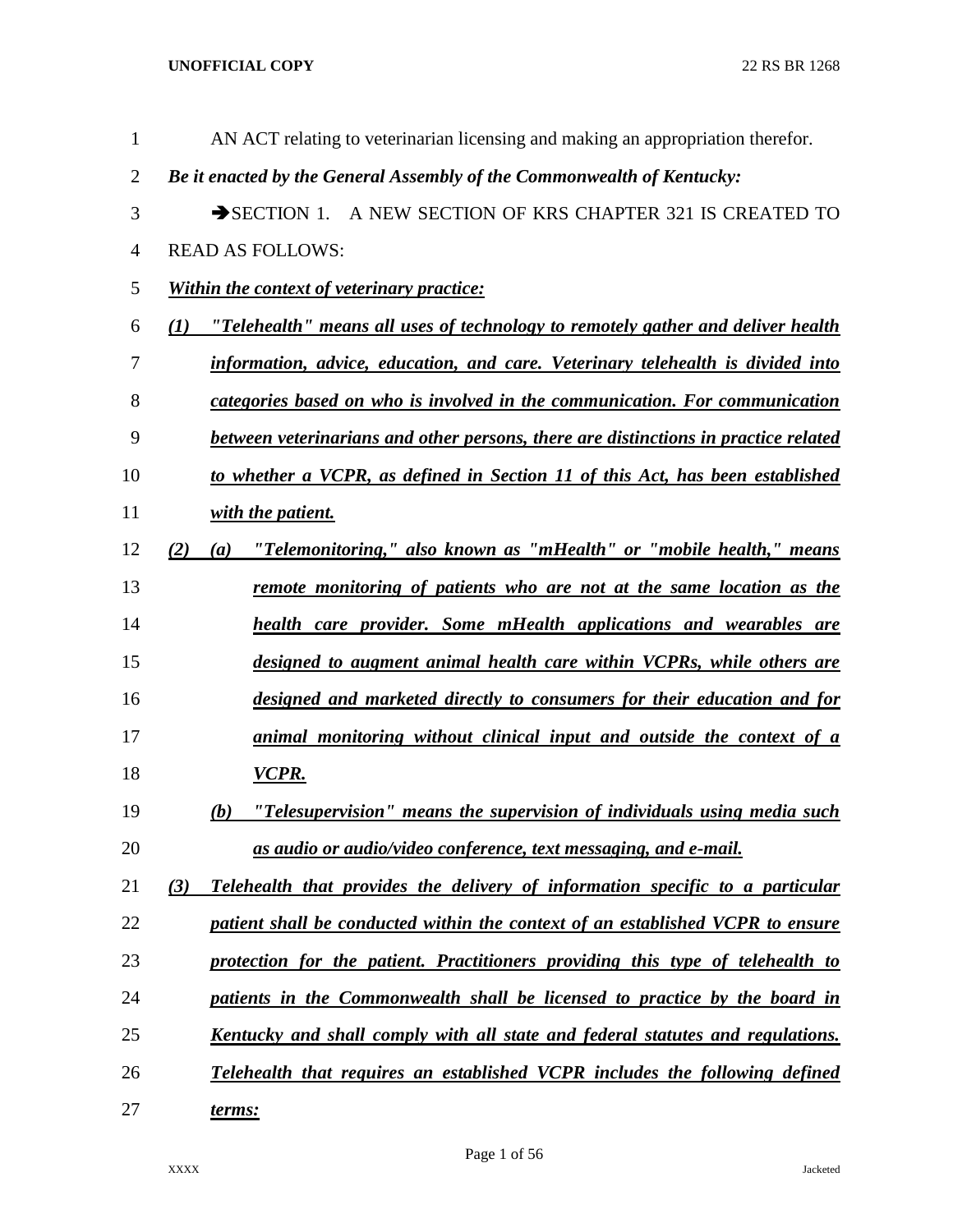| 1  | $\boldsymbol{a}$ | "Connected care" means the integration of digital technologies to enhance          |
|----|------------------|------------------------------------------------------------------------------------|
| 2  |                  | <u>and support the VCPR and facilitate proactive and ongoing care through</u>      |
| 3  |                  | improved communication, diagnosis, and monitoring. It is an approach to            |
| 4  |                  | veterinary practice that is patient- and client-centered, and actively engages     |
| 5  |                  | the entire veterinary healthcare team; and                                         |
| 6  | (b)              | "Telemedicine" means telehealth that involves use of a tool to exchange            |
| 7  |                  | <u>medical information electronically from one site to another to improve a</u>    |
| 8  |                  | patient's clinical health status, which may be utilized to augment the             |
| 9  |                  | practice of veterinary medicine. The appropriate application of telemedicine       |
| 10 |                  | can enhance animal care by facilitating communication, diagnostics,                |
| 11 |                  | treatments, client education, scheduling, and other tasks. Telemedicine            |
| 12 |                  | targeting patients in Kentucky shall only be conducted within an existing          |
| 13 |                  | <b>VCPR</b> as defined in Section 11 of this Act, with an exception for advice     |
| 14 |                  | given in an emergency care situation until a patient can be seen by or             |
| 15 |                  | <u>transported to a veterinarian.</u>                                              |
| 16 | (4)              | Telehealth conducted without a VCPR may include only the delivery of general       |
| 17 |                  | advice, educational information, and teletriage. Telehealth which may be           |
| 18 |                  | conducted without a VCPR includes the following defined activities:                |
| 19 | (a)              | "Teleadvice" means the provision of any health information, opinion,               |
| 20 |                  | guidance, or recommendation concerning prudent future actions that are             |
| 21 |                  | not specific to a particular patient's health, illness, or injury. This is general |
| 22 |                  | advice that is not intended to diagnose, prognose, treat, correct, change,         |
| 23 |                  | alleviate, or prevent animal disease, illness, pain, deformity, defect, injury,    |
| 24 |                  | or other physical, dental, or mental conditions. If the practitioner providing     |
| 25 |                  | the teleadvice is a qualified veterinarian or veterinary technician, the           |
| 26 |                  | practitioner shall be required to hold a valid license from the Kentucky           |
| 27 |                  | board, except as authorized by Section 15 of this Act, and shall comply with       |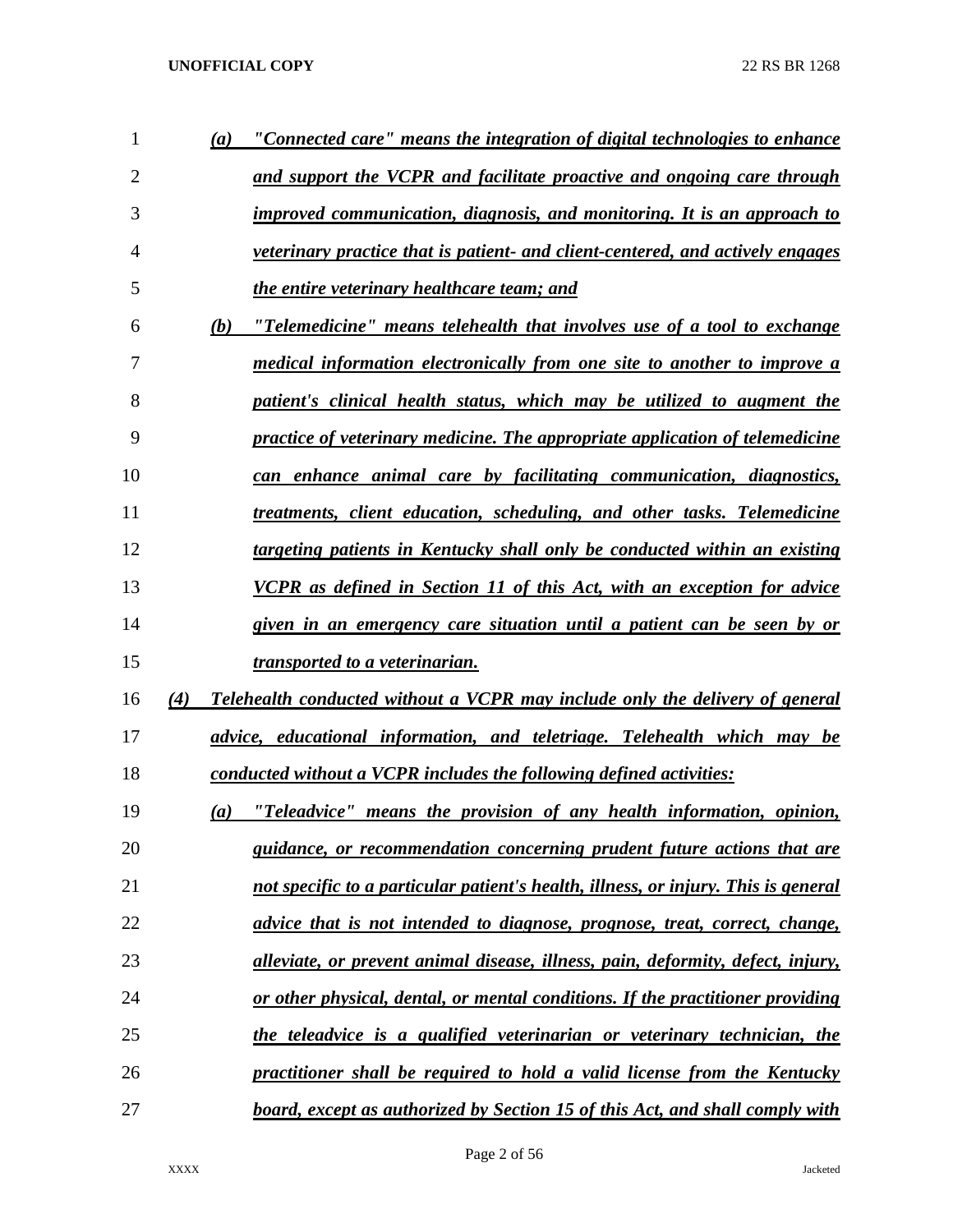| 1  | all state and federal statutes and regulations;                                            |
|----|--------------------------------------------------------------------------------------------|
| 2  | "Teleconsulting" means telehealth in which a veterinarian uses telehealth<br>(b)           |
| 3  | tools to communicate with a specialist to gain insights and advice on the                  |
| 4  | care of a patient; and                                                                     |
| 5  | "Teletriage" means the safe, appropriate, and timely assessment and<br>(c)                 |
| 6  | management of animal patients via electronic consultation with their                       |
| 7  | <u>owners, regardless of whether there is an immediate referral to a</u>                   |
| 8  | veterinarian, where a diagnosis is not rendered. In assessing patient                      |
| 9  | condition electronically, the assessor determines urgency and the need for                 |
| 10 | <i>immediate referral to a veterinarian, based on the owner's or responsible</i>           |
| 11 | party's report of history and clinical signs, sometimes supplemented by                    |
| 12 | visual information, such as photographs or video. Practitioners providing                  |
| 13 | this type of telehealth to patients in the Commonwealth shall be licensed to               |
| 14 | practice by the board in Kentucky, shall comply with all state and federal                 |
| 15 | statutes and regulations, and shall disclose the Kentucky license number to                |
| 16 | the person receiving the assessment on behalf of the patient.                              |
| 17 | SECTION 2. A NEW SECTION OF KRS CHAPTER 321 IS CREATED TO                                  |
| 18 | <b>READ AS FOLLOWS:</b>                                                                    |
| 19 | Each veterinarian who provides veterinary medical services shall maintain<br>(1)           |
| 20 | <i>accurate electronic or legibly written medical records that include the identity of</i> |
| 21 | the veterinarian or authorized representative who makes the entry.                         |
| 22 | Veterinary medical records are the property of the client. The veterinary practice<br>(2)  |
| 23 | where the records were prepared shall be the official records custodian. Original          |
| 24 | patient records shall be retained by the veterinary practice or veterinarian who           |
| 25 | prepared them and be readily retrievable for a period of five (5) years following          |
| 26 | the last patient encounter.                                                                |
| 27 | The client is entitled to a copy of the veterinary medical records.<br>(3)                 |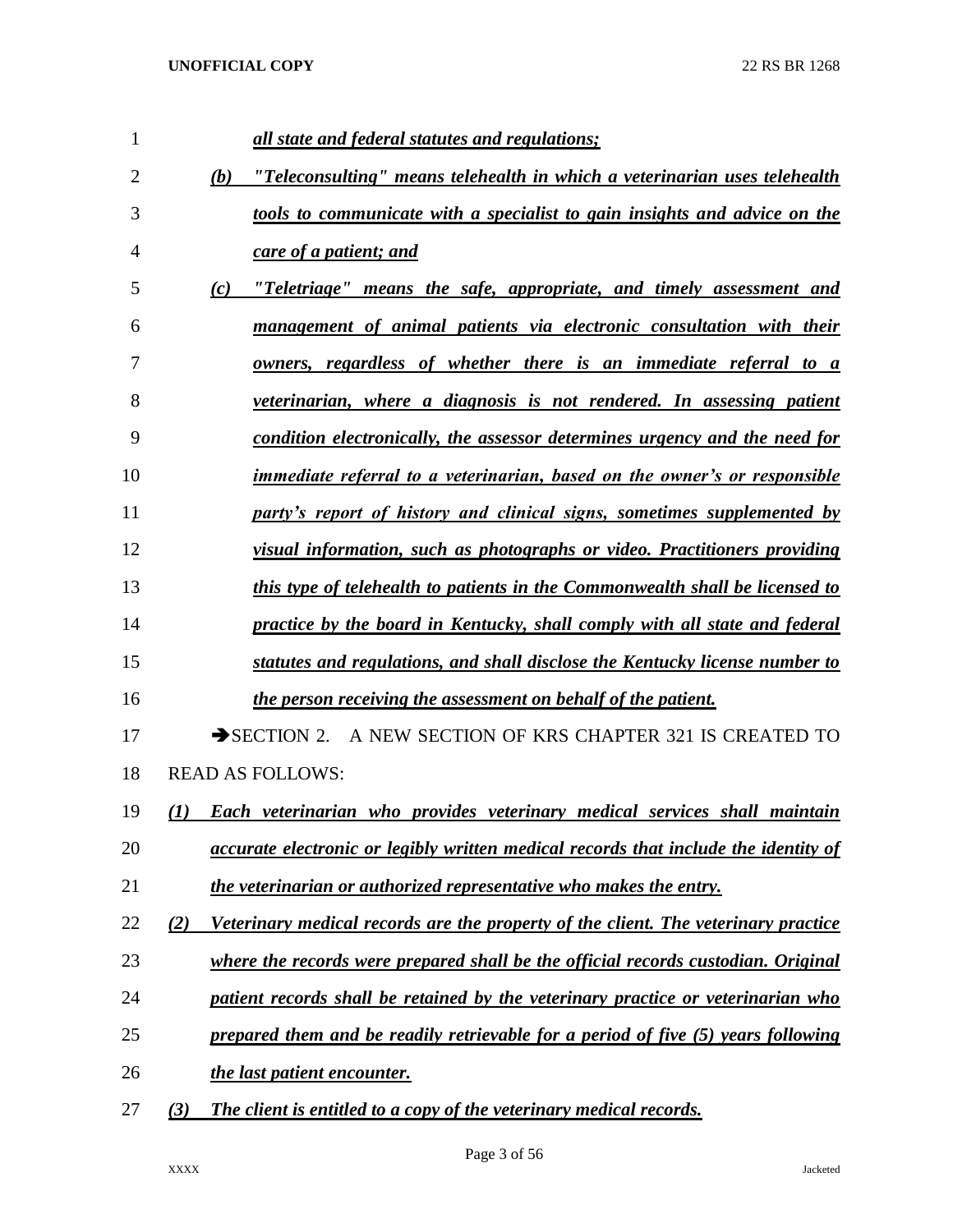| 1              |     | The veterinarian may require that the request be in writing and may charge<br>(a)    |
|----------------|-----|--------------------------------------------------------------------------------------|
| $\overline{2}$ |     | a reasonable fee for copying or the staff time in preparing the requested            |
| 3              |     | <b>veterinary medical records.</b>                                                   |
| 4              |     | (b)<br>Copies of the records shall be provided to the client, designated             |
| 5              |     | veterinarian, or duly authorized representative within seven (7) calendar            |
| 6              |     | days after receipt of a proper request, or sooner in accordance with the             |
| 7              |     | <i>patient's medical condition.</i>                                                  |
| 8              |     | Failure to provide the medical records in a timely fashion upon proper<br>(c)        |
| 9              |     | request shall be considered unprofessional conduct.                                  |
| 10             | (4) | All records required by law to be kept by a veterinarian shall be open to            |
| 11             |     | inspection by the board or its authorized representatives during a routine           |
| 12             |     | inspection or investigation of a complaint, and a copy shall be provided             |
| 13             |     | <i>immediately upon request.</i>                                                     |
| 14             | (5) | Veterinary medical records shall be safeguarded against loss, tampering, or use      |
| 15             |     | by unauthorized persons, be readily available, and contain sufficient information    |
| 16             |     | to permit any authorized veterinarian to proceed with the care and treatment of      |
| 17             |     | the patient by reading the medical record. Veterinary medical records shall          |
| 18             |     | <i>include but are not limited to the following information:</i>                     |
| 19             |     | <b>Patient or herd identification;</b><br>(a)                                        |
| 20             |     | <b>Client identification;</b><br>(b)                                                 |
| 21             |     | A record of every encounter and consultation regarding the patient;<br>(c)           |
| 22             |     | All written records and notes, including diagnosis, treatment, surgery,<br>(d)       |
| 23             |     | <i>prescriptions, or recommendations;</i>                                            |
| 24             |     | Radiographs, sonographic images, video recordings, photographs, or other<br>(e)      |
| 25             |     | <i>imaging and laboratory reports;</i>                                               |
| 26             |     | Any information received as the result of a consultation, including the date,<br>(f) |
| 27             |     | name, and contact information of the consultant; and                                 |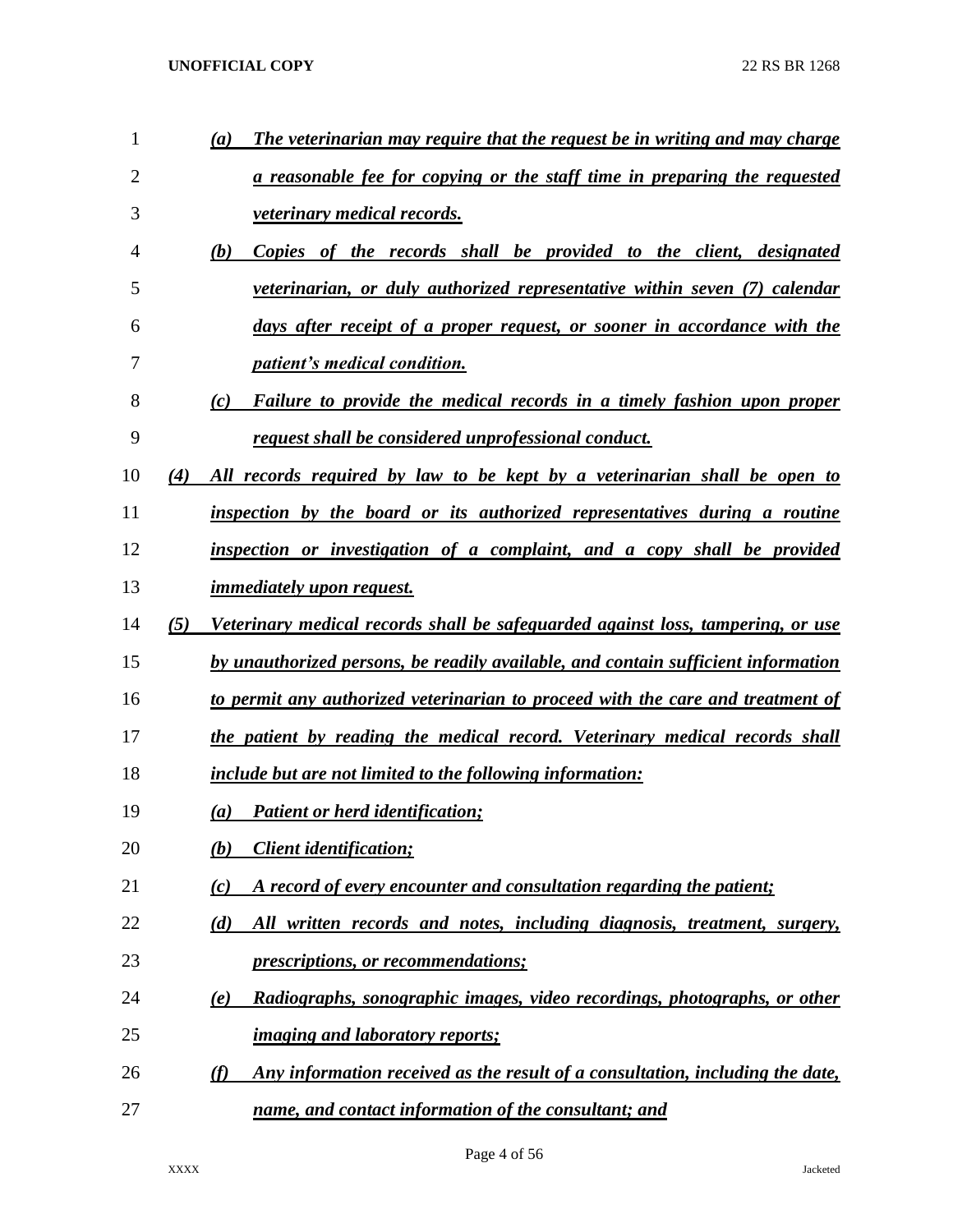| 1              | Any authorizations, details of conversations, releases, waivers, patient<br>$\left( \mathbf{g} \right)$ |
|----------------|---------------------------------------------------------------------------------------------------------|
| $\overline{2}$ | discharge instructions, or other related documents.                                                     |
| 3              | A patient's veterinary medical record and medical condition is confidential and<br>(6)                  |
| 4              | may not be furnished to or discussed with any person other than the client or                           |
| 5              | other veterinarians, veterinary technicians, veterinary assistants, aides, veterinary                   |
| 6              | practice staff, or consultants involved in the care or treatment of the patient,                        |
| 7              | except upon authorization of the client or under the following circumstances:                           |
| 8              | Access to the records is specifically required by law, or as described in<br>(a)                        |
| 9              | <b>Sections 11 and 12 of this Act;</b>                                                                  |
| 10             | In response to a court order or subpoena with notice given to the client or<br>(b)                      |
| 11             | <i>the client's legal representative;</i>                                                               |
| 12             | For statistical and scientific research, if the information is abstracted in a<br>(c)                   |
| 13             | way as to protect the identity of the patient and the client;                                           |
| 14             | As part of an inspection or investigation conducted by the board or an agent<br>(d)                     |
| 15             | of the board;                                                                                           |
| 16             | To verify the rabies vaccination status of an animal; and<br>(e)                                        |
| 17             | (f)<br>In the course of a consultation as defined in Section 10 of this Act.                            |
| 18             | A veterinarian shall not intentionally create a false record, make a false<br>7)                        |
| 19             | statement, or alter or modify any medical record, document, or report concerning                        |
| 20             | treatment of a patient. When correcting a medical record, the original content                          |
| 21             | should be readable, and the alteration shall be clearly identified with the                             |
| 22             | correction, reason for correction, date, and author's name.                                             |
| 23             | SECTION 3. A NEW SECTION OF KRS CHAPTER 321 IS CREATED TO                                               |
| 24             | <b>READ AS FOLLOWS:</b>                                                                                 |
| 25             | <b>Each person who is licensed as a veterinary technician shall submit a completed</b><br>(I)           |
| 26             | renewal application by the renewal deadline and pay to the board an annual                              |
| 27             | renewal fee for the renewal of the person's license.                                                    |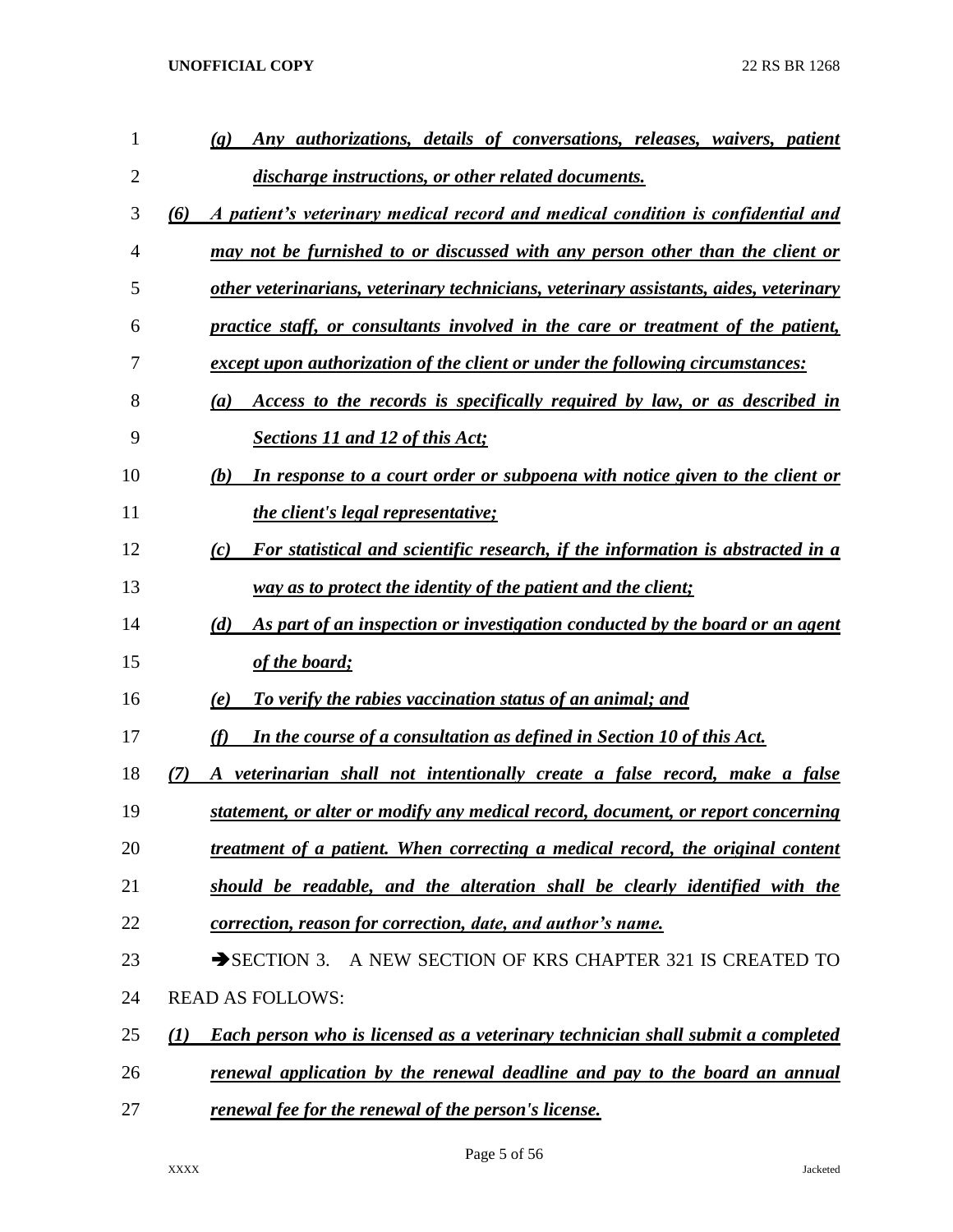| 1              | (2) | A sixty (60) day grace period shall be allowed after the renewal deadline, during      |
|----------------|-----|----------------------------------------------------------------------------------------|
| $\overline{2}$ |     | which time individuals may renew their licenses upon submission of a completed         |
| 3              |     | renewal application and payment of the renewal fee plus a late fee to the board.       |
| 4              |     | All licenses not renewed by the grace period deadline shall expire based on the        |
| 5              |     | failure of the individual to renew in a timely manner. Upon expiration, the            |
| 6              |     | veterinary technician licensee is no longer eligible to practice<br>in the             |
| 7              |     | <u>Commonwealth.</u>                                                                   |
| 8              | (3) | After the sixty (60) day grace period, individuals with an expired veterinary          |
| 9              |     | <u>technician license may have their licenses reinstated upon submission of a</u>      |
| 10             |     | <u>completed reinstatement application and payment of a reinstatement fee to the</u>   |
| 11             |     | <u>board. No person who applies for reinstatement after expiration of the person's</u> |
| 12             |     | license shall be required to submit to an examination as a condition for               |
| 13             |     | reinstatement if a reinstatement application is made within five (5) years from the    |
| 14             |     | <i>date of expiration.</i>                                                             |
| 15             | (4) | A suspended license is subject to expiration and termination and shall be renewed      |
| 16             |     | as provided in this chapter. Renewal or reinstatement shall not entitle the licensee   |
| 17             |     | to engage in the practice until the suspension has ended, or is otherwise removed      |
| 18             |     | by the board and the right to practice is restored by the board.                       |
| 19             | (5) | A revoked license is subject to expiration or termination but may not be renewed.      |
| 20             |     | <u>If it is reinstated, the licensee shall pay the reinstatement fee.</u>              |
| 21             | (6) | A person who fails to reinstate a license within five (5) years after its expiration   |
| 22             |     | or termination may not have it renewed, restored, reissued, or reinstated. A           |
| 23             |     | person may apply for and obtain a new license by meeting the requirements of           |
| 24             |     | this chapter.                                                                          |
| 25             | (7) | The board may require that a person applying for renewal or reinstatement of           |
| 26             |     | <u>licensure show evidence of completion of continuing education as prescribed by</u>  |
| 27             |     | the board in administrative regulation.                                                |

Page 6 of 56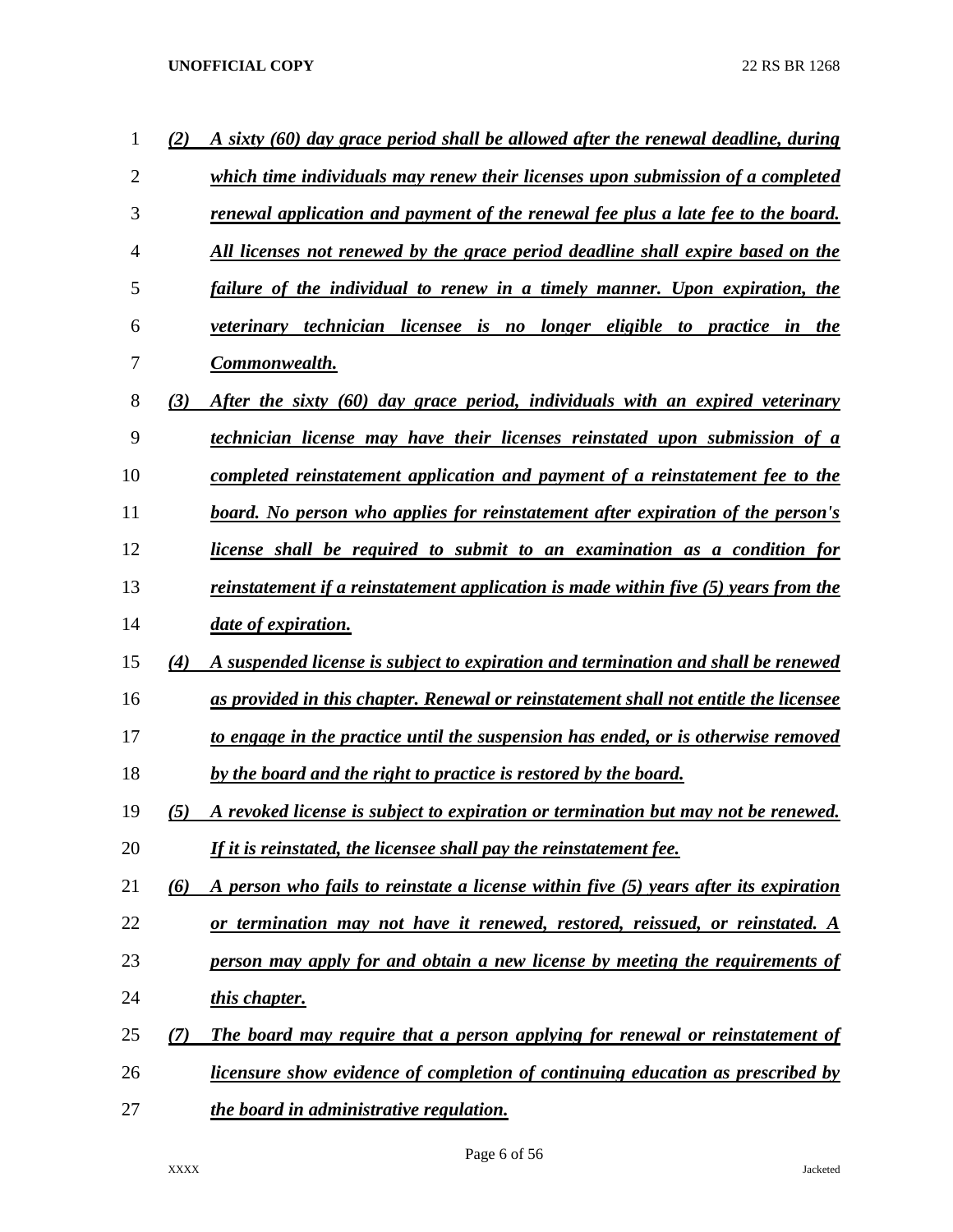| 1  | (8) | The board may grant retired or inactive licensure status and may establish          |
|----|-----|-------------------------------------------------------------------------------------|
| 2  |     | conditions under which retired or inactive licenses may be renewed as set forth by  |
| 3  |     | <i>administrative regulations promulgated by the board.</i>                         |
| 4  |     | A NEW SECTION OF KRS CHAPTER 321 IS CREATED TO<br>$\rightarrow$ SECTION 4.          |
| 5  |     | <b>READ AS FOLLOWS:</b>                                                             |
| 6  | (I) | Each person who is certified as an animal euthanasia specialist shall submit a      |
| 7  |     | complete renewal application by the renewal deadline and pay to the board an        |
| 8  |     | <u>annual renewal fee for the renewal of the person's certificate.</u>              |
| 9  | (2) | Each animal shelter that is certified as an animal control agency shall submit a    |
| 10 |     | completed renewal application by the renewal deadline and pay to the board an       |
| 11 |     | annual renewal fee for the renewal of the animal control agency certificate.        |
| 12 | (3) | A sixty (60) day grace period shall be allowed after the renewal deadline, during   |
| 13 |     | which time individuals and agencies may renew their certificates upon               |
| 14 |     | submission of a completed application, and payment of the renewal fee plus a late   |
| 15 |     | renewal fee to the board. Any certificate that was not renewed prior to the grace   |
| 16 |     | period deadline shall expire. Upon expiration, the holder of that certificate is no |
| 17 |     | longer eligible to practice animal euthanasia in the Commonwealth or maintain       |
| 18 |     | <b>United States Drug Enforcement Administration controlled substances</b>          |
| 19 |     | registration.                                                                       |
| 20 | (4) | After the sixty (60) day grace period, individuals and agencies with an expired     |
| 21 |     | certificate may have their certificates reinstated upon submission of a completed   |
| 22 |     | reinstatement application and payment of a reinstatement fee to the board if the    |
| 23 |     | reinstatement application is made within five (5) years from the date of            |
| 24 |     | expiration. Animal control agencies may be subject to inspection prior to           |
| 25 |     | <u>reinstatement.</u>                                                               |
| 26 | (5) | A suspended certificate is subject to expiration and termination and shall be       |
| 27 |     | renewed as provided in this chapter. Renewal or reinstatement shall not entitle     |

Page 7 of 56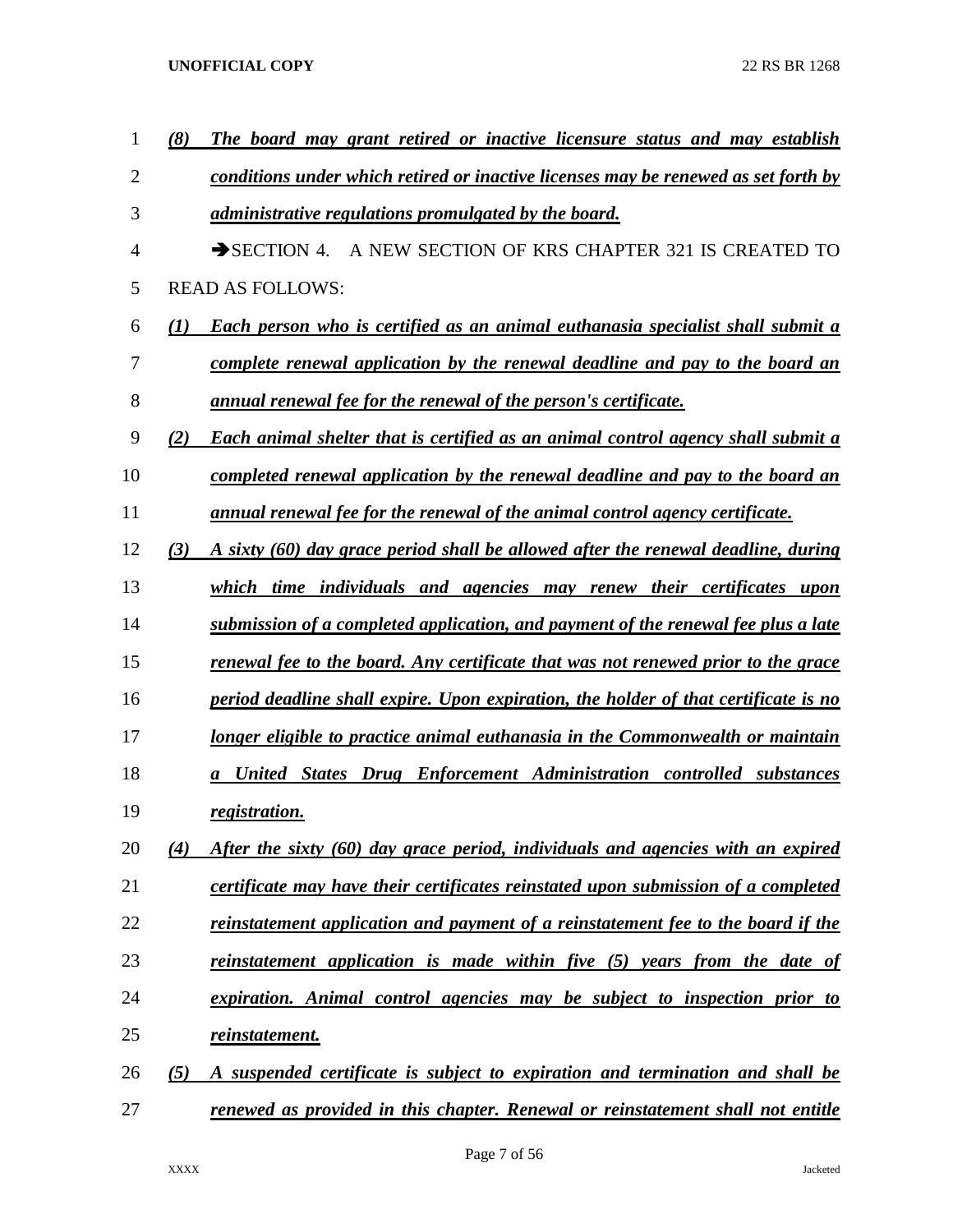| $\mathbf{1}$ |     | the certificate holder to engage in the practice until the suspension has ended or     |
|--------------|-----|----------------------------------------------------------------------------------------|
| 2            |     | is otherwise removed by the board, and the right to practice is restored by the        |
| 3            |     | <u>board.</u>                                                                          |
| 4            | (6) | A revoked certificate is subject to expiration or termination but may not be           |
| 5            |     | renewed. If it is reinstated, the certificate holder shall pay the reinstatement fee.  |
| 6            | (7) | A person or agency that fails to reinstate its certificate within five (5) years after |
| 7            |     | its expiration or termination shall not have it renewed, restored, reissued, or        |
| 8            |     | <u>reinstated. A person or agency may apply for and obtain a new certificate by</u>    |
| 9            |     | <i>meeting the requirements of this chapter.</i>                                       |
| 10           | (8) | The board may require that a person or agency applying for renewal or                  |
| 11           |     | reinstatement of the certificate show evidence of completion of additional             |
| 12           |     | <i>training or continuing education as promulgated in administrative regulation by</i> |
| 13           |     | the board.                                                                             |
| 14           | (9) | The board may grant retired or inactive certificate status for certified animal        |
| 15           |     | euthanasia specialists and may establish conditions under which retired or             |
| 16           |     | inactive certificates may be renewed as set forth by administrative regulations        |
| 17           |     | promulgated by the board.                                                              |
| 18           |     | A NEW SECTION OF KRS CHAPTER 321 IS CREATED TO<br>$\rightarrow$ SECTION 5.             |
| 19           |     | <b>READ AS FOLLOWS:</b>                                                                |
| 20           | (1) | The board may obtain a fingerprint-supported criminal record check conducted           |
| 21           |     | by the Department of Kentucky State Police or equivalent state police body in the      |
| 22           |     | applicant's home state, and a Federal Bureau of Investigation criminal record          |
| 23           |     | check, on each applicant for initial licensing, certification, permitting, or          |
| 24           |     | registration, and reinstatement of the credential to practice veterinary medicine,     |
| 25           |     | to practice as a veterinary technician, or on individuals identified as veterinarian   |
| 26           |     | managers at the time of notification of this designation to the board.                 |
| 27           | (2) | The board shall not grant a license to practice veterinary medicine or to practice     |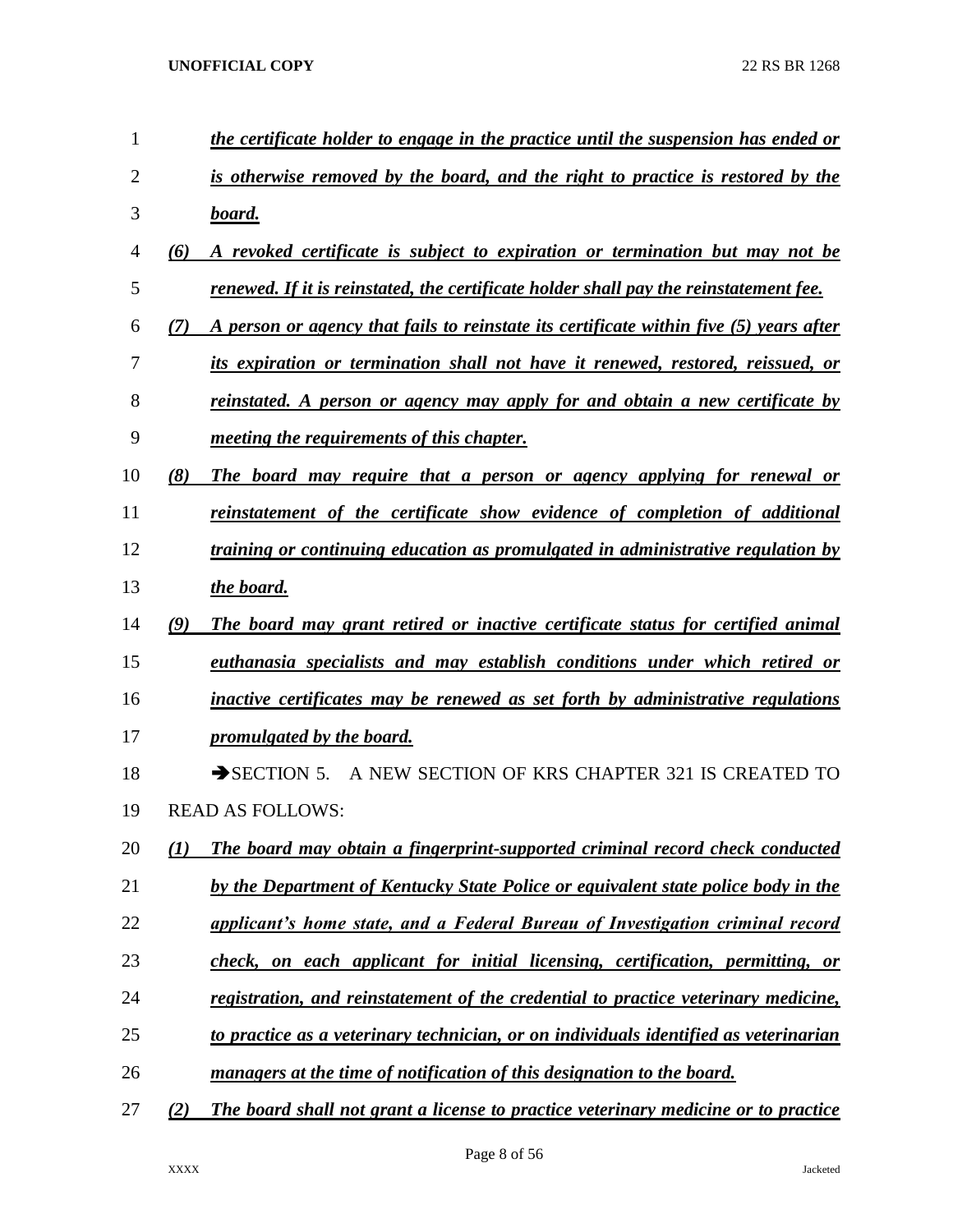| $\mathbf{1}$   |     | as a veterinary technician, or approve of the veterinarian manager until it has     |
|----------------|-----|-------------------------------------------------------------------------------------|
| $\overline{2}$ |     | received and reviewed the criminal background investigations by both the state      |
| 3              |     | police and the Federal Bureau of Investigation for that applicant.                  |
| 4              | (3) | For good cause shown, the board may require a fingerprint-supported criminal        |
| 5              |     | record check conducted by the Department of Kentucky State Police or equivalent     |
| 6              |     | state police body in the applicant's home state and the Federal Bureau of           |
| 7              |     | Investigation, on a current or former licensee, certificate holder, permittee, or   |
| 8              |     | registrant.                                                                         |
| 9              | (4) | For good cause shown, the board may deny an applicant's petition for licensure,     |
| 10             |     | certificate, permit, registration, or reinstatement based on the contents of the    |
| 11             |     | <b>background check results.</b>                                                    |
| 12             | (5) | The board may exchange fingerprint data and other background check related          |
| 13             |     | communications, including the transfer of results, directly with the Federal        |
| 14             |     | <b>Bureau of Investigation and state or local law enforcement.</b>                  |
| 15             |     | A NEW SECTION OF KRS CHAPTER 321 IS CREATED TO<br>$\rightarrow$ SECTION 6.          |
| 16             |     | <b>READ AS FOLLOWS:</b>                                                             |
| 17             | (1) | The board may obtain a fingerprint-supported criminal record check conducted        |
| 18             |     | by the Department of Kentucky State Police or equivalent state police body in the   |
| 19             |     | applicant's home state and the Federal Bureau of Investigation, on each             |
| 20             |     | applicant for initial certification and reinstatement as a certified euthanasia     |
| 21             |     | specialist, or on individuals identified as designated on-site managers at the time |
| 22             |     | of notification to the board.                                                       |
| 23             | (2) | The board shall not grant certification as a certified euthanasia specialist or     |
| 24             |     | approve the designated on-site manager until it has received and reviewed the       |
| 25             |     | criminal background investigations by both the state police and the Federal         |
| 26             |     | <b>Bureau of Investigation for that applicant.</b>                                  |
| 27             | (3) | For good cause shown, the board may require a fingerprint-supported criminal        |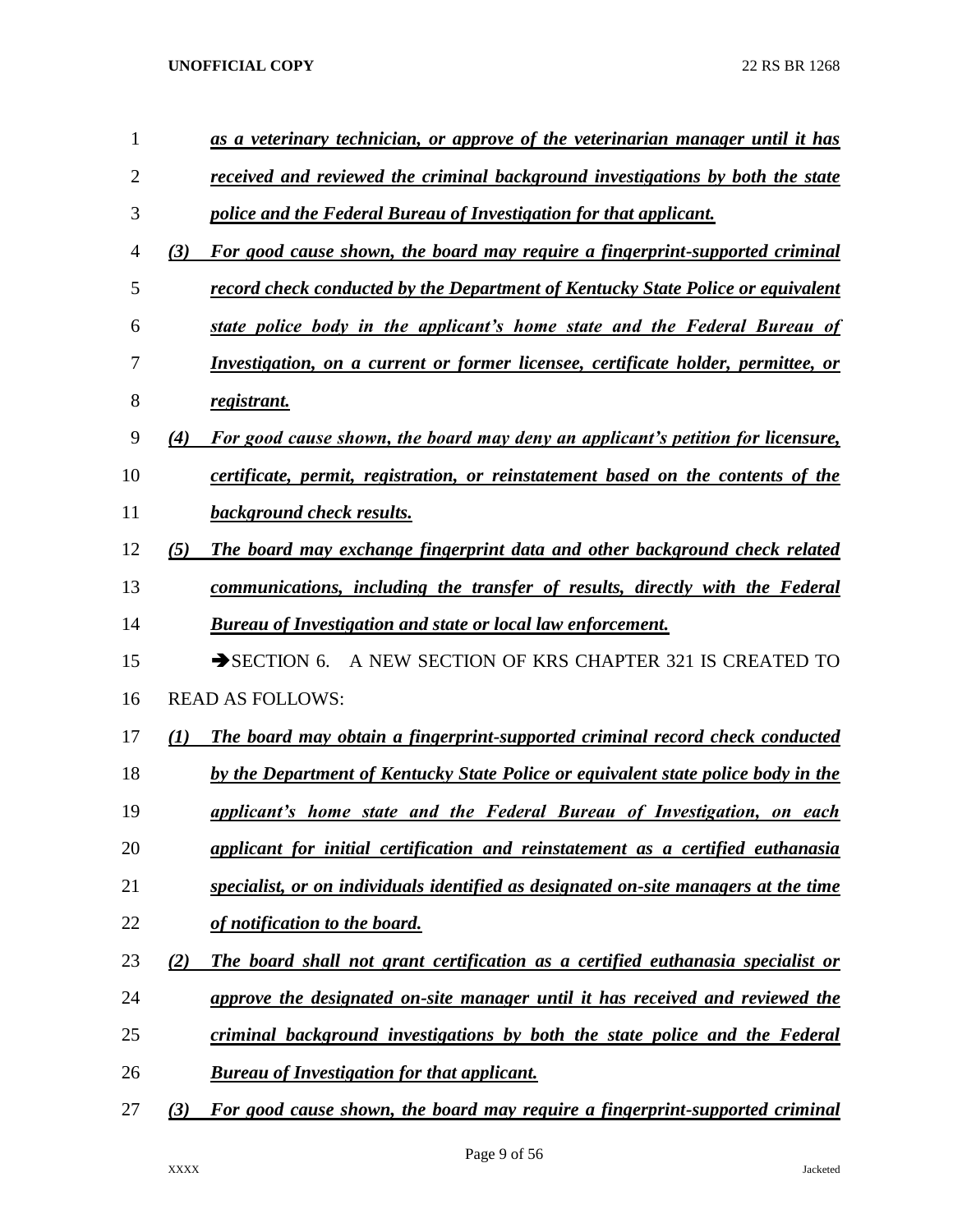| $\mathbf{1}$   |                  | record check conducted by the Department of Kentucky State Police or equivalent             |
|----------------|------------------|---------------------------------------------------------------------------------------------|
| $\overline{2}$ |                  | state police body in the applicant's home state and the Federal Bureau of                   |
| 3              |                  | Investigation, on a currently or formerly certified euthanasia specialist.                  |
| 4              | (4)              | For good cause shown, the board may deny an applicant's petition for                        |
| 5              |                  | certification or reinstatement based on the contents of the background check                |
| 6              |                  | results.                                                                                    |
| 7              | (5)              | The board may exchange fingerprint data and other background check related                  |
| 8              |                  | communications, including the transfer of results, directly with the Federal                |
| 9              |                  | <b>Bureau of Investigation and state or local law enforcement.</b>                          |
| 10             |                  | A NEW SECTION OF KRS CHAPTER 321 IS CREATED TO<br>$\rightarrow$ SECTION 7.                  |
| 11             |                  | <b>READ AS FOLLOWS:</b>                                                                     |
| 12             | $\mathcal{L}(I)$ | The board may promulgate administrative regulations defining application and                |
| 13             |                  | renewal requirements and fees for veterinary facilities.                                    |
| 14             | (2)              | The board may promulgate administrative regulations defining minimum                        |
| 15             |                  | standards for a veterinary facility and for mobile facilities, including                    |
| 16             |                  | requirements for application, inspection, sanitation, and other factors.                    |
| 17             | (3)              | All existing veterinary facilities shall be registered with the board not later than        |
| 18             |                  | <u>June 30, 2027.</u>                                                                       |
| 19             | (4)              | After June 30, 2027, all new facilities shall submit a completed application for            |
| 20             |                  | registration to the board, including fees as promulgated by the board in                    |
| 21             |                  | <i><u>administrative regulation.</u></i>                                                    |
| 22             |                  | A new veterinary facility shall not begin operation in the Commonwealth<br>$\left(a\right)$ |
| 23             |                  | until the completed application and fee have been accepted by the board.                    |
| 24             |                  | A new veterinary facility shall be inspected within the first one hundred<br>(b)            |
| 25             |                  | twenty (120) days of operation.                                                             |
| 26             | (5)              | A mobile facility that is affiliated with a veterinary facility shall be exempted from      |
| 27             |                  | the requirement to register independently, provided the affiliated veterinary               |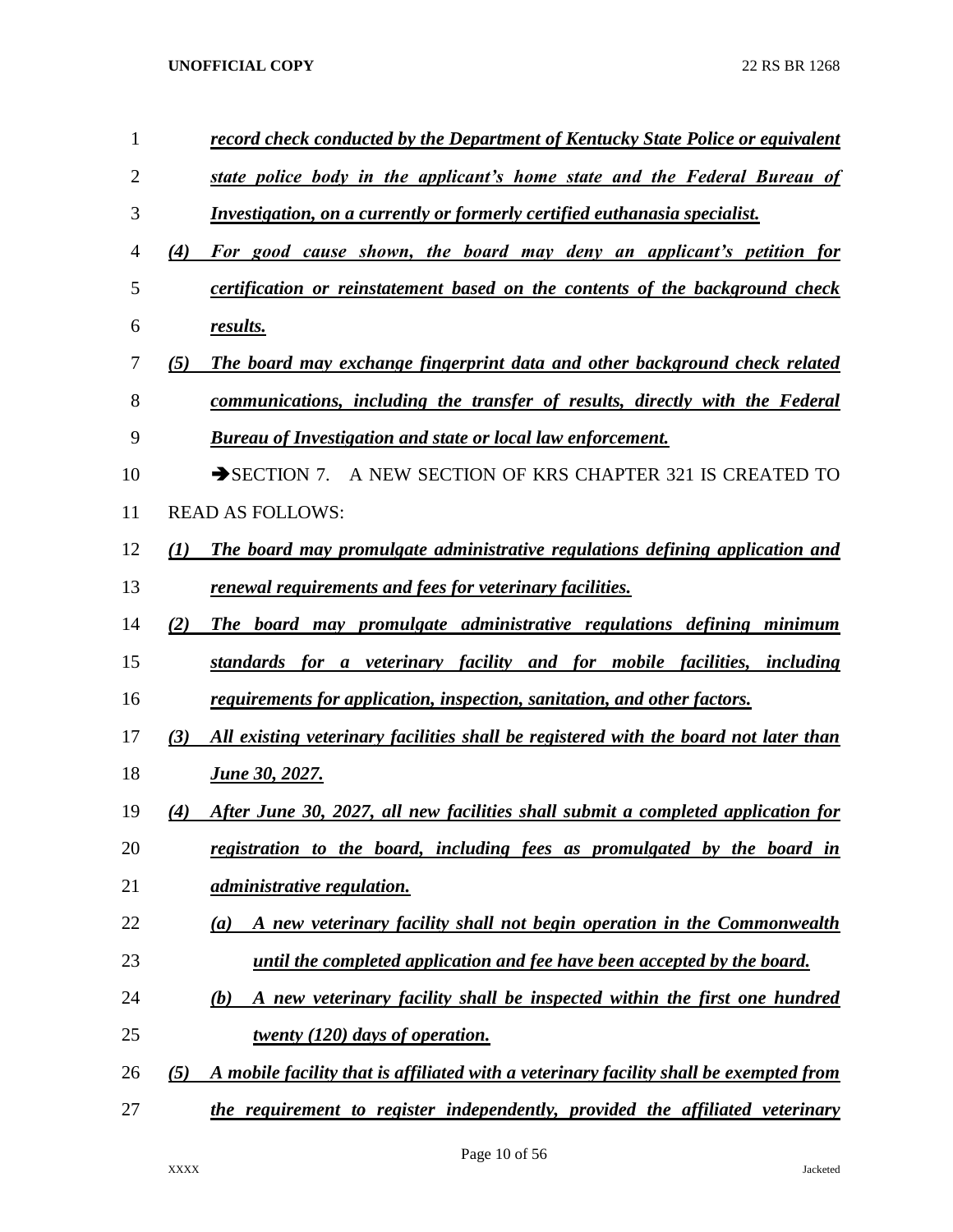| 1  |      | facility's registration identifies that unit as its affiliate.                            |
|----|------|-------------------------------------------------------------------------------------------|
| 2  | (6)  | <b>Each application to register a veterinary facility shall identify the veterinarian</b> |
| 3  |      | manager who is responsible for its operation, management, and meeting the                 |
| 4  |      | minimum requirements established by this chapter and by the board in                      |
| 5  |      | administrative regulation.                                                                |
| 6  | (7)  | The veterinarian manager shall be a Kentucky-licensed veterinarian with an                |
| 7  |      | <i>active license in good standing with the board.</i>                                    |
| 8  | (8)  | The veterinarian manager is responsible for notifying the board of any change in          |
| 9  |      | the veterinarian manger's association with the veterinary facility within fourteen        |
| 10 |      | $(14)$ calendar days.                                                                     |
| 11 | (9)  | An application for registration renewal shall be completed and submitted to the           |
| 12 |      | board periodically after the initial registration deadline in 2027, in accordance         |
| 13 |      | with Section 8 of this Act and as defined in administrative regulations                   |
| 14 |      | promulgated by the board.                                                                 |
| 15 | (10) | Veterinary facilities shall be inspected at least once every five (5) years by the        |
| 16 |      | board to ensure compliance with this chapter. Veterinary facilities that maintain         |
| 17 |      | current American Animal Hospital Association accreditation shall be exempted              |
| 18 |      | <u>from periodic board inspections. This subsection shall not prevent the board from</u>  |
| 19 |      | conducting inspections at the veterinary facility in response to a complaint or           |
| 20 |      | upon suspicion of a violation of this chapter.                                            |
| 21 | (11) | The board may revoke, suspend, or take other disciplinary action deemed                   |
| 22 |      | appropriate against the registration, including ordering closure of the veterinary        |
| 23 |      | facility, in accordance with Sections 26 and 27 of this Act on any of the following       |
| 24 |      | <u>grounds:</u>                                                                           |
| 25 |      | The board or its agents are denied access to conduct an inspection or<br>$\left(a\right)$ |
| 26 |      | <i>investigation;</i>                                                                     |
| 27 |      | The holder of a registration does not pay all prescribed fees or monetary<br>(b)          |

Page 11 of 56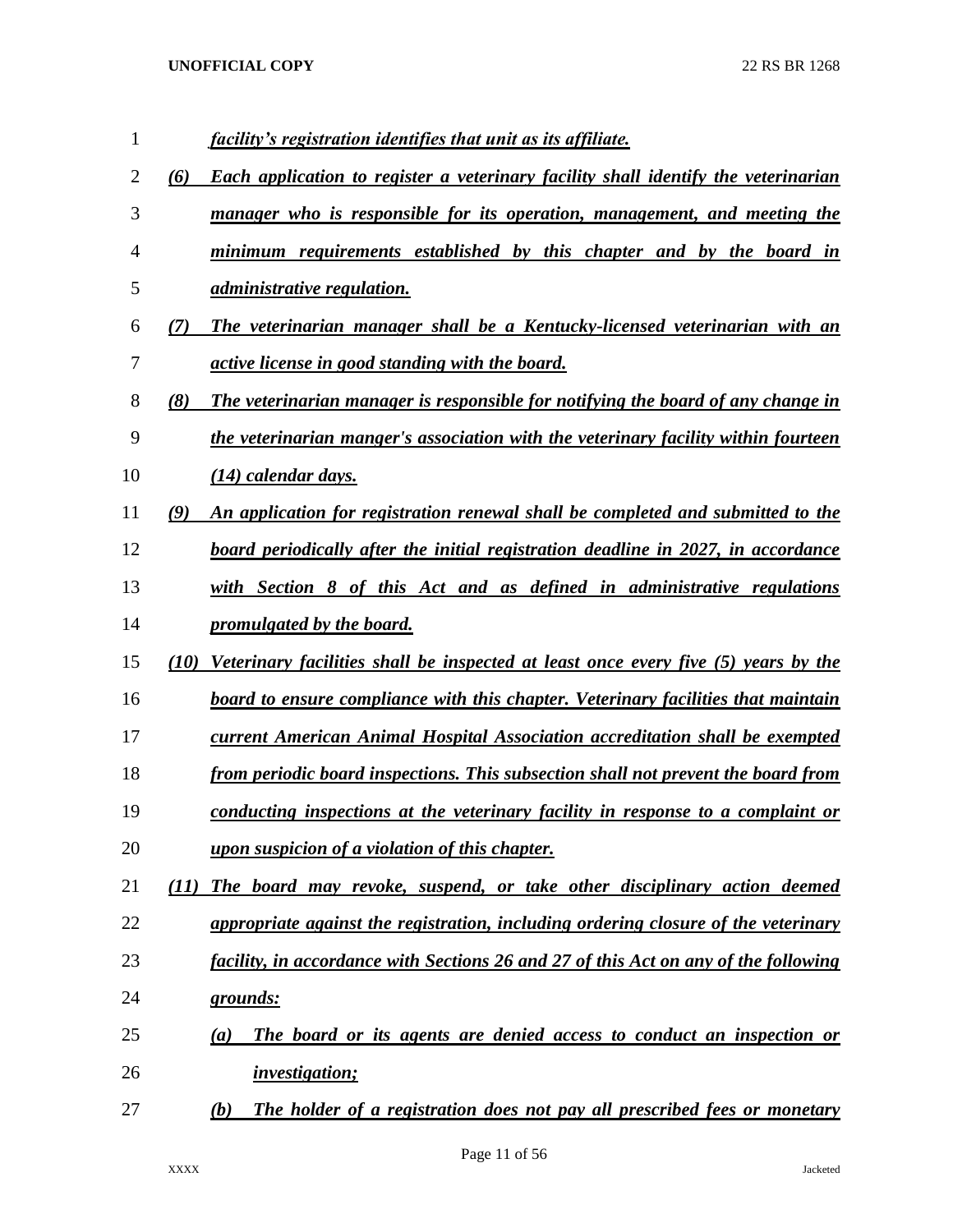| $\mathbf{1}$ | <i>penalties;</i>                                                                                      |
|--------------|--------------------------------------------------------------------------------------------------------|
| 2            | <b>There is no veterinarian manager identified; or</b><br>(c)                                          |
| 3            | (d)<br>Failure to comply with minimum standards defined in administrative                              |
| 4            | regulation by the board for the veterinary facility.                                                   |
| 5            | SECTION 8. A NEW SECTION OF KRS CHAPTER 321 IS CREATED TO                                              |
| 6            | <b>READ AS FOLLOWS:</b>                                                                                |
| 7            | $\mathcal{L}(I)$<br><b>Each veterinary facility registered with the board shall submit a completed</b> |
| 8            | renewal application by the renewal deadline and pay a biennial renewal fee for                         |
| 9            | the renewal of the registration.                                                                       |
| 10           | A veterinary facility with an expired registration may have its registration<br>(2)                    |
| 11           | reinstated upon submission of a completed reinstatement application and                                |
| 12           | <i>payment of a reinstatement fee to the board.</i>                                                    |
| 13           | (3)<br>A suspended veterinary facility registration is subject to expiration and                       |
| 14           | termination and shall be renewed as provided in this chapter. Renewal or                               |
| 15           | reinstatement shall not entitle the registrant to allow the practice of veterinary                     |
| 16           | medicine on the premises or from the mobile facility until the suspension has                          |
| 17           | ended, or is otherwise removed by the board, and the right to operate or practice                      |
| 18           | <i>is restored by the board.</i>                                                                       |
| 19           | (4)<br>A revoked registration is subject to expiration or termination but may not be                   |
| 20           | renewed. If it is reinstated, the registration holder shall pay the reinstatement fee                  |
| 21           | to the board.                                                                                          |
| 22           | A veterinary facility that fails to reinstate its registration within five (5) years<br>(5)            |
| 23           | after its expiration or termination shall not have it renewed, restored, reissued, or                  |
| 24           | <u>reinstated. A veterinary facility may apply for and obtain a new registration by</u>                |
| 25           | <i>meeting the requirements of this chapter.</i>                                                       |
| 26           | The board may require that a veterinary facility applying for renewal or<br>(6)                        |
| 27           | reinstatement of registration show evidence of completion of continuing                                |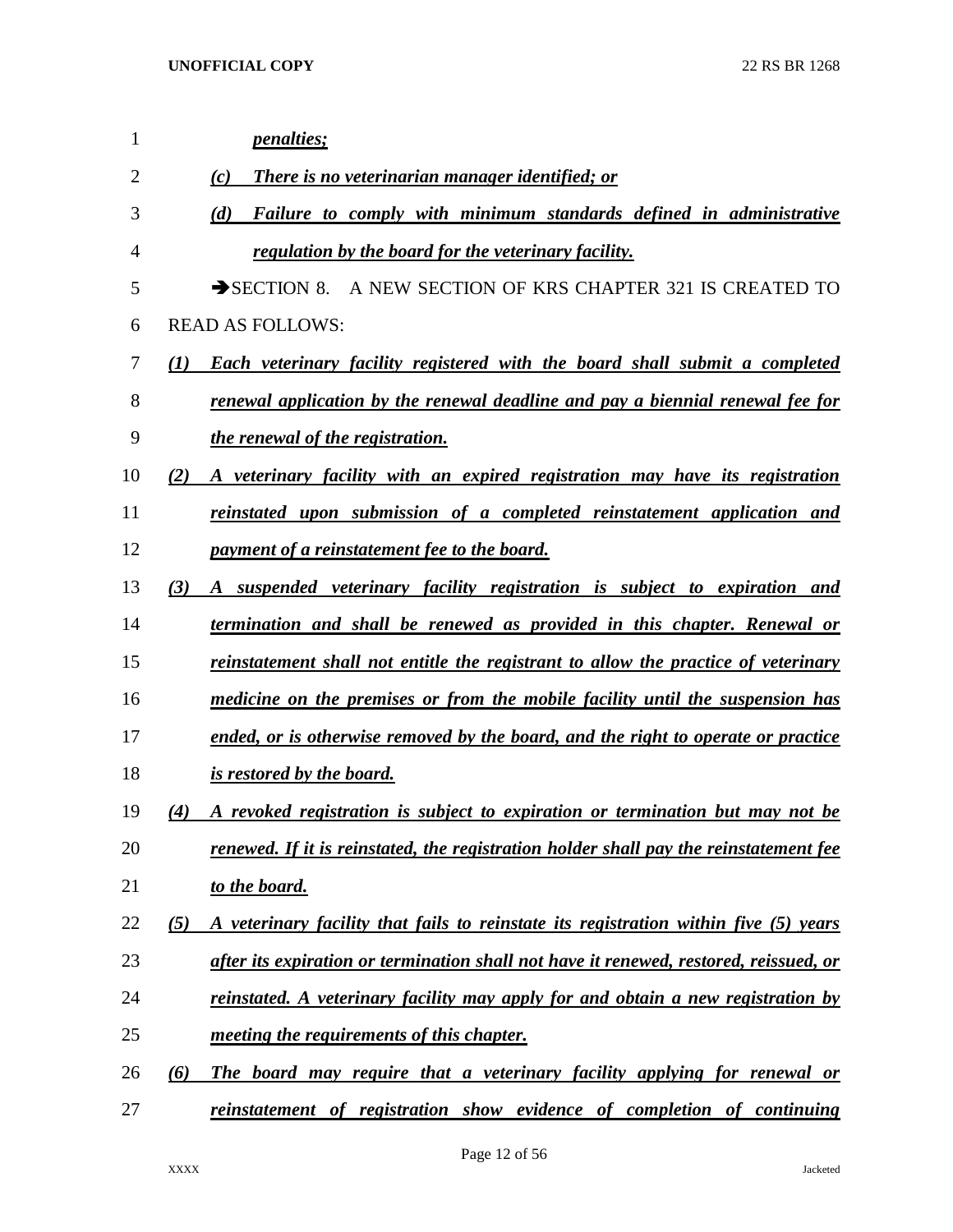| $\mathbf{1}$   | education by the veterinarian manager as prescribed by administrative regulation                       |
|----------------|--------------------------------------------------------------------------------------------------------|
| $\overline{2}$ | of the board.                                                                                          |
| 3              | The board may grant inactive registration status and may establish conditions<br>(7)                   |
| 4              | under which inactive registrations may be renewed and reinstated as set forth by                       |
| 5              | <i>administrative regulations promulgated by the board.</i>                                            |
| 6              | Section 9. KRS 321.175 is amended to read as follows:                                                  |
| 7              | It is hereby declared that the <b>practices</b> [practice] of veterinary medicine, <i>veterinary</i>   |
| 8              | technology, and animal euthanasia, and the operation of registered veterinary facilities               |
| 9              | and board-certified animal control agencies, are privileges which are is a privilege                   |
| 10             | which is granted by legislative authority in the interest of public health, safety, and                |
| 11             | welfare, and are subject to regulation and control in the public interest. To protect the              |
| 12             | public from being misled by incompetent, unscrupulous, and unauthorized practitioners, {               |
| 13             | and from unprofessional or illegal practices by persons licensed to practice veterinary                |
| 14             | medicine and veterinary technology, from substandard care, and from unlicensed                         |
| 15             | <i>persons</i> , this chapter is enacted in the interest of the health, safety, and welfare of the     |
| 16             | animal population and the citizens of Kentucky.                                                        |
| 17             | It is declared to be a matter of public interest and concern that the practices of<br>$\mathcal{L}(I)$ |
| 18             | veterinary medicine, veterinary technology, and animal euthanasia, as described                        |
| 19             | in this chapter, merit and receive the confidence of the public and that only                          |
| 20             | qualified individuals be permitted to practice these professions in the                                |
| 21             | Commonwealth. This chapter shall be liberally construed to carry out these                             |
| 22             | objectives and purposes.                                                                               |
| 23             | It is further declared that the intent of this chapter is to regulate the<br>(a)                       |
| 24             | professions of veterinary medicine, veterinary technology, and animal                                  |
| 25             | <u>euthanasia, and establish standards for veterinary premises, both fixed and</u>                     |
| 26             | mobile, and shall result in displacing competition by restricting licensure,                           |
| 27             | permitting, certification, and registration to practice these professions, as                          |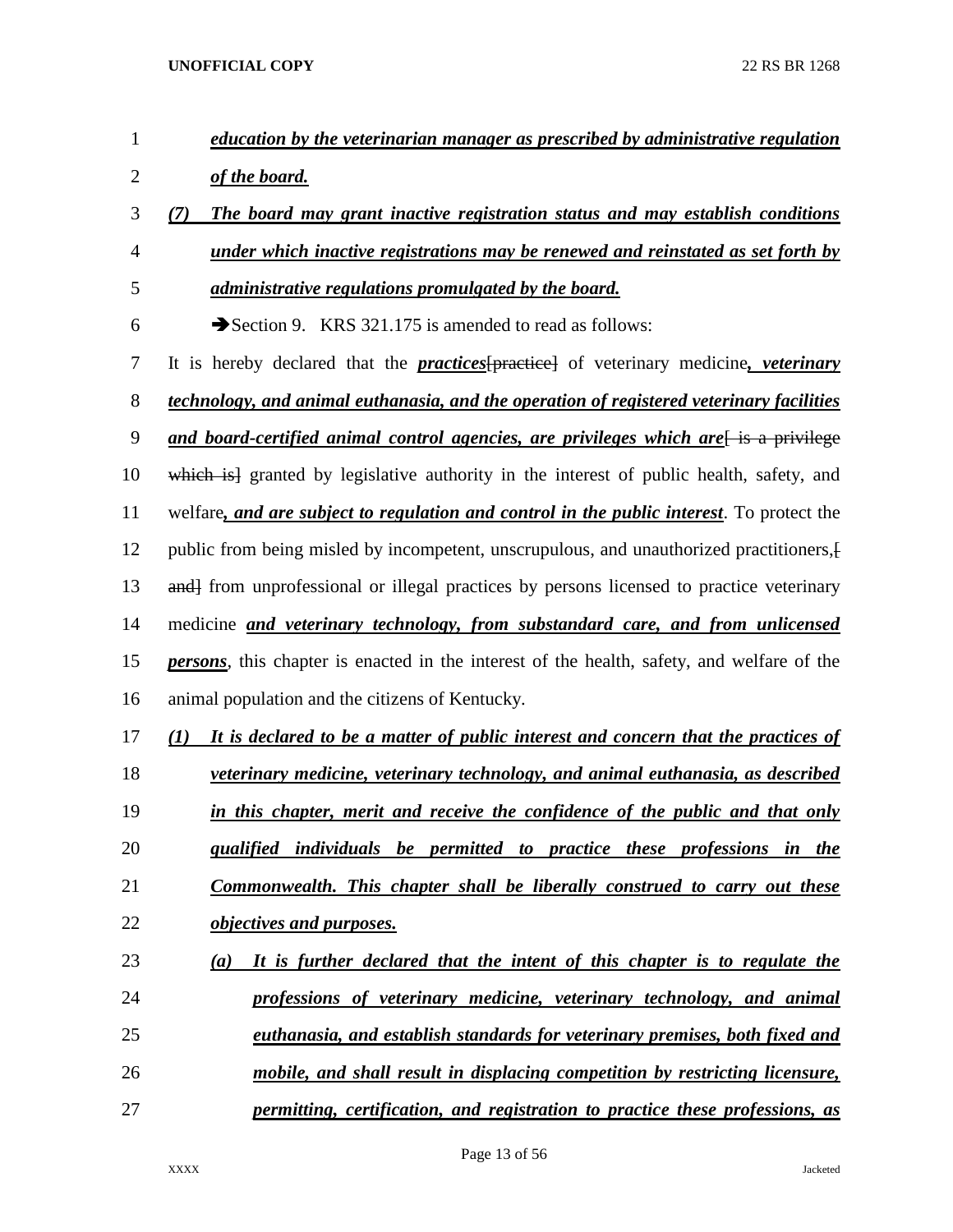| 1              |     | this practice is defined and interpreted by the board, to persons and                  |
|----------------|-----|----------------------------------------------------------------------------------------|
| $\overline{2}$ |     | premises determined by the board to be qualified under this chapter.                   |
| 3              |     | (b)<br>It is further declared that any resulting restriction on competition is         |
| $\overline{4}$ |     | outweighed by the broader interest in protection of the public health, safety,         |
| 5              |     | and welfare. It is understood that the regulatory structure calls for                  |
| 6              |     | veterinarians, veterinary technicians, and citizens-at-large to serve on the           |
| 7              |     | board and this chapter recognizes the need for professional expertise                  |
| 8              |     | provided by veterinarians and veterinary technicians serving the public                |
| 9              |     | interest.                                                                              |
| 10             | (2) | This chapter is intended to provide active oversight and supervision through its       |
| 11             |     | legislative enactment, the promulgation of administrative regulations, the             |
| 12             |     | appointment of board members by the Governor, legal representation of the              |
| 13             |     | board by competent counsel, legislative appropriation of moneys and spending           |
| 14             |     | <i>authority to support the board, and engagement in the administrative regulation</i> |
| 15             |     | review process under the auspices of the Legislative Research Commission.              |
| 16             | (3) | It is the purpose of this chapter to promote, preserve, and protect the public         |
| 17             |     | health, safety, and welfare by and through the licensure, permitting, certification,   |
| 18             |     | registration, and regulation of individuals, whether physically located within or      |
| 19             |     | outside of the Commonwealth, who practice veterinary medicine, veterinary              |
| 20             |     | technology, and animal euthanasia within Kentucky, and the registration of             |
| 21             |     | veterinary facility locations and mobile facilities where veterinary medicine is       |
| 22             |     | being practiced. In furtherance of this purpose, this chapter creates the Kentucky     |
| 23             |     | <b>Board of Veterinary Examiners, whose members, functions, and procedures shall</b>   |
| 24             |     | be established in accordance with this chapter.                                        |
| 25             | (4) | The purpose of this chapter is to establish a comprehensive scheme to fully            |
| 26             |     | occupy the fields of veterinary medicine, veterinary technology, and animal            |
| 27             |     | euthanasia, and provide a uniform regulatory scheme to be enforced by the              |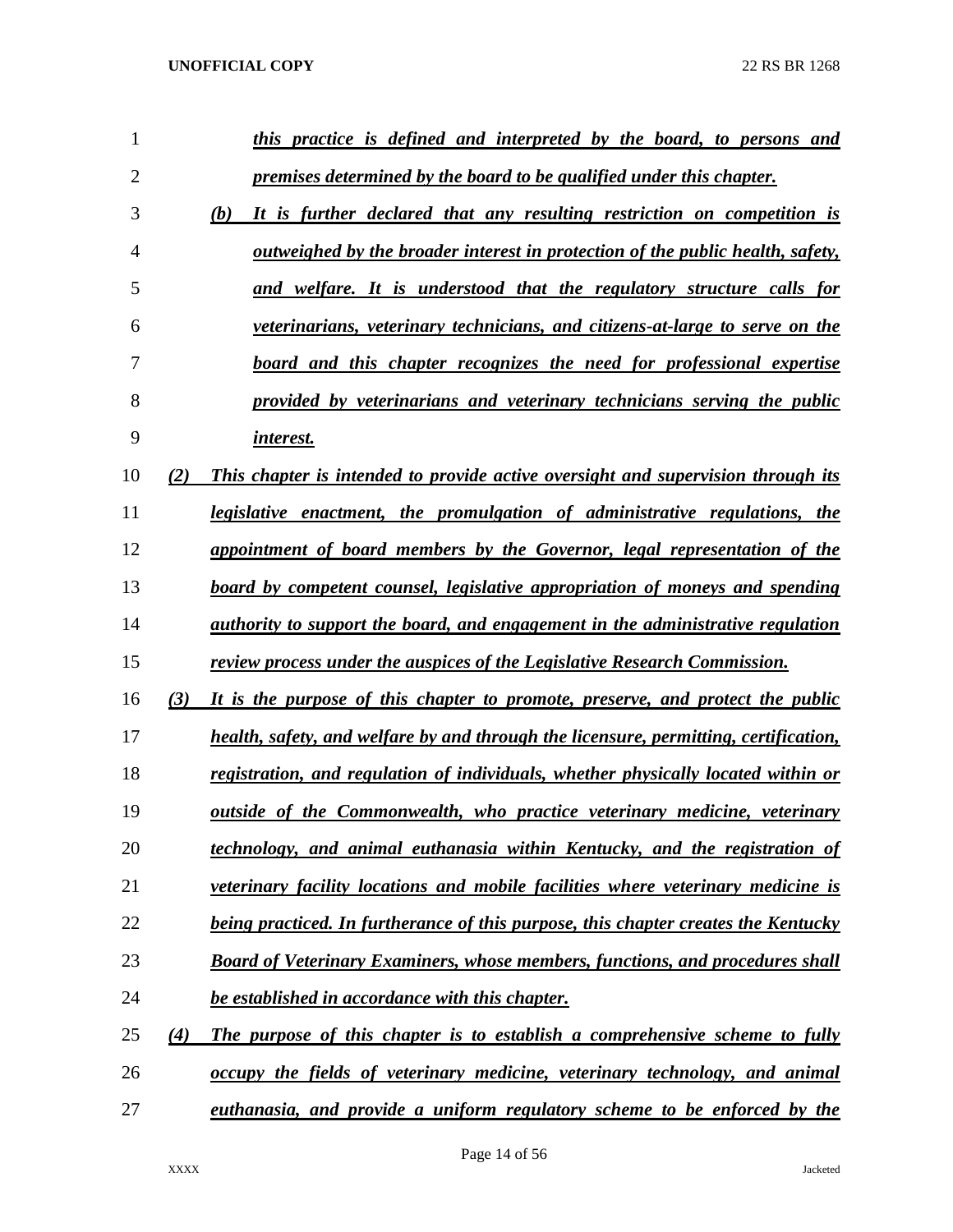| $\mathbf{1}$   |     | Kentucky Board of Veterinary Examiners as defined in the scopes of practice.       |
|----------------|-----|------------------------------------------------------------------------------------|
| $\overline{2}$ |     | $\rightarrow$ SECTION 10.<br>KRS 321.181 IS REPEALED AND REENACTED TO READ         |
| 3              |     | <b>AS FOLLOWS:</b>                                                                 |
| 4              |     | As used in this chapter:                                                           |
| 5              | (I) | "Animal" means any member of the animal kingdom other than humans,                 |
| 6              |     | <i>whether living or dead;</i>                                                     |
| 7              | (2) | "Animal shelter" means a public agency or private humane society, society for      |
| 8              |     | the prevention of cruelty to animals, animal protection shelter or control agency, |
| 9              |     | or other facility that provides shelter and care for homeless, stray, unwanted, or |
| 10             |     | <i>injured animals;</i>                                                            |
| 11             | (3) | "Applicant" means a person who submits an application for licensure,               |
| 12             |     | certification, permit, or registration, whether complete or not, to the board;     |
| 13             | (4) | "Approved program of continuing education" means an educational program            |
| 14             |     | approved by the board or offered by an approved provider of continuing             |
| 15             |     | education;                                                                         |
| 16             | (5) | "Approved provider of continuing education" means any person that has met the      |
| 17             |     | requirements of the board to provide educational courses that are designed to      |
| 18             |     | ensure continued competence in the practice of veterinary medicine or practice of  |
| 19             |     | <i>veterinary technology or animal euthanasia;</i>                                 |
| 20             | (6) | "Approved veterinary medical program" means a school of veterinary medicine        |
| 21             |     | or a veterinary medical education program that has been approved by the board      |
| 22             |     | under standards established by the board through the promulgation of an            |
| 23             |     | <i><u>administrative regulation;</u></i>                                           |
| 24             | (7) | "Approved veterinary technology program" means a school of veterinary              |
| 25             |     | technology or a veterinary technology education program that has been approved     |
| 26             |     | by the board under standards established by the board through the promulgation     |
| 27             |     | of an administrative regulation;                                                   |
|                |     |                                                                                    |

Page 15 of 56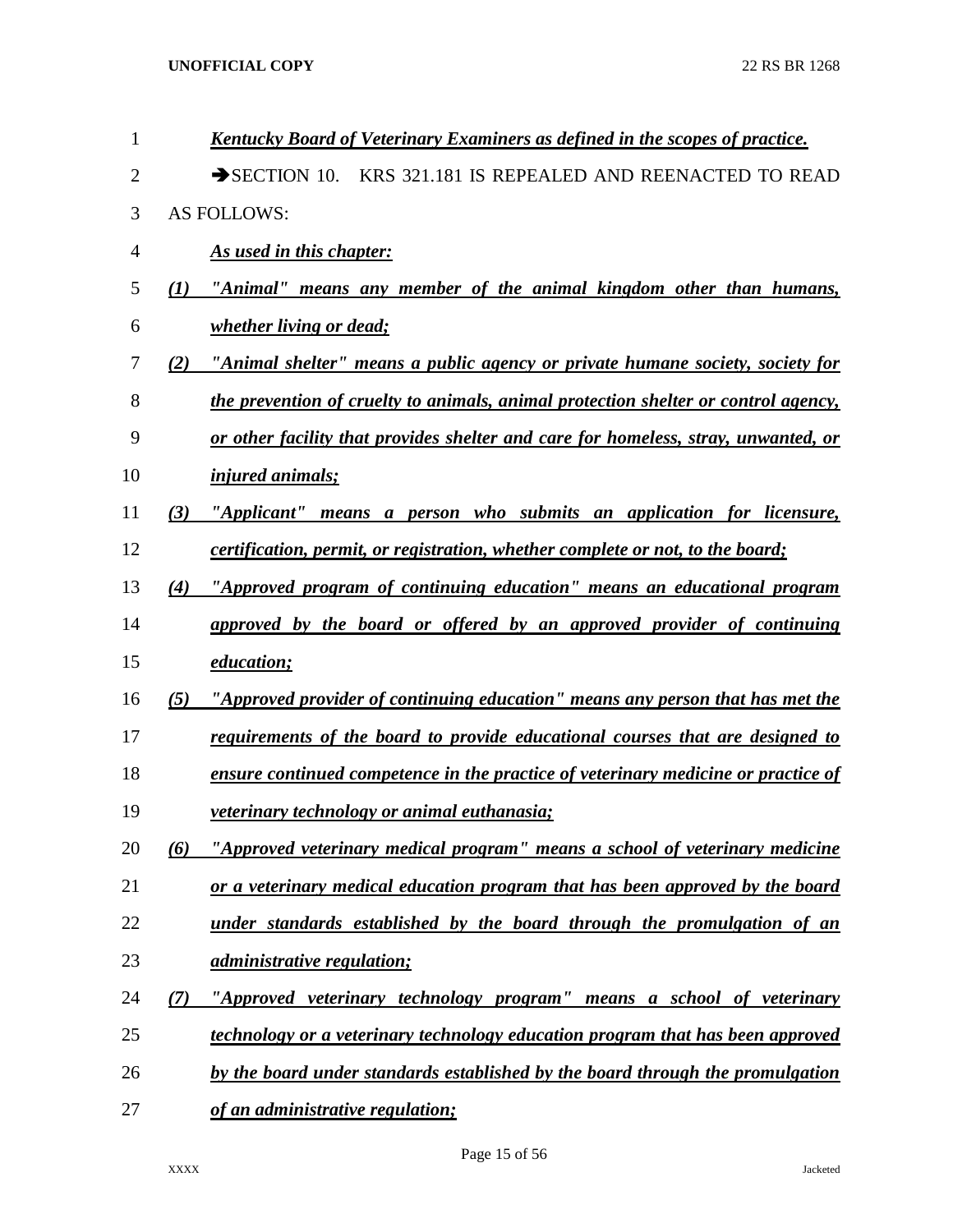| 1              | (8)  | "Background check" means an inquiry within a system for the collection,           |
|----------------|------|-----------------------------------------------------------------------------------|
| $\overline{2}$ |      | processing, preservation, or dissemination of criminal history records maintained |
| 3              |      | by one or more local, state, or federal agencies;                                 |
| 4              | (9)  | "Board" means the Kentucky Board of Veterinary Examiners created under this       |
| 5              |      | <i>chapter</i> ;                                                                  |
| 6              | (10) | "Certificate holder" means a person duly certified by the board under this        |
| 7              |      | <i>chapter</i> ;                                                                  |
| 8              | (11) | "Certified animal control agency" means an animal shelter that is certified       |
| 9              |      | <i><u>under this chapter;</u></i>                                                 |
| 10             | (12) | "Certified animal euthanasia specialist" means a person employed by a certified   |
| 11             |      | animal control agency who is authorized by the board, under this chapter, to      |
| 12             |      | humanely euthanize animals by administering drugs designated by the board for     |
| 13             |      | euthanasia and sedation of animals for euthanasia on animals owned by the         |
| 14             |      | <i>certified animal control agency or animals in emergency circumstances;</i>     |
| 15             | (13) | "Chemical restraint" means the use of any controlled substance, prescription, or  |
| 16             |      | <u>legend drug that restrains or tranquilizes the animal;</u>                     |
| 17             | (14) | "Client" means a person, either the owner, owner's agent, or other person         |
| 18             |      | <u>presenting the patient for care, who has entered into an agreement with a</u>  |
| 19             |      | veterinarian on behalf of a patient for the purposes of obtaining veterinary      |
| 20             |      | medical services in person or by any means of communication;                      |
| 21             | (15) | "Compensation" includes any gift, bonus, fee, money, credit, or other thing of    |
| 22             |      | value;                                                                            |
| 23             | (16) | "Complementary and alternative veterinary medicine therapies" means a             |
| 24             |      | heterogeneous group of preventive, diagnostic, and therapeutic philosophies and   |
| 25             |      | practices that are not considered part of conventional veterinary medicine. These |
| 26             |      | <i><u><b>therapies include but are not limited to:</b></u></i>                    |
| 27             |      | <i>Veterinary acupuncture, acutherapy, and acupressure;</i><br>(a)                |

Page 16 of 56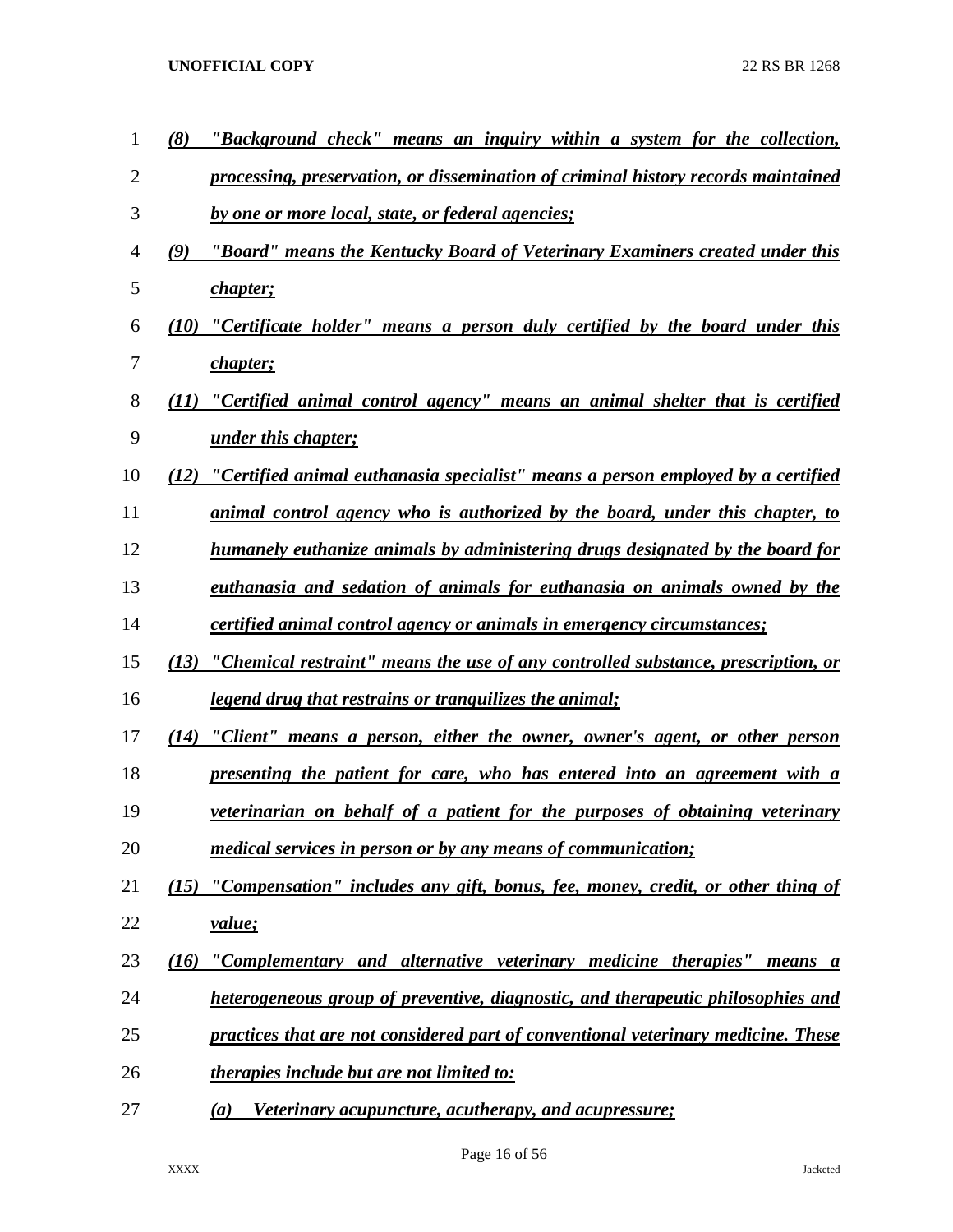| 1  | <b>Veterinary homeopathy;</b><br>(b)                                                     |
|----|------------------------------------------------------------------------------------------|
| 2  | Veterinary manual or manipulative therapy, such as therapies based on<br>(c)             |
| 3  | techniques practiced in osteopathy, chiropractic medicine, or physical                   |
| 4  | <i>medicine and therapy;</i>                                                             |
| 5  | Veterinary nutraceutical therapy; and<br>(d)                                             |
| 6  | Veterinary phytotherapy;<br>(e)                                                          |
| 7  | "Consent" means the veterinarian has informed the client, or the client's<br>(17)        |
| 8  | <u>authorized representative, in a manner understood by the client or the client's</u>   |
| 9  | <i>authorized representative, of the diagnostic and treatment options, potential</i>     |
| 10 | <u>outcomes, risk assessment, and prognosis, and the client has consented to the</u>     |
| 11 | recommended services or treatment;                                                       |
| 12 | "Consultation" means a veterinarian's receipt of advice or assistance in person,<br>(18) |
| 13 | or by any method of communication, from a veterinarian or other person whose             |
| 14 | expertise, in the opinion of the veterinarian, would benefit a patient. Under any        |
| 15 | circumstance, the responsibility for the welfare of the patient remains with the         |
| 16 | <i>veterinarian receiving consultation;</i>                                              |
| 17 | (19) "Continuing education" means training that is designed to ensure continued          |
| 18 | competence in the practice of veterinary medicine or the practice of veterinary          |
| 19 | <i>technology</i> ;                                                                      |
| 20 | "Continuing education contact hour" means a fifty (50) minute clock hour of<br>(20)      |
| 21 | <i>instruction, not including breaks or meals;</i>                                       |
| 22 | "Conviction" means a formal declaration that someone is guilty of a crime by a<br>(21)   |
| 23 | court of competent jurisdiction and shall include a finding or verdict of guilt, an      |
| 24 | admission of guilt, a no contest plea, a plea of nolo contendere, or a guilty plea;      |
| 25 | "Credential holder" means a person who holds an approved credential issued by<br>(22)    |
| 26 | the board in accordance with this chapter, which may be one (1) or more of the           |
| 27 | following:                                                                               |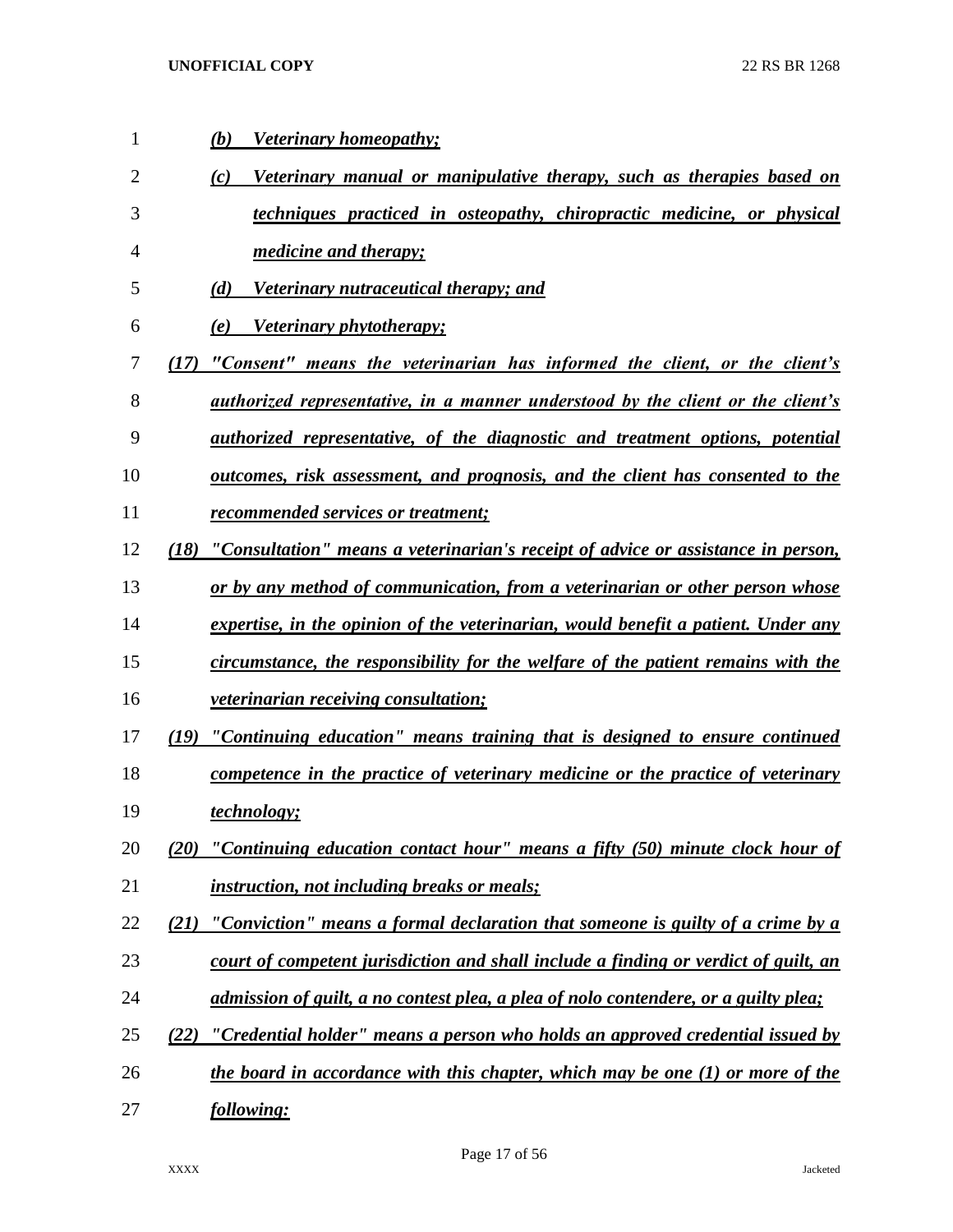| 1  | Certificate;<br>(a)                                                                          |
|----|----------------------------------------------------------------------------------------------|
| 2  | License;<br>(b)                                                                              |
| 3  | Permit;<br>(c)                                                                               |
| 4  | <b>Registration; or</b><br>(d)                                                               |
| 5  | <b>Special permit;</b><br>(e)                                                                |
| 6  | <u>"Designated on-site manager" means a person who registers with the board to</u><br>(23)   |
| 7  | assume responsibility for controlled substances at a board-certified animal                  |
| 8  | <u>control agency;</u>                                                                       |
| 9  | "Discipline" means any final order, settlement agreement, reprimand, fine, or<br>(24)        |
| 10 | other adverse consequence assessed against a person by the board or any of its               |
| 11 | <i>counterparts in other jurisdictions;</i>                                                  |
| 12 | "Embryo transfer" means to remove any embryo from any animal for the<br>(25)                 |
| 13 | purpose of transplanting the embryo into another animal or for the purpose of                |
| 14 | <u>cryopreserving the embryo, or to implant the embryo into any animal, including</u>        |
| 15 | <u>food and companion animals;</u>                                                           |
| 16 | <u>"Emergency" means the animal has been placed in a life-threatening condition</u><br>(26)  |
| 17 | and immediate treatment is necessary to sustain life or end suffering;                       |
| 18 | <u>"Examination" means a qualifying examination approved by the board as a</u><br>(27)       |
| 19 | condition for certification, licensure, permit, or registration;                             |
| 20 | "Expired" is a licensure status whereby the licensee or certificate holder failed to<br>(28) |
| 21 | renew the license or certificate in a timely manner, by the deadlines set by the             |
| 22 | board through the promulgation of an administrative regulation;                              |
| 23 | <u>"Extralabel use" means actual use or intended use of a drug in an animal in a</u><br>(29) |
| 24 | manner that is not in accordance with the approved labeling. This includes but is            |
| 25 | <u>not limited to:</u>                                                                       |
| 26 | Use in species or production class not listed in the labeling;<br>(a)                        |
| 27 | Use for indications such as disease or other conditions not listed in the<br>(b)             |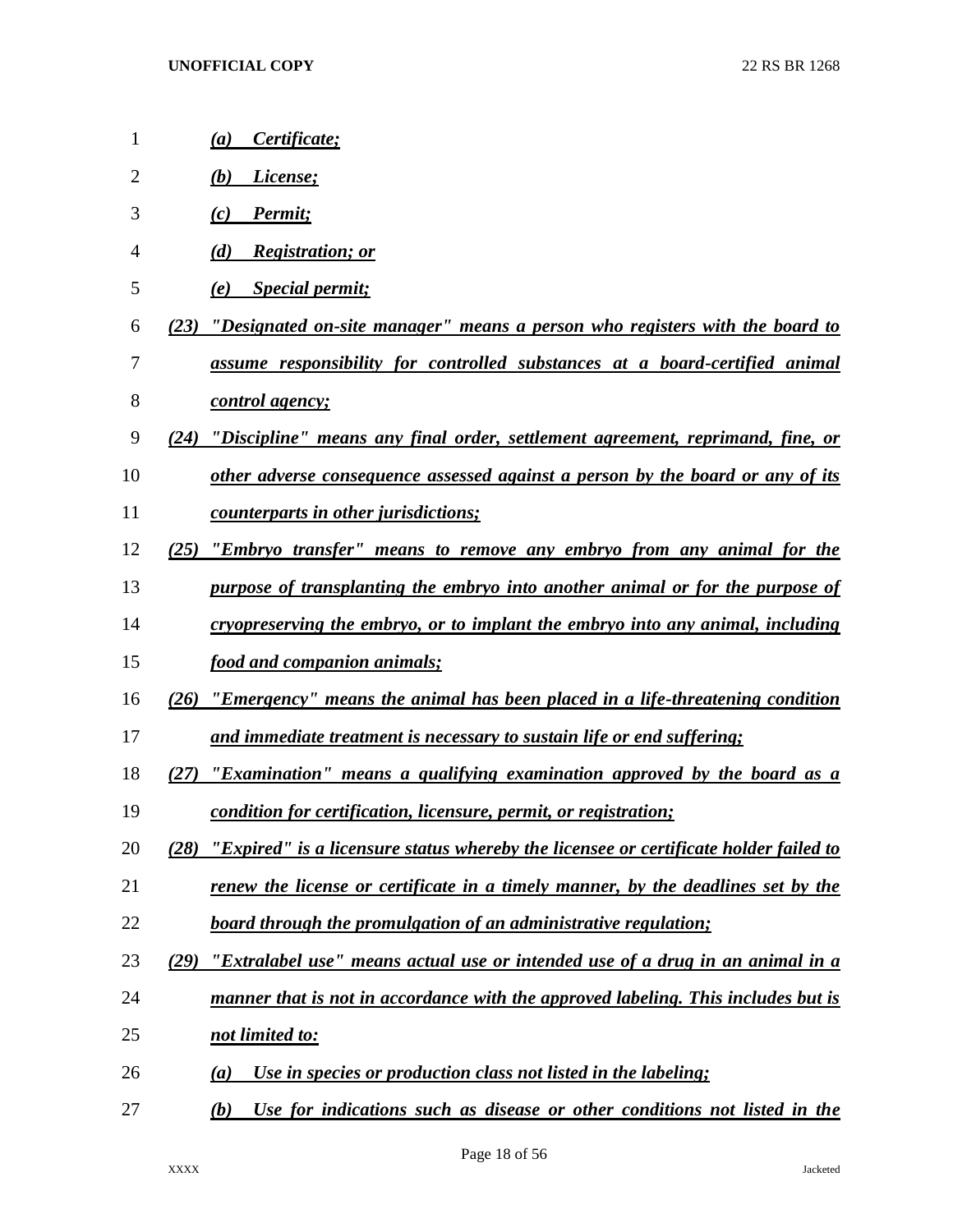| $\mathbf{1}$   | <i>labeling;</i>                                                                      |
|----------------|---------------------------------------------------------------------------------------|
| $\overline{2}$ | Use at dosage levels, frequencies, or routes of administration other than<br>(c)      |
| 3              | those stated in the labeling; and                                                     |
| 4              | (d)<br>Deviation from the labeled withdrawal time based on these different uses;      |
| 5              | "Felony" means a criminal act as defined by any jurisdiction or by definition<br>(30) |
| 6              | under federal law;                                                                    |
| 7              | "Impaired" means that a credential holder, designated on-site manager, or<br>(31)     |
| 8              | <i>veterinarian manager is unable to perform that person's duties with reasonable</i> |
| 9              | skill and safety because of a physical or mental disability as evidenced by a         |
| 10             | written determination from a competent authority or written consent based on          |
| 11             | clinical evidence, including deterioration of mental capacity, loss of motor skills,  |
| 12             | or substance use disorder of sufficient degree to diminish the person's ability to    |
| 13             | <i>deliver competent patient care;</i>                                                |
| 14             | "Jurisdiction" means any Commonwealth, state, or territory, including the<br>(32)     |
| 15             | District of Columbia, of the United States of America, any province of Canada, or     |
| 16             | a regulatory organization, including international bodies, which issues licenses,     |
| 17             | registrations, permits, or certificates related to the professional fields of         |
| 18             | <i>veterinary medicine;</i>                                                           |
| 19             | "Licensee" means a person duly licensed by the board under this chapter;<br>(33)      |
| 20             | "Livestock" means cattle, horses, sheep, goats, swine, poultry, captured or<br>(34)   |
| 21             | cultivated aquatic species, farm-raised cervidae and camelidae, bees, and any         |
| 22             | other species used in the production of fiber, meat, eggs, honey, milk, and other     |
| 23             | <i><u><b>animal food products;</b></u></i>                                            |
| 24             | (35)<br>"Mobile facility" is described in Section 17 of this Act;                     |
| 25             | "Patient" means any animal or group of animals receiving veterinary care from<br>(36) |
| 26             | a veterinarian, veterinary technician, veterinary assistant, or animal euthanasia     |
| 27             | <i>specialist;</i>                                                                    |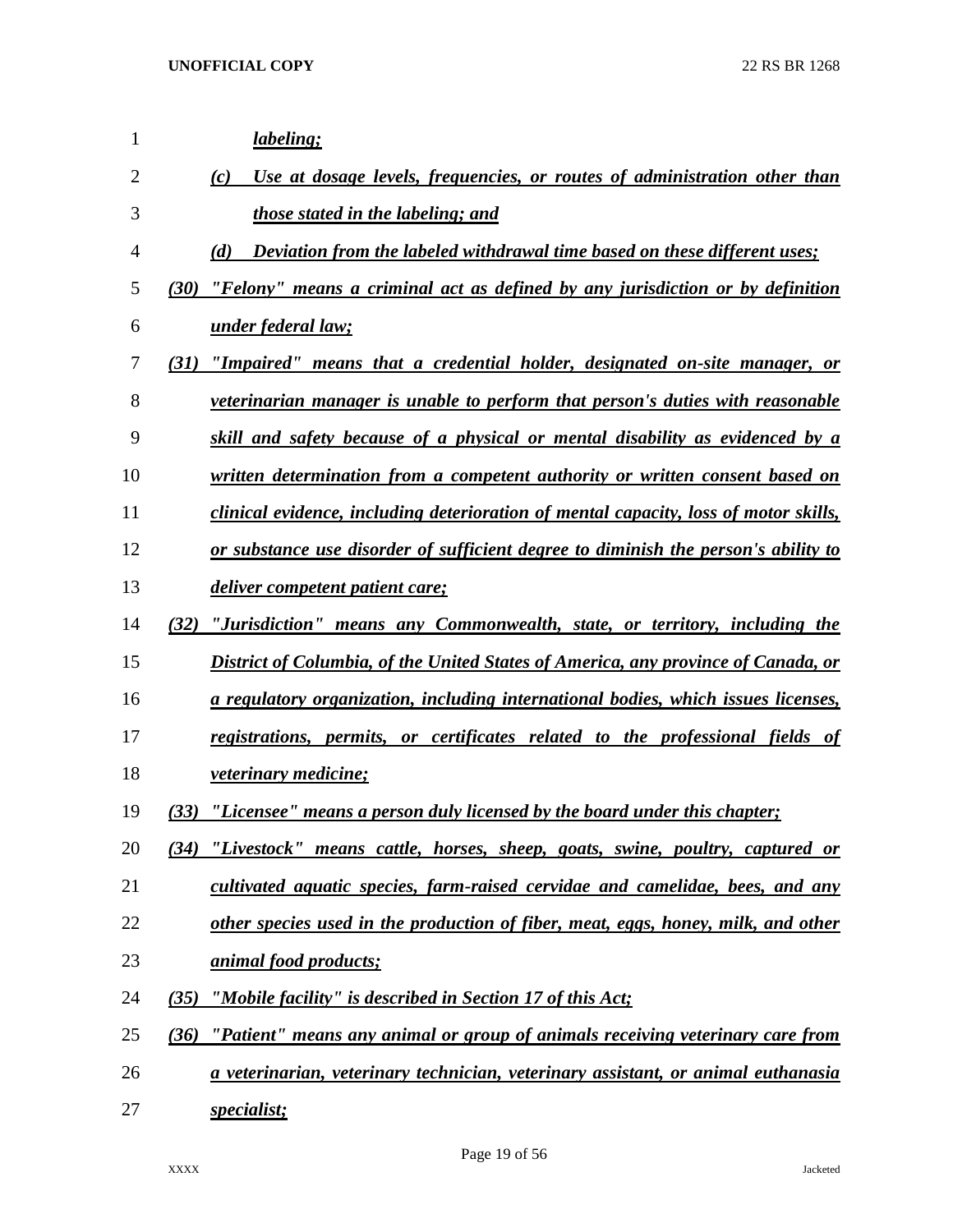| 1              | "Permittee" means a person permitted by the board under this chapter;<br>(37)         |
|----------------|---------------------------------------------------------------------------------------|
| $\overline{2}$ | "Person" means any individual, firm, partnership, association, joint venture,<br>(38) |
| 3              | cooperative, corporation, governmental body, or any other group, legal entity, or     |
| 4              | combination acting in concert, and whether or not acting as a principal, trustee,     |
| 5              | fiduciary, receiver, or as any kind of legal or personal representative, or as the    |
| 6              | successor in interest, assignee, agent, factor, servant, employee, director, officer, |
| 7              | <u>or any other representative of the person;</u>                                     |
| 8              | "Practice of veterinary medicine" means any person who practices veterinary<br>(39)   |
| 9              | medicine when performing any one (1) or more of the following on an animal:           |
| 10             | Directly or indirectly diagnoses, prognoses, corrects, changes, relieves,<br>(a)      |
| 11             | prevents, supervises, recommends, or performs medical or surgical                     |
| 12             | treatment, including complementary and alternative veterinary medicine                |
| 13             | <u>therapies, obstetrics, dentistry, oral surgery, acupuncture, laser therapy,</u>    |
| 14             | manipulation, and all other branches or specialties of veterinary medicine,           |
| 15             | for the diagnosis, prevention, cure, or relief of a wound, defect, deformity,         |
| 16             | fracture, bodily injury, disease, or dental, physical, behavioral, or mental          |
| 17             | <i>condition;</i>                                                                     |
| 18             | Prescribes, dispenses, or administers any drug, medicine, anesthetic,<br>(b)          |
| 19             | biologic, appliance, apparatus, application, treatment, or other therapeutic          |
| 20             | or diagnostic substance or technique for veterinary purposes, in accordance           |
| 21             | with the applicable federal statutes and regulations governing controlled             |
| 22             | <i><u><b>prescription and legend drugs;</b></u></i>                                   |
| 23             | Performs any manual procedure for the diagnosis, treatment, or both of<br>(c)         |
| 24             | pregnancy, sterility, or infertility, including embryo transfer;                      |
| 25             | (d)<br>Determines the health, fitness, or soundness of an animal;                     |
| 26             | Represents oneself directly or indirectly, as engaging in the practice of<br>(e)      |
| 27             | veterinary medicine; or                                                               |

Page 20 of 56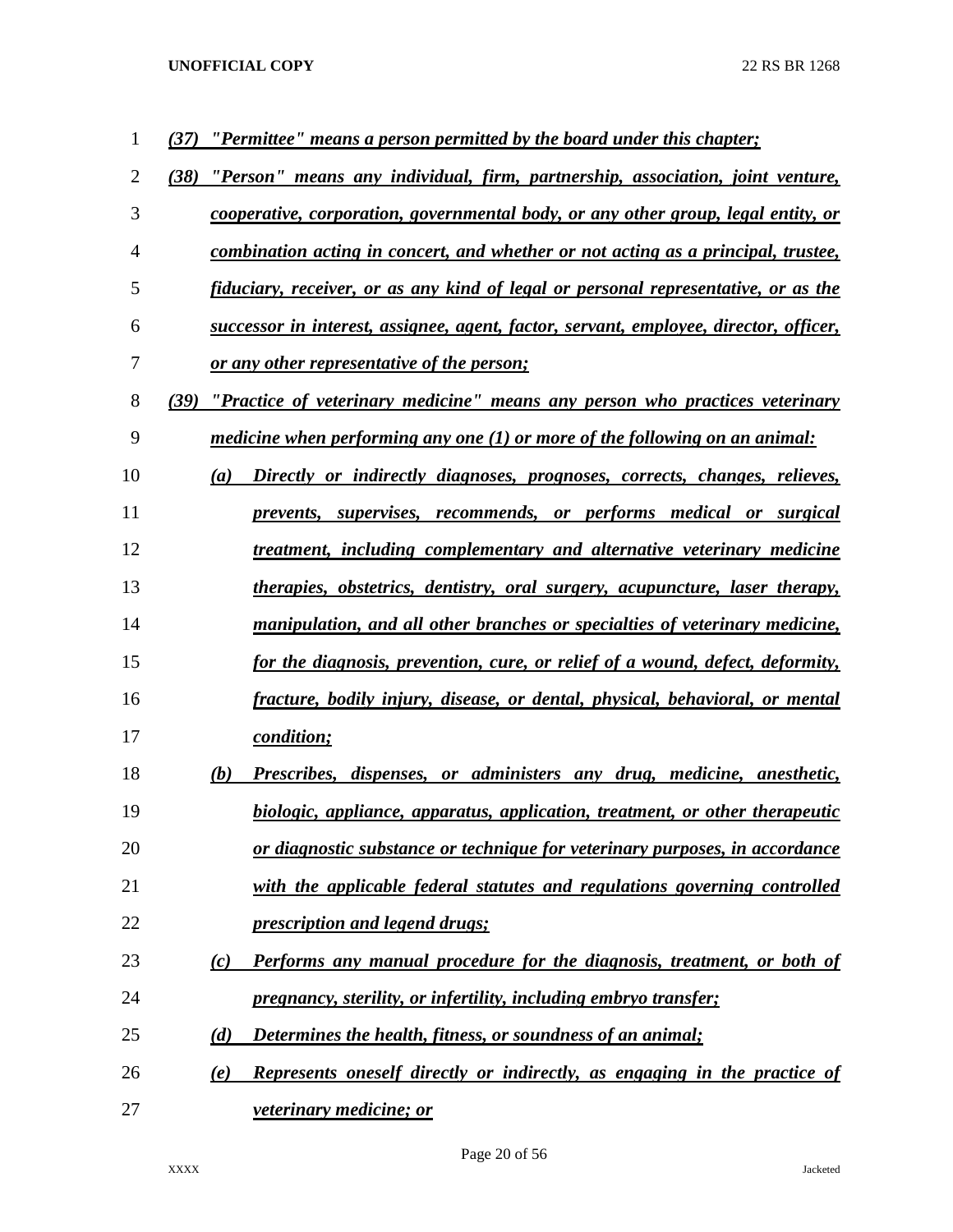| 1  | (f)  | Uses any words, letters, or titles under the veterinary practice as to induce        |
|----|------|--------------------------------------------------------------------------------------|
| 2  |      | the belief that the individual using them is authorized to practice veterinary       |
| 3  |      | medicine under this chapter. This use shall be prima facie evidence of the           |
| 4  |      | intention to represent oneself as engaged in the practice of veterinary              |
| 5  |      | medicine;                                                                            |
| 6  |      | (40) "Practice of veterinary technology" means:                                      |
| 7  | (a)  | The practices of veterinary technology when performing patient care,                 |
| 8  |      | professional medical care, monitoring, treatment, or other services on an            |
| 9  |      | animal that require a technical understanding of veterinary medicine on the          |
| 10 |      | basis of written or oral instruction of a board-licensed veterinarian, or            |
| 11 |      | under supervision of a board-licensed veterinarian;                                  |
| 12 | (b)  | <b>Representation of oneself directly or indirectly, as a licensed veterinary</b>    |
| 13 |      | <i>technician or "LVT"; or</i>                                                       |
| 14 | (c)  | Use of any words, letters, or titles under the circumstances that would              |
| 15 |      | induce the belief that the individual using them is authorized to practice as        |
| 16 |      | <u>a veterinary technician under this chapter. This use shall be prima facie</u>     |
| 17 |      | evidence of the intention to represent oneself as engaged in practice as a           |
| 18 |      | <b>board-licensed veterinary technician;</b>                                         |
| 19 |      | (41) "Premises" means any place where an animal is located when veterinary           |
| 20 |      | <i>medicine is being practiced;</i>                                                  |
| 21 | (42) | "Prescription" means an order for a drug or medicine, or combination or              |
| 22 |      | mixture of drugs or medicines, or proprietary preparation, that is signed, given,    |
| 23 |      | or authorized and intended for use in the diagnosis, cure, mitigation, treatment,    |
| 24 |      | or prevention of disease;                                                            |
| 25 | (43) | "Registrant" means a person or premises duly permitted by the board under this       |
| 26 |      | chapter;                                                                             |
| 27 | (44) | "Registered veterinary facility" means a veterinary facility that is registered with |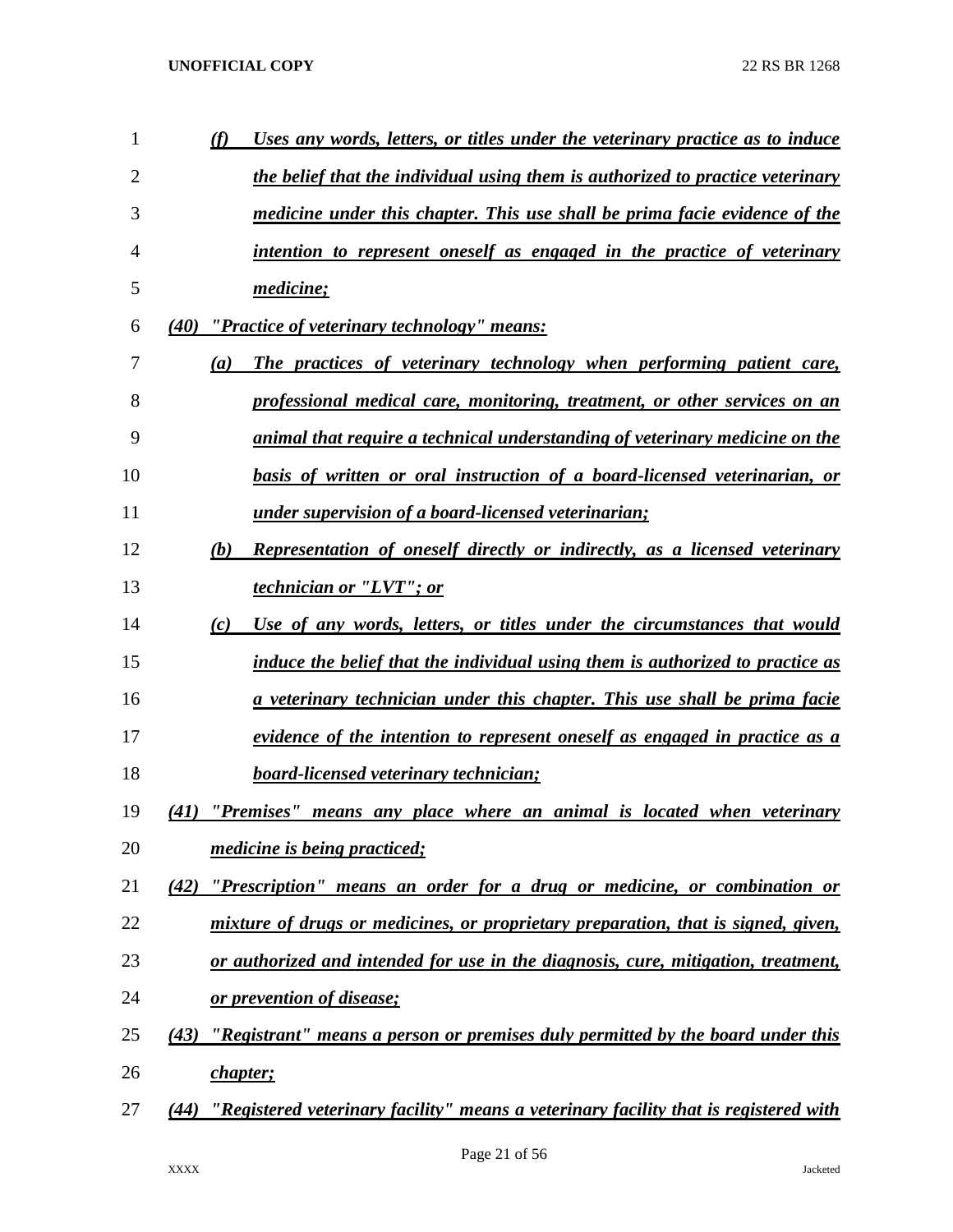| 1  | the board under this chapter;                                                                  |
|----|------------------------------------------------------------------------------------------------|
| 2  | "Supervision" pertains to any of the following:<br>(45)                                        |
| 3  | "Supervising veterinarian"<br><u>a veterinarian</u><br>(a)<br>means<br>who<br>assumes          |
| 4  | <u>responsibility for the veterinary care given to a patient by an individual</u>              |
| 5  | working under the veterinarian's direction. The supervising veterinarian                       |
| 6  | shall have examined the patient pursuant to currently acceptable standards                     |
| 7  | of care;                                                                                       |
| 8  | "Immediate supervision" means the supervising veterinarian is physically<br>(b)                |
| 9  | in the immediate area and within audible and visual range of the patient                       |
| 10 | <u>and the individual treating the patient;</u>                                                |
| 11 | "Direct supervision" means the supervising veterinarian is readily available<br>(c)            |
| 12 | <u>on the premises where the patient is being treated; and</u>                                 |
| 13 | "Indirect supervision" means the supervising veterinarian need not be on<br>(d)                |
| 14 | the premises but has given either written or oral instructions for the                         |
| 15 | <u>treatment of the patient and is readily available for communication;</u>                    |
| 16 | (46) "Telehealth" and associated terms are defined in Section 1 of this Act;                   |
| 17 | <u>"Veterinarian" means an individual who is licensed to engage in the practice of</u><br>(47) |
| 18 | <i>veterinary medicine under this chapter;</i>                                                 |
| 19 | "Veterinarian manager" is a veterinarian who registers to assume responsibility<br>(48)        |
| 20 | for the registration, management, and operation of a registered veterinary                     |
| 21 | <i>facility;</i>                                                                               |
| 22 | "Veterinarian-client-patient relationship" or "VCPR" is defined in Section 11 of<br>(49)       |
| 23 | this Act;                                                                                      |
| 24 | "Veterinary assistant" means a layperson who is employed by a licensed<br>(50)                 |
| 25 | veterinarian in accordance with Section 30 of this Act;                                        |
| 26 | "Veterinary facility" means any building, place, premises, mobile facility, or<br>(51)         |
| 27 | mobile unit from which the practice of veterinary medicine and practice of                     |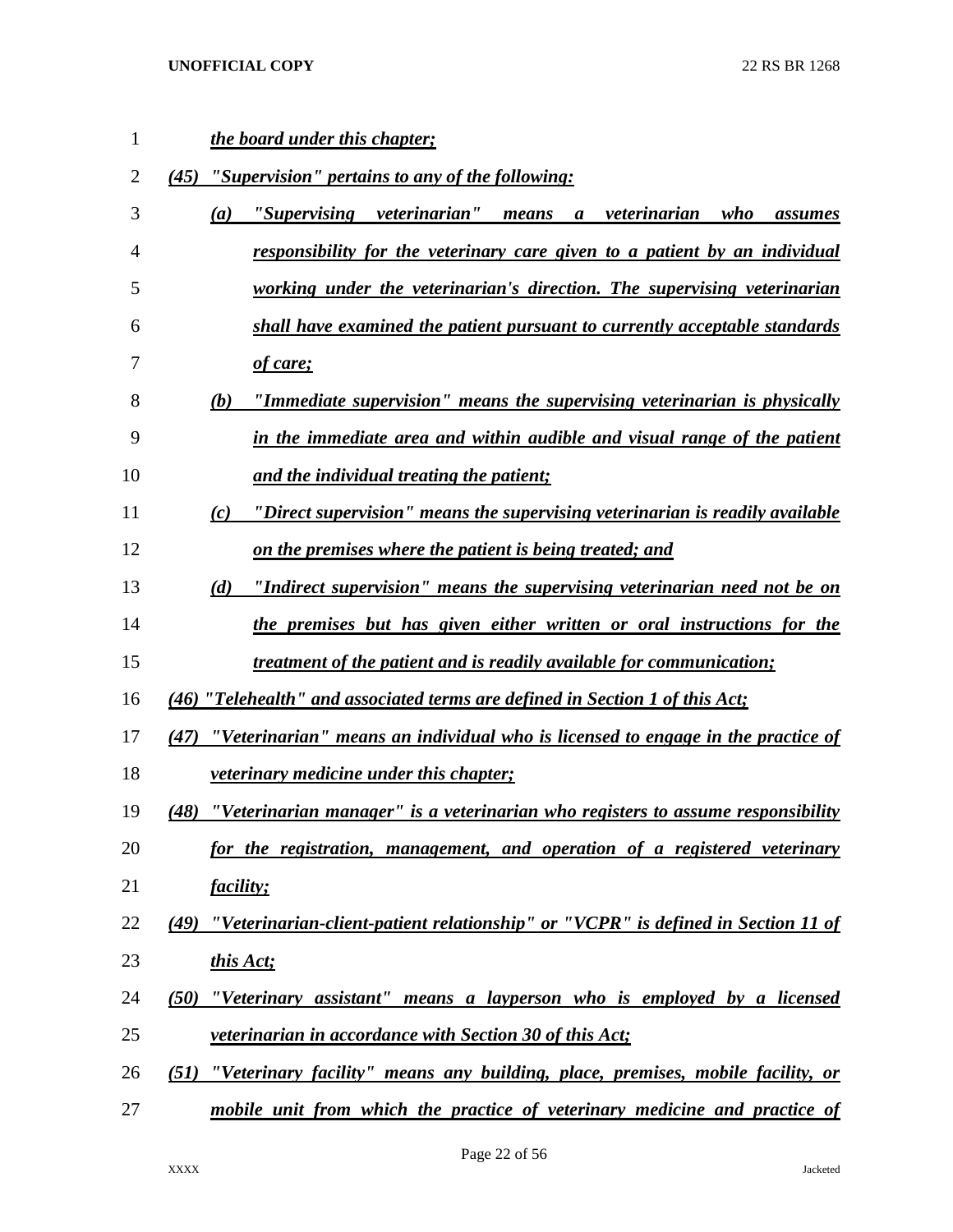| 1  | veterinary technology are conducted or performed, including but not limited to a       |
|----|----------------------------------------------------------------------------------------|
| 2  | mobile clinic or facility, outpatient clinic, veterinary hospital or clinic, emergency |
| 3  | facility, specialty facility, referral facility, or center, temporary health clinic or |
| 4  | spay/neuter location, but does not include the premises of a veterinary client, a      |
| 5  | research facility, a federal military base, or an American Veterinary Medical          |
| 6  | Association-accredited college of veterinary medicine or veterinary technology;        |
| 7  | "Veterinary specialist" means a veterinarian that has been awarded and<br>(52)         |
| 8  | maintains certification from an American Veterinary Medical Association-               |
| 9  | recognized veterinary specialty organization, program, or college, and is              |
| 10 | registered in this specialty with the board;                                           |
| 11 | (53)<br>"Veterinary student" means:                                                    |
| 12 | A person enrolled in any veterinary school or college approved by the<br>(a)           |
| 13 | American Veterinary Medical Association while pursuing a degree in                     |
| 14 | <i>veterinary medicine; or</i>                                                         |
| 15 | person in a post-Doctor of Veterinary Medicine temporary private<br>(b)                |
| 16 | internship, residency, or veterinary hospital-based program, not to exceed             |
| 17 | thirty (30) days in a calendar year;                                                   |
| 18 | "Veterinary technician" means a person who has completed an approved<br>(54)           |
| 19 | veterinary technology program, and who is licensed in accordance with this             |
| 20 | chapter. The board may further define subcategories of veterinary technicians in       |
| 21 | <i>accordance with Section 29 of this Act;</i>                                         |
| 22 | "Veterinary wellness committee" means a committee appointed by the board that<br>(55)  |
| 23 | shall be composed of individuals who have expertise in the areas of alcohol            |
| 24 | abuse, chemical dependence, drug abuse, or physical or mental condition                |
| 25 | designated by the board to perform activities related to the veterinary wellness       |
| 26 | <u>program; and</u>                                                                    |
| 27 | "Veterinary wellness program" means the board-sponsored program for the<br>(56)        |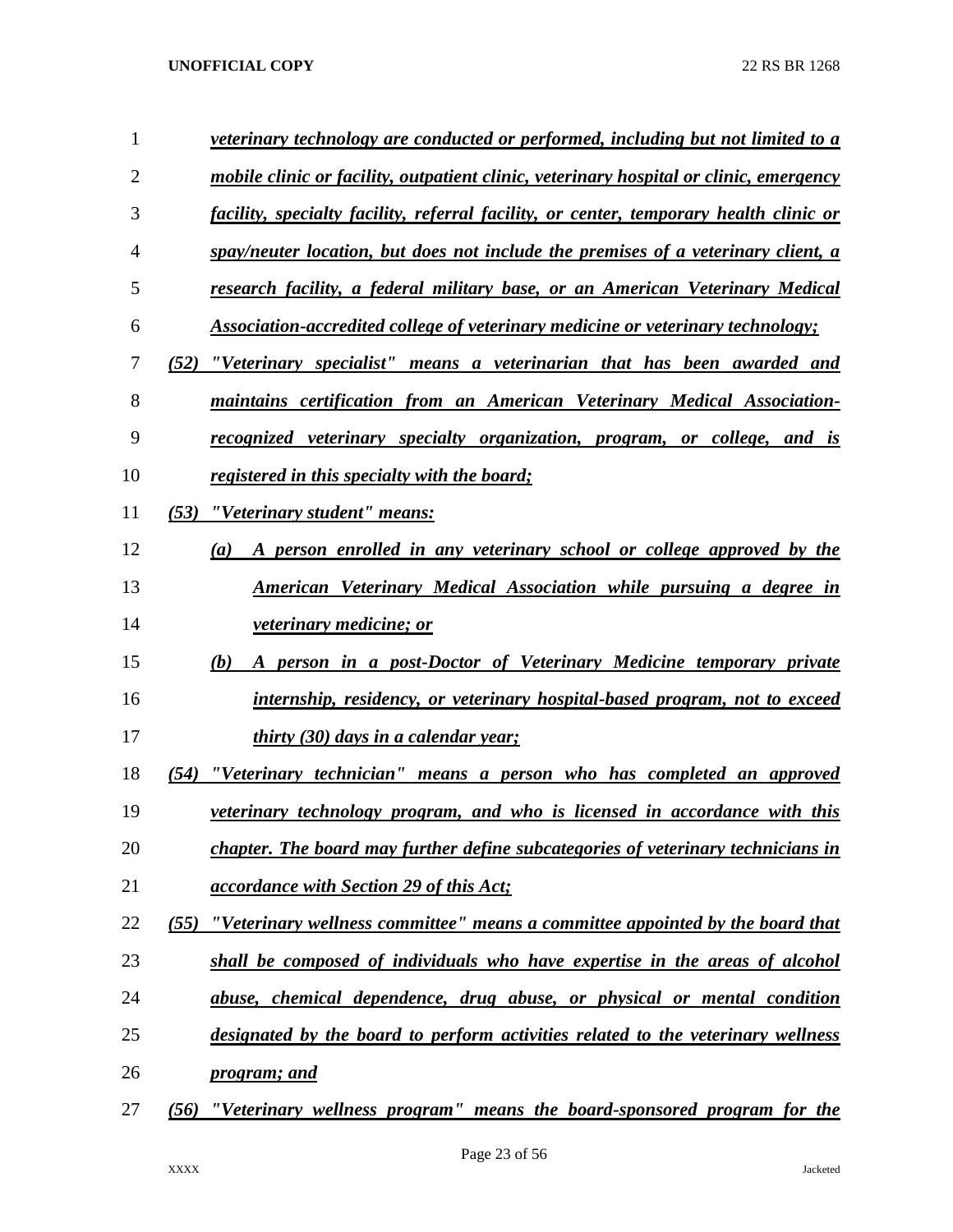| $\mathbf{1}$ |     | identification, intervention, and monitoring of credential holders or applicants |                                                                                       |  |  |  |  |
|--------------|-----|----------------------------------------------------------------------------------|---------------------------------------------------------------------------------------|--|--|--|--|
| 2            |     | who may be impaired as a result of alcohol abuse, chemical dependence, drug      |                                                                                       |  |  |  |  |
| 3            |     |                                                                                  | <i>abuse, or any physical or mental condition.</i>                                    |  |  |  |  |
| 4            |     |                                                                                  | Section 11. KRS 321.185 is amended to read as follows:                                |  |  |  |  |
| 5            | (1) |                                                                                  | In order for a veterinarian to practice veterinary medicine, a relationship among the |  |  |  |  |
| 6            |     |                                                                                  | veterinarian, the client, and the patient shall be established and maintained.        |  |  |  |  |
| 7            |     |                                                                                  | "Veterinarian-client-patient relationship" or "VCPR" is the basis for veterinary      |  |  |  |  |
| 8            |     |                                                                                  | care and means that:                                                                  |  |  |  |  |
| 9            |     | (a)                                                                              | The veterinarian <i>and the client or other caretaker of the patient both agree</i>   |  |  |  |  |
| 10           |     |                                                                                  | for the veterinarian to assume thas assumed the esponsibility for making              |  |  |  |  |
| 11           |     |                                                                                  | <i>medical</i> judgments regarding the health of the animal and the need for          |  |  |  |  |
| 12           |     |                                                                                  | veterinary treatment, and the client, whether owner or other caretaker, has           |  |  |  |  |
| 13           |     |                                                                                  | agreed to follow the instructions of the veterinarian];                               |  |  |  |  |
| 14           |     | (b)                                                                              | There is sufficient knowledge of the animal by the veterinarian to initiate at        |  |  |  |  |
| 15           |     |                                                                                  | least a general or preliminary diagnosis of the medical condition of the animal.      |  |  |  |  |
| 16           |     |                                                                                  | This means that <i>within the previous twelve (12) months</i> the veterinarian        |  |  |  |  |
| 17           |     |                                                                                  | either physically examined the animal or made a medically appropriate in-             |  |  |  |  |
| 18           |     |                                                                                  | <i>person visit</i> [has recently seen and is personally acquainted with the keeping  |  |  |  |  |
| 19           |     |                                                                                  | and care of the animal by virtue of an examination of the animal or by                |  |  |  |  |
| 20           |     |                                                                                  | medically appropriate and timely visits] to the premises where the animal is          |  |  |  |  |
| 21           |     |                                                                                  | kept; and                                                                             |  |  |  |  |
| 22           |     | (c)                                                                              | The <i>practicing</i> veterinarian <i>has assumed responsibility for providing</i>    |  |  |  |  |
| 23           |     |                                                                                  | follow-up care to the patient, except in cases where the veterinarian has             |  |  |  |  |
| 24           |     |                                                                                  | <u>arranged for:</u>                                                                  |  |  |  |  |
| 25           |     |                                                                                  | <u>Emergency or urgent care coverage by another veterinarian who has</u><br>1.        |  |  |  |  |
| 26           |     |                                                                                  | access to the patient's medical records or who can provide reasonable                 |  |  |  |  |
| 27           |     |                                                                                  | and appropriate medical care; or                                                      |  |  |  |  |

Page 24 of 56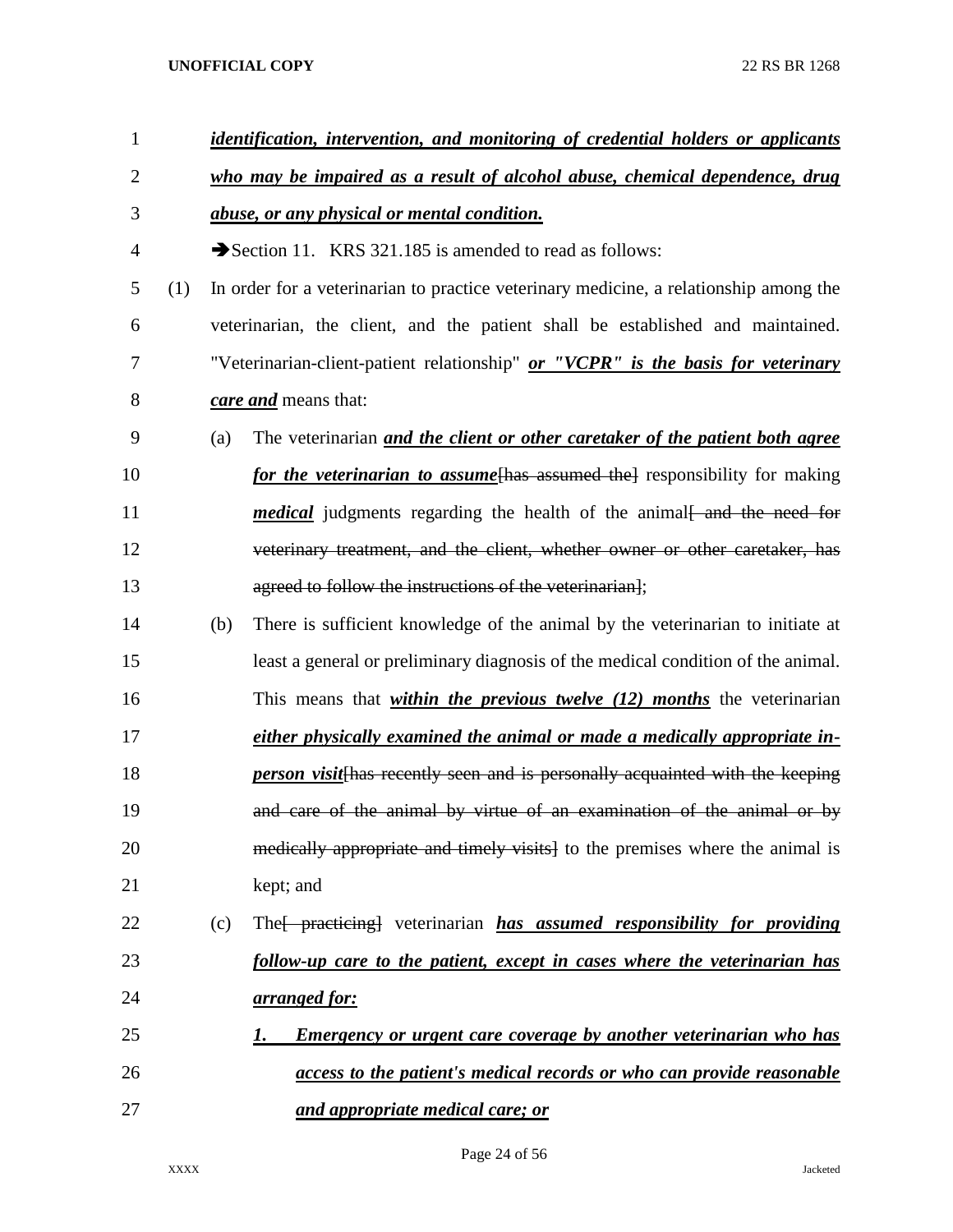| $\mathbf{1}$   |     |     | Continuing care and treatment by another veterinarian who has<br><u>2.</u>            |
|----------------|-----|-----|---------------------------------------------------------------------------------------|
| $\overline{2}$ |     |     | access to the patient's medical records or who can provide reasonable                 |
| 3              |     |     | and appropriate medical carefis readily available or shall provide                    |
| 4              |     |     | medical service for follow-up in case of adverse reactions or failure of              |
| 5              |     |     | the regimen of therapy. A new regimen of therapy shall be contingent                  |
| 6              |     |     | only upon cooperation of the client and availability of the subject                   |
| 7              |     |     | animal].                                                                              |
| 8              | (2) |     | The veterinarian shall maintain records which document patient visits, diagnosis,     |
| 9              |     |     | treatment, and other relevant information, as required by Section 2 of this Act.      |
| 10             | (3) | (a) | A veterinarian shall not violate the confidential relationship between the            |
| 11             |     |     | veterinarian and the veterinarian's client. Consultation by the veterinarian          |
| 12             |     |     | with another veterinarian or professional expert for the benefit of the               |
| 13             |     |     | patient shall not constitute a violation of confidentiality.                          |
| 14             |     | (b) | A veterinarian shall not release information concerning a client or care of a         |
| 15             |     |     | client's animal, except:                                                              |
| 16             |     |     | 1.<br>On the veterinarian's receipt of:                                               |
| 17             |     |     | A written authorization or other form of waiver executed by the<br>a.                 |
| 18             |     |     | client; or                                                                            |
| 19             |     |     | An appropriate court order or subpoena; [ or]<br>b.                                   |
| 20             |     |     | 2.<br>In cases of animal abuse, pursuant to KRS 321.188; or                           |
| 21             |     |     | In cases of reportable diseases as they relate to public health pursuant<br><u>3.</u> |
| 22             |     |     | to KRS 257.080 and 258.075 and the administrative regulations                         |
| 23             |     |     | promulgated under the authority of those statutes.                                    |
| 24             |     | (c) | A veterinarian who releases information under paragraph (b) of this                   |
| 25             |     |     | subsection shall not be liable to any person, including the client, for an action     |
| 26             |     |     | resulting from the disclosure.                                                        |
| 27             |     | (d) | The privilege provided by this subsection is waived by the client or the owner        |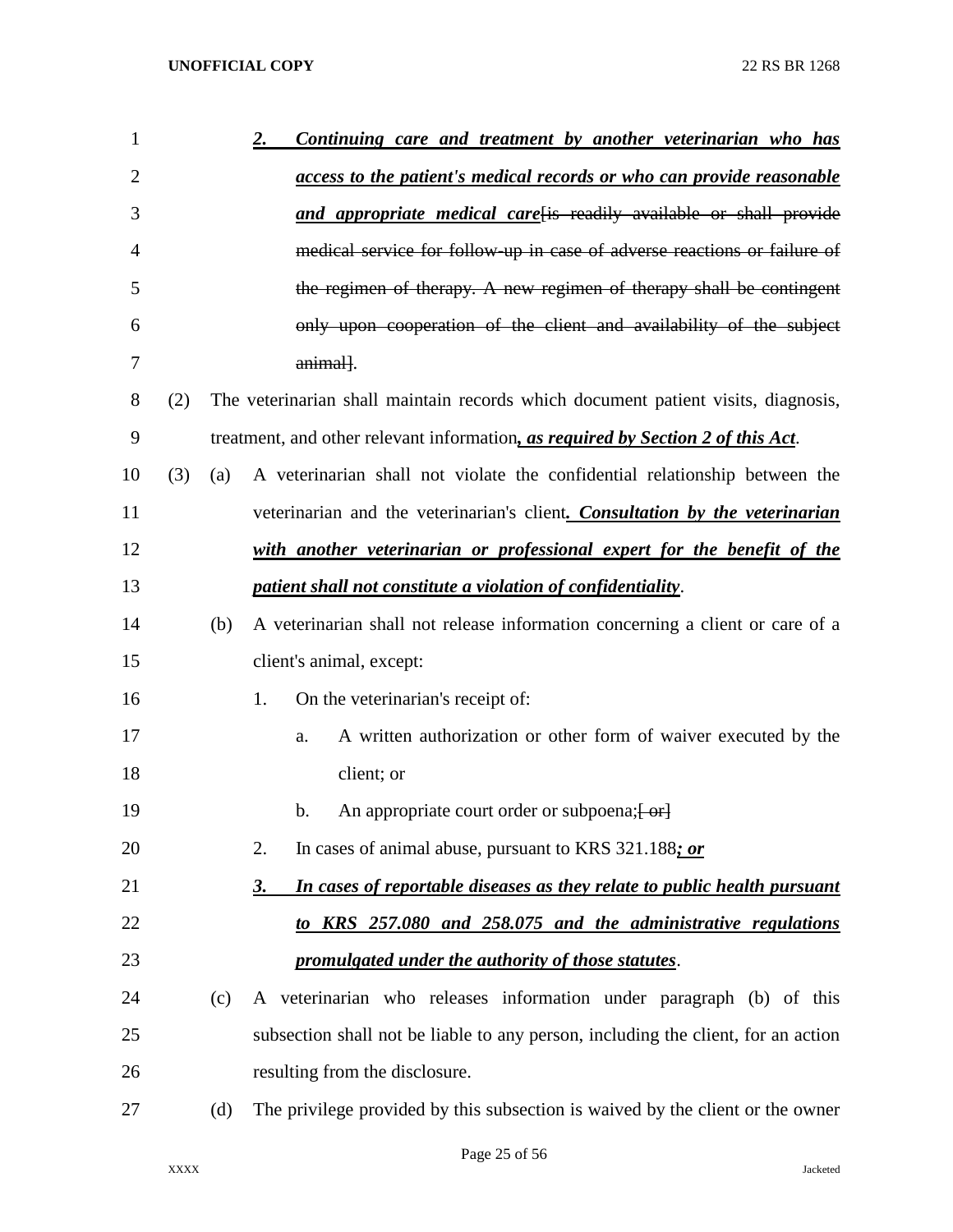| 1              |     |                         | of an animal treated by the veterinarian to the extent the client or owner places           |
|----------------|-----|-------------------------|---------------------------------------------------------------------------------------------|
| $\overline{2}$ |     |                         | at issue in a civil or criminal proceeding:                                                 |
| 3              |     | 1.                      | The nature and extent of the animal's injuries; or                                          |
| 4              |     | 2.                      | The care and treatment of the animal provided by the veterinarian.                          |
| 5              |     | (e)                     | This subsection shall not apply to:                                                         |
| 6              |     | 1.                      | An inspection or investigation conducted by the board or an agent of the                    |
| 7              |     | board; or               |                                                                                             |
| 8              |     | 2.                      | The veterinary reporting requirements and regulatory authority of the                       |
| 9              |     |                         | Kentucky Horse Racing Commission to inspect, investigate, and                               |
| 10             |     |                         | supervise horses and other participants in horse racing as provided by                      |
| 11             |     |                         | KRS Chapter 230 and the administrative regulations promulgated under                        |
| 12             |     |                         | KRS Chapter 230, or any other law applicable to the regulation of horse                     |
| 13             |     |                         | racing in the Commonwealth.                                                                 |
| 14             | (4) |                         | Veterinarians providing copies of records under this section may charge no more             |
| 15             |     |                         | than the actual cost of copying, including reasonable staff time.                           |
| 16             | (5) |                         | A licensed veterinarian who in good faith engages in the practice of veterinary             |
| 17             |     |                         | medicine by rendering or attempting to render emergency or urgent care to an                |
| 18             |     |                         | animal when a client cannot be identified shall not be subject to penalty based             |
| 19             |     |                         | solely on the veterinarian's inability to establish a VCPR with an owner or the             |
| 20             |     | owner's representative. |                                                                                             |
| 21             | (6) |                         | A VCPR cannot be established solely by telehealth means. Without a VCPR, any                |
| 22             |     |                         | advice provided through telehealth shall be general and not specific to a patient,          |
| 23             |     |                         | diagnosis, or treatment. Veterinary telemedicine shall only be conducted within             |
| 24             |     |                         | an existing VCPR, with the exception for advice given in an emergency until that            |
| 25             |     |                         | patient can be seen in person by a licensed veterinarian.                                   |
| 26             |     |                         | Section 12. KRS 321.188 is amended to read as follows:                                      |
| 27             |     |                         | If a veterinarian finds that an animal with which <i>the veterinarian</i> [he or she] has a |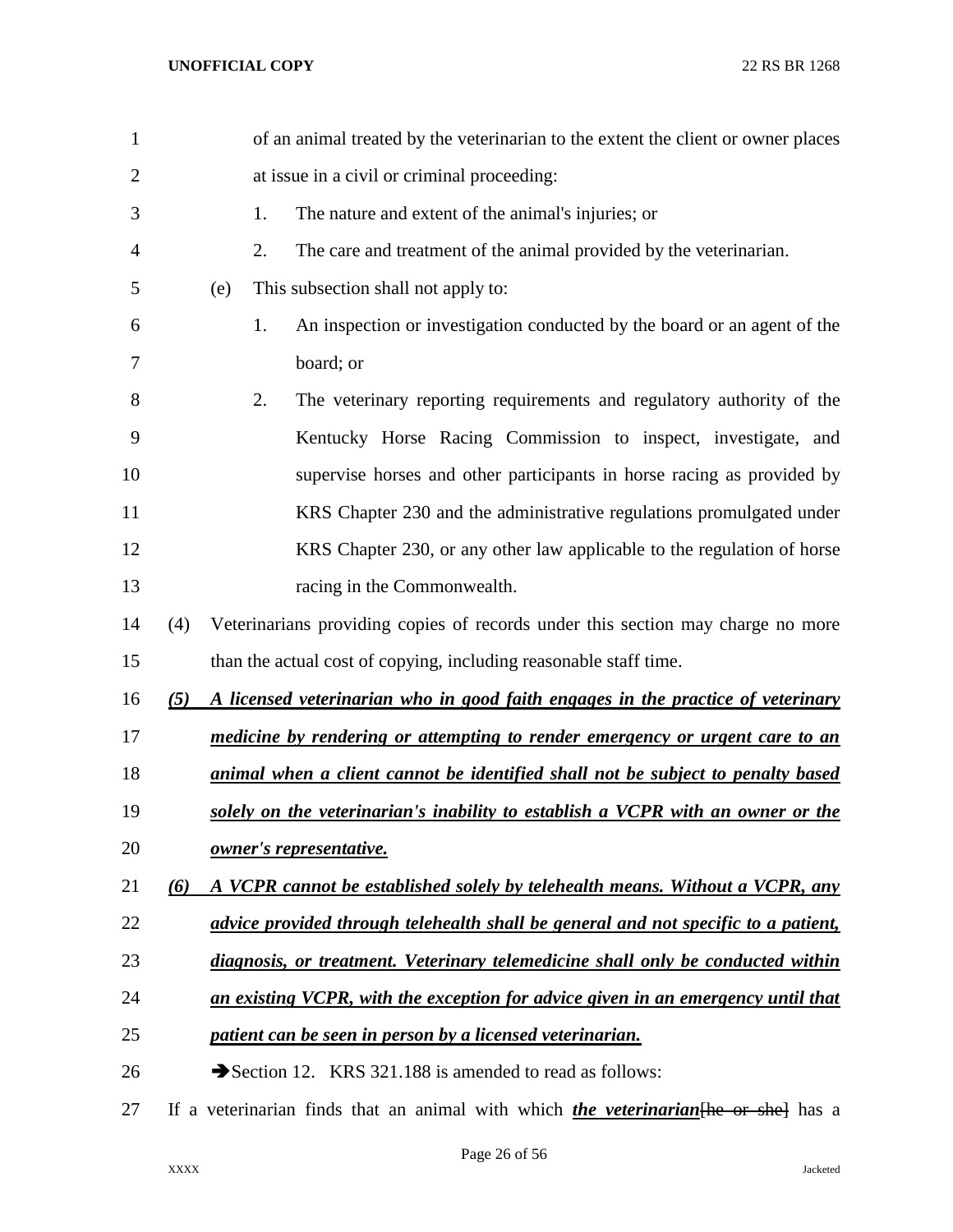| $\mathbf{1}$   | veterinarian-client-patient relationship has been abused in violation of KRS 525.125,     |
|----------------|-------------------------------------------------------------------------------------------|
| $\overline{2}$ | 525.130, 525.135, or 525.137, the veterinarian may make a report to:                      |
| 3              | The Office of the State Veterinarian for any animal for which an on-farm livestock<br>(1) |
| 4              | or poultry care standard has been promulgated under KRS 257.196; or                       |
| 5              | Law enforcement for any other animal.<br>(2)                                              |
| 6              | SECTION 13. KRS 321.190 IS REPEALED AND REENACTED TO READ                                 |
| 7              | <b>AS FOLLOWS:</b>                                                                        |
| 8              | The practice of veterinary medicine and the practice of veterinary technology in<br>(1)   |
| 9              | the Commonwealth are subject to enforcement by the board. Except as otherwise             |
| 10             | provided in this chapter, it shall be unlawful for any person to engage in the            |
| 11             | practice of veterinary medicine or the practice of veterinary technology in the           |
| 12             | Commonwealth through any means, unless duly licensed under the applicable                 |
| 13             | provisions of this chapter, except as provided in Sections 15 and 30 of this Act.         |
| 14             | person shall use the designation "veterinarian," "licensed<br>(2)<br>$\bm{N}$<br>(a)      |
| 15             | <i>veterinarian,"</i> or any other designation indicating licensure status,               |
| 16             | including abbreviations, or hold himself or herself out as a veterinarian                 |
| 17             | unless duly licensed for that profession.                                                 |
| 18             | No person shall use the designation "veterinary technician," "licensed<br>(b)             |
| 19             | <i>veterinary technician," or any other designation indicating licensure status,</i>      |
| 20             | including abbreviations, or hold himself or herself out as a veterinary                   |
| 21             | technician unless duly licensed for that profession.                                      |
| 22             | The practice of veterinary medicine by telephonic, videoconference, or other<br>(3)       |
| 23             | means shall constitute the practice of veterinary medicine subject to licensure           |
| 24             | <u>and enforcement by the board.</u>                                                      |
| 25             | (4)<br>A veterinarian shall utilize the services of a licensed veterinary technician or   |
| 26             | veterinary assistant in accordance with this chapter and the administrative               |
| 27             | regulations promulgated under the authority of this chapter. Unauthorized                 |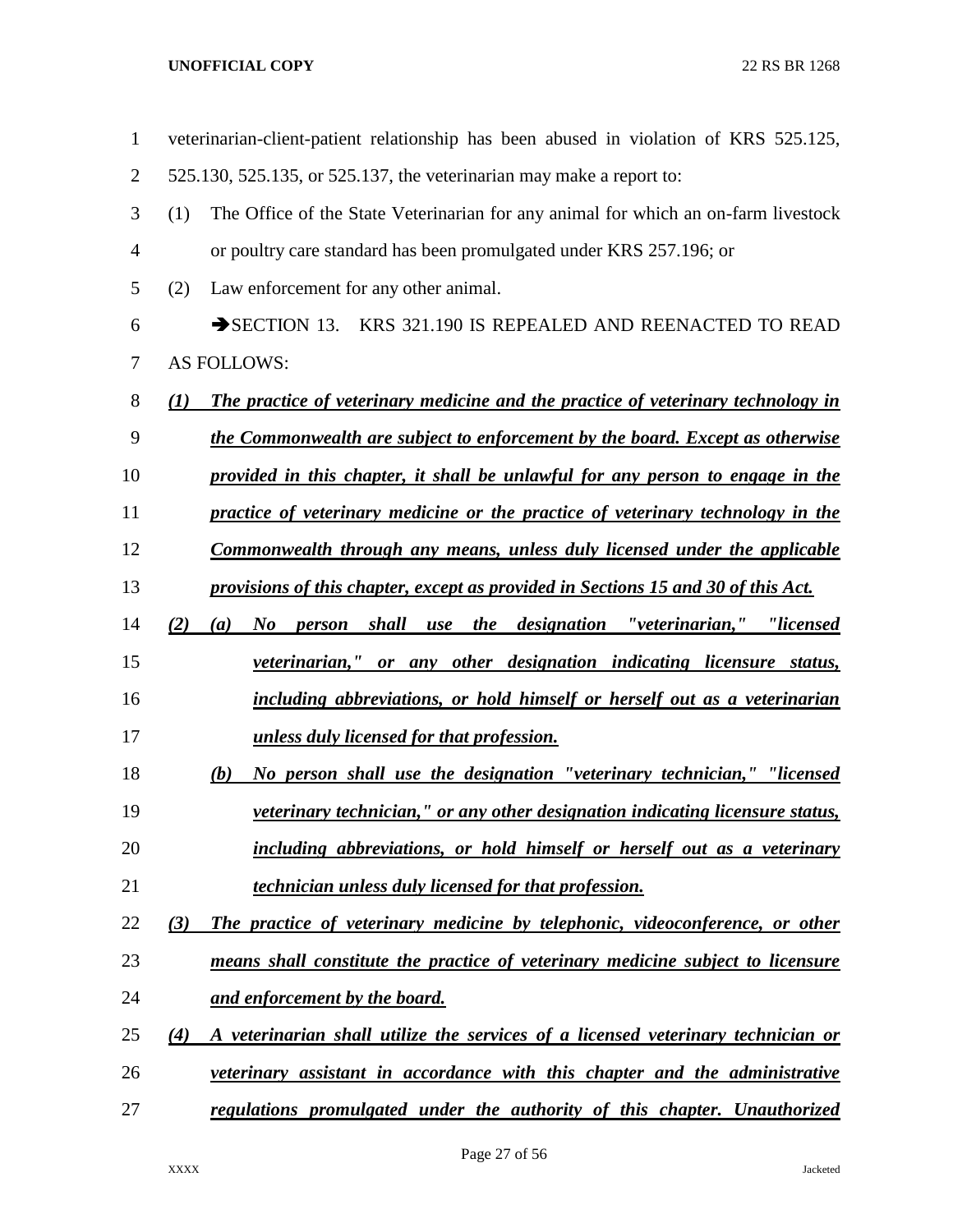| $\mathbf{1}$ | utilization of any person's services in violation of this chapter shall be considered |
|--------------|---------------------------------------------------------------------------------------|
| 2            | as aiding and abetting any unlicensed person to practice veterinary medicine as       |
| 3            | described in Section 26 of this Act.                                                  |
| 4            | (5)<br>Nothing in this chapter shall be construed to prevent members of other         |
| 5            | professions from performing functions for which they are duly licensed.               |
| 6            | However, these persons shall not hold themselves out or refer to themselves by        |
| 7            | any title or description stating or implying that they are licensed or otherwise      |
| 8            | entitled to engage in the practice of veterinary medicine or the practice of          |
| 9            | <i>veterinary technology.</i>                                                         |
| 10           | Nothing in this chapter shall be construed to permit any person who is not a<br>(6)   |
| 11           | <i>veterinarian to perform any of the following activities relating to animals:</i>   |
| 12           | (a)<br>Surgery;                                                                       |
| 13           | Diagnosis;<br>(b)                                                                     |
| 14           | <b>Prognosis; and</b><br>(c)                                                          |
| 15           | Prescription.<br>(d)                                                                  |
| 16           | Section 14. KRS 321.193 is amended to read as follows:                                |
| 17           | The board shall issue a license as a "veterinarian" to an applicant who meets the     |
| 18           | following requirements:                                                               |
| 19           | (1)<br>Has completed an application for licensure approved by the board in            |
| 20           | <i><u>administrative regulation;</u></i>                                              |
| 21           | Has paid the application fee and the appropriate examination fee;<br>(2)              |
| 22           | Is a person of good moral character. As one (1) element of good moral<br>$(3)$ $(2)$  |
| 23           | character, the board shall require each applicant for licensure to submit a full set  |
| 24           | of the applicant's fingerprints for the purpose of obtaining criminal records         |
| 25           | checks, pursuant to applicable law. All good moral character information,             |
| 26           | including the information obtained through the criminal background checks,            |
| 27           | shall be relevant to licensure eligibility determinations to the extent permitted by  |

Page 28 of 56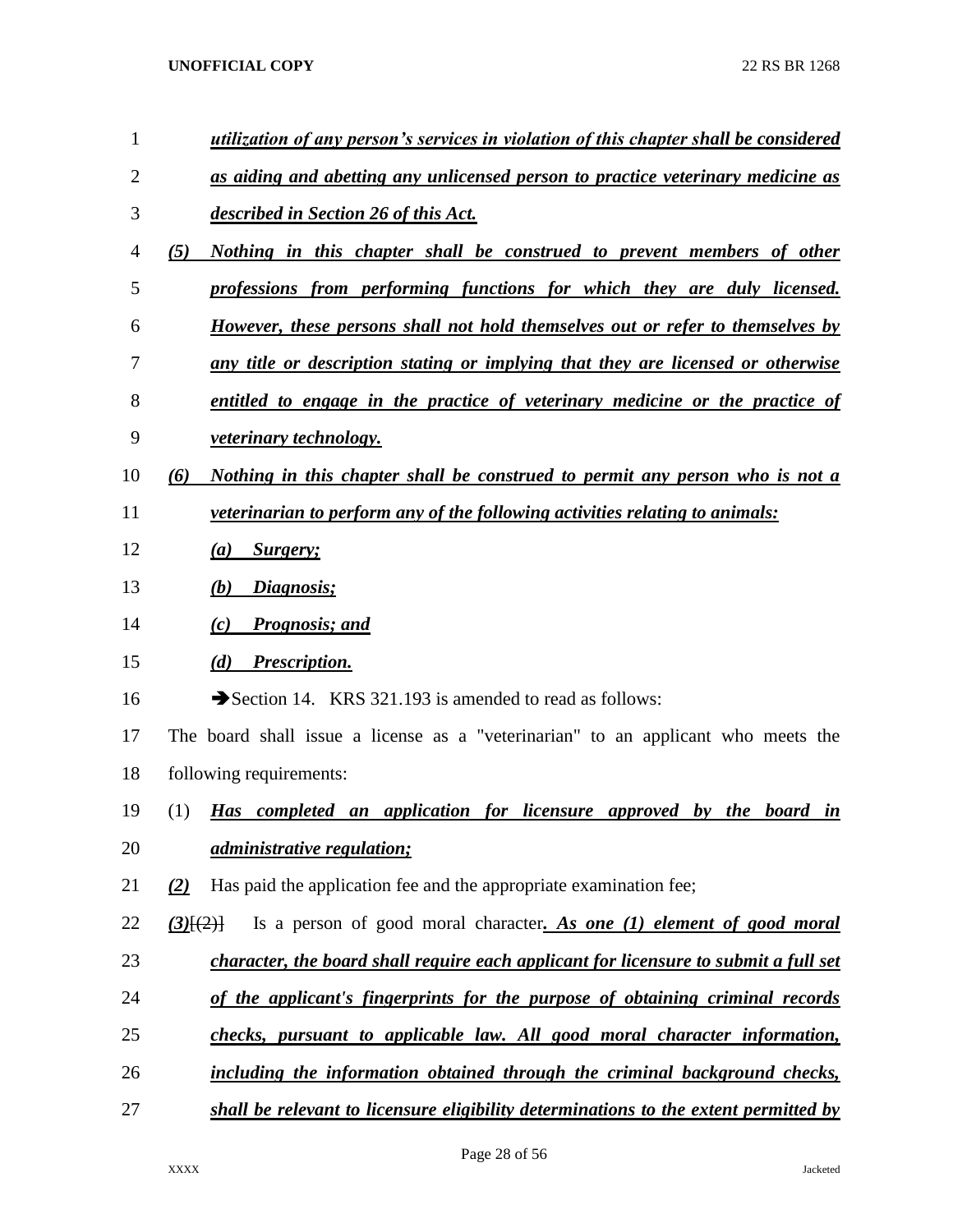| $\mathbf 1$    | law;                   |                                                                                         |
|----------------|------------------------|-----------------------------------------------------------------------------------------|
| 2              | $(4)$ $(3)$ }          | <u>Has graduated and received a doctorate degree in veterinary medicine or</u>          |
| 3              |                        | equivalent degree in veterinary medicine from a board-approved veterinary               |
| $\overline{4}$ |                        | <i>medical program</i> [Has received a degree from a veterinary college approved by the |
| 5              | $board$ ;              |                                                                                         |
| 6              | $(5)$ $\{4\}$          | Has achieved a passing score <del>passion as set by the board by administrative</del>   |
| 7              |                        | regulation, on examinations required by administrative regulation promulgated by        |
| 8              |                        | the board; $\left[-\text{and}\right]$                                                   |
| 9              | (6)                    | Has been approved for licensure by the board; and                                       |
| 10             | $(7)$ <del>[(5)]</del> | Has complied with any other requirement of the board by administrative                  |
| 11             |                        | regulation.                                                                             |
| 12             |                        | Section 15. KRS 321.200 is amended to read as follows:                                  |
| 13             | (1)                    | No provision of this chapter shall be construed to prohibit any of the following:       |
| 14             | (a)                    | Any persons from gratuitously treating animals in cases of emergency,                   |
| 15             |                        | provided they do not use the word "veterinarian," "veterinary," "veterinary             |
| 16             |                        | <i>technician," "veterinary nurse,"</i> or any title, words, abbreviation, or letters   |
| 17             |                        | in a manner or under circumstances which may induce the belief that the                 |
| 18             |                        | person using them is qualified to <b>engage in the</b> practice of veterinary           |
| 19             |                        | medicine <u>or the practice of veterinary technology</u> as described in KRS            |
| 20             |                        | $321.181\{(5)\};$                                                                       |
| 21             | (b)                    | The owner of any animal or animals and the owner's full-time, or part-time,             |
| 22             |                        | regular employees from caring for and treating, including administering drugs           |
| 23             |                        | that are obtained and used in accordance with applicable state and federal              |
| 24             |                        | statutes and regulations to, any animals belonging to the owner. With the               |
| 25             |                        | exception of paragraph (c) of this subsection, treatment shall not include              |
| 26             |                        | surgery. Transfer of ownership or a temporary contract shall not be used for            |
| 27             |                        | the purpose of circumventing this provision;                                            |

Page 29 of 56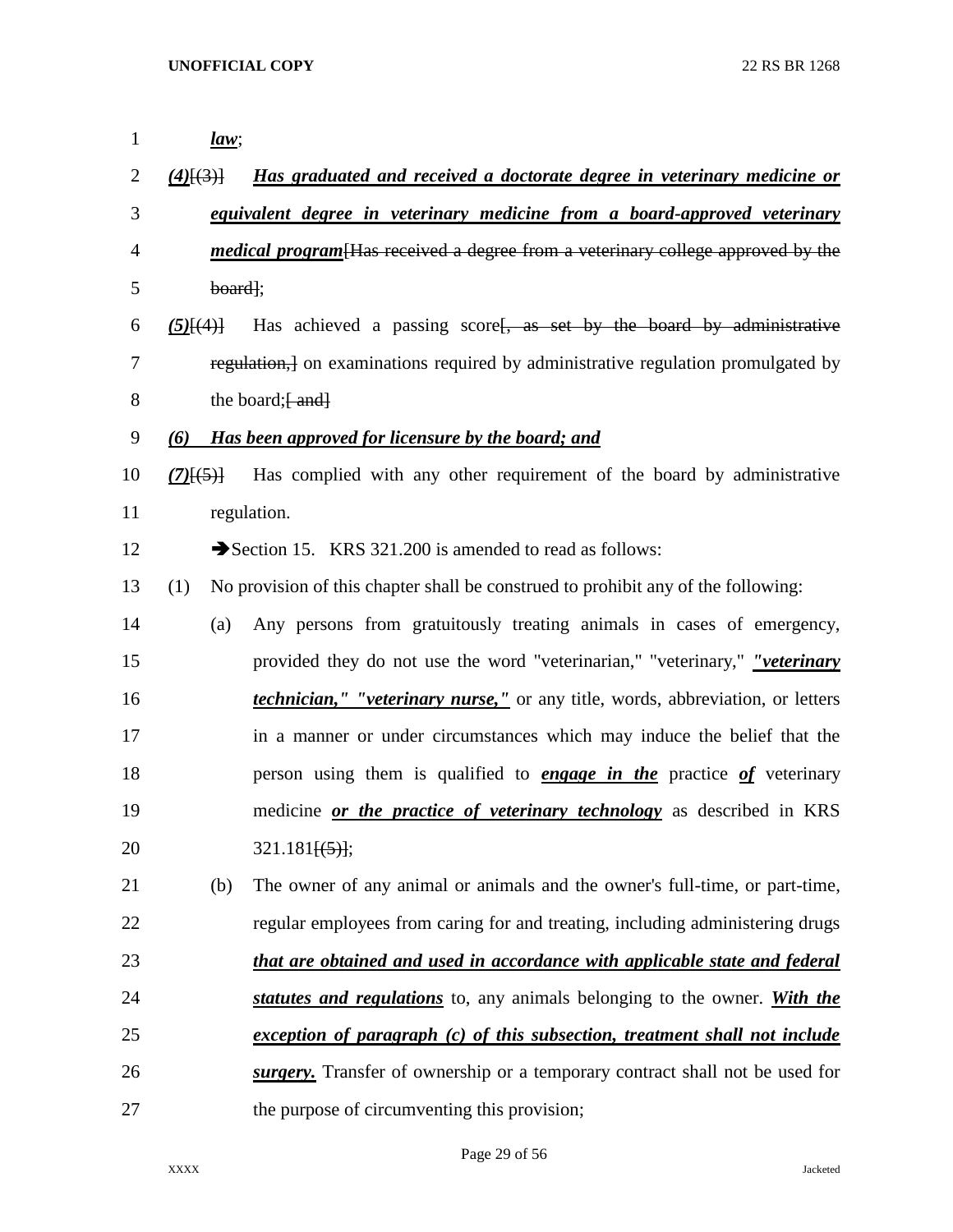- 1 (c) Any person from castrating *and dehorning* food animals and dehorning cattle], as long as any drugs or medications are obtained and used in accordance with applicable *state and* federal statutes and regulations governing controlled *substances* and legend drugs;
- (d) Any *veterinary* student as defined in KRS 321.181 from working under the direct supervision of a veterinarian who is duly licensed under *this chapter*[the laws of this Commonwealth];
- (e) *Unlicensed*[Nonlicensed] graduate veterinarians in the United States Armed Services or employees of the Animal and Plant Health Inspection Service of the United States Department of Agriculture or the Kentucky Department of 11 Agriculture, Division of Animal Health, *from engaging* [ while engaged] in 12 the performance of their official duties friends of the lawfully qualified veterinarians residing in other states, from meeting licensed veterinarians of **this Commonwealth in consultation**];
- (f) *Other lawfully qualified veterinarians residing in and duly licensed in other jurisdictions, from discussing or meeting, either in person or virtually, with licensed veterinarians of this Commonwealth in consultation about a patient so long as the Kentucky-licensed veterinarian has established and*
- *maintains a current VCPR with the patient;*
- *(g)* A trainer, sales agent, or herdsman from caring for animals, upon instruction from a Kentucky-licensed veterinarian, provided there is a *current VCPR* [veterinary-client-patient relationship], as defined in KRS 321.185;
- 23 *(h)* $\{f(g)\}$  A university faculty member from teaching veterinary science or related courses, or a faculty member or staff member from engaging in veterinary research, including drug and drug testing research, provided that research is conducted in accordance with applicable *state and* federal statutes and regulations governing controlled *substances, prescription drugs,* and legend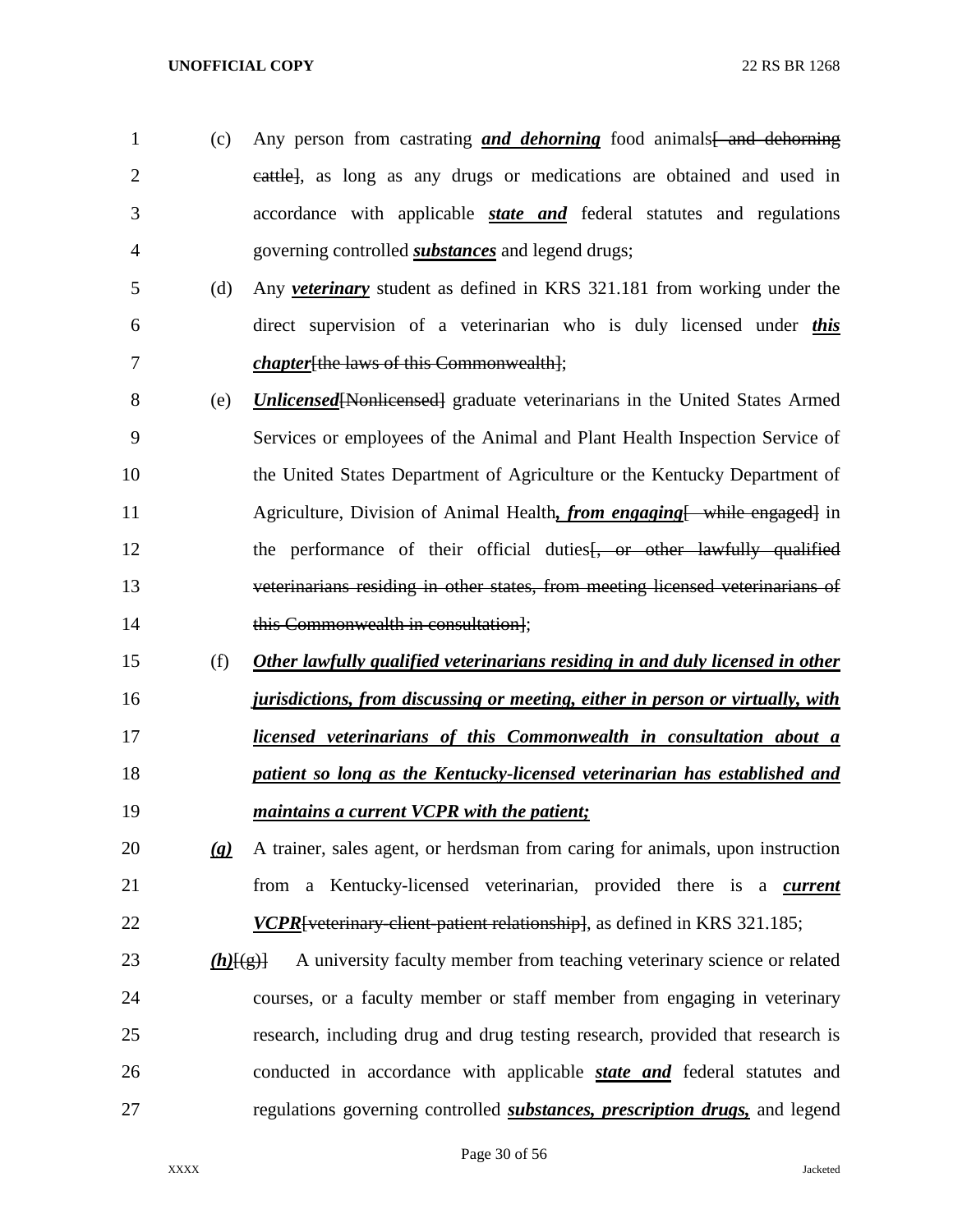| 1              |     |                        | drugs;                                                                                  |
|----------------|-----|------------------------|-----------------------------------------------------------------------------------------|
| $\overline{2}$ |     | $(i)$ $\{(\text{h})\}$ | Any person who holds a postgraduate degree in reproductive physiology                   |
| 3              |     |                        | or a related field, and who has performed embryo transfers in Kentucky during           |
| 4              |     |                        | the five (5) years immediately preceding July 14, 1992, from performing                 |
| 5              |     |                        | embryo transfers <i>on animals</i> ;                                                    |
| 6              |     | (DH)                   | Volunteer health practitioners providing services under KRS 39A.350 to                  |
| 7              |     |                        | $39A.366;$ $\leftarrow$                                                                 |
| 8              |     | $(k)$ $\{(\dagger)\}$  | A retailer or its agent from providing information and suggestions                      |
| 9              |     |                        | regarding the over-the-counter products it sells to treat animals so long as the        |
| 10             |     |                        | information and suggestions are consistent with the product label;                      |
| 11             |     | $\mathcal{U}$          | A Kentucky-licensed veterinarian from inspecting an animal, or an                       |
| 12             |     |                        | <i>animal's radiographs or other medical records, on behalf of a potential</i>          |
| 13             |     |                        | <b>buyer or potential seller, without regard to the existence of a VCPR:</b>            |
| 14             |     | (m)                    | Any persons from implanting a microchip in an animal for the purposes of                |
| 15             |     |                        | <i>identification or the establishment of ownership; or</i>                             |
| 16             |     | (n)                    | A veterinarian who is licensed in another jurisdiction, and is in good                  |
| 17             |     |                        | standing in that jurisdiction, and meets the criteria for licensure in                  |
| 18             |     |                        | <u>Kentucky, and who has an active application on file with the board pending</u>       |
| 19             |     |                        | for less than ninety (90) days, from working as a veterinarian in Kentucky              |
| 20             |     |                        | under the supervision of a Kentucky-licensed veterinarian while the board               |
| 21             |     |                        | application for licensure is being processed, so long as the place of                   |
| 22             |     |                        | employment and contact information where the applicant works are                        |
| 23             |     |                        | disclosed in the application.                                                           |
| 24             | (2) | (a)                    | <u>An unlicensed veterinarian who does not qualify for licensure in Kentucky</u>        |
| 25             |     |                        | <b>and who is</b> a nonresident of the United States may be employed in this            |
| 26             |     |                        | <b>Commonwealth</b> [state] to engage in the practice of veterinary medicine for        |
| 27             |     |                        | not more than thirty (30) days <i>in a calendar</i> [of each] year, provided <i>the</i> |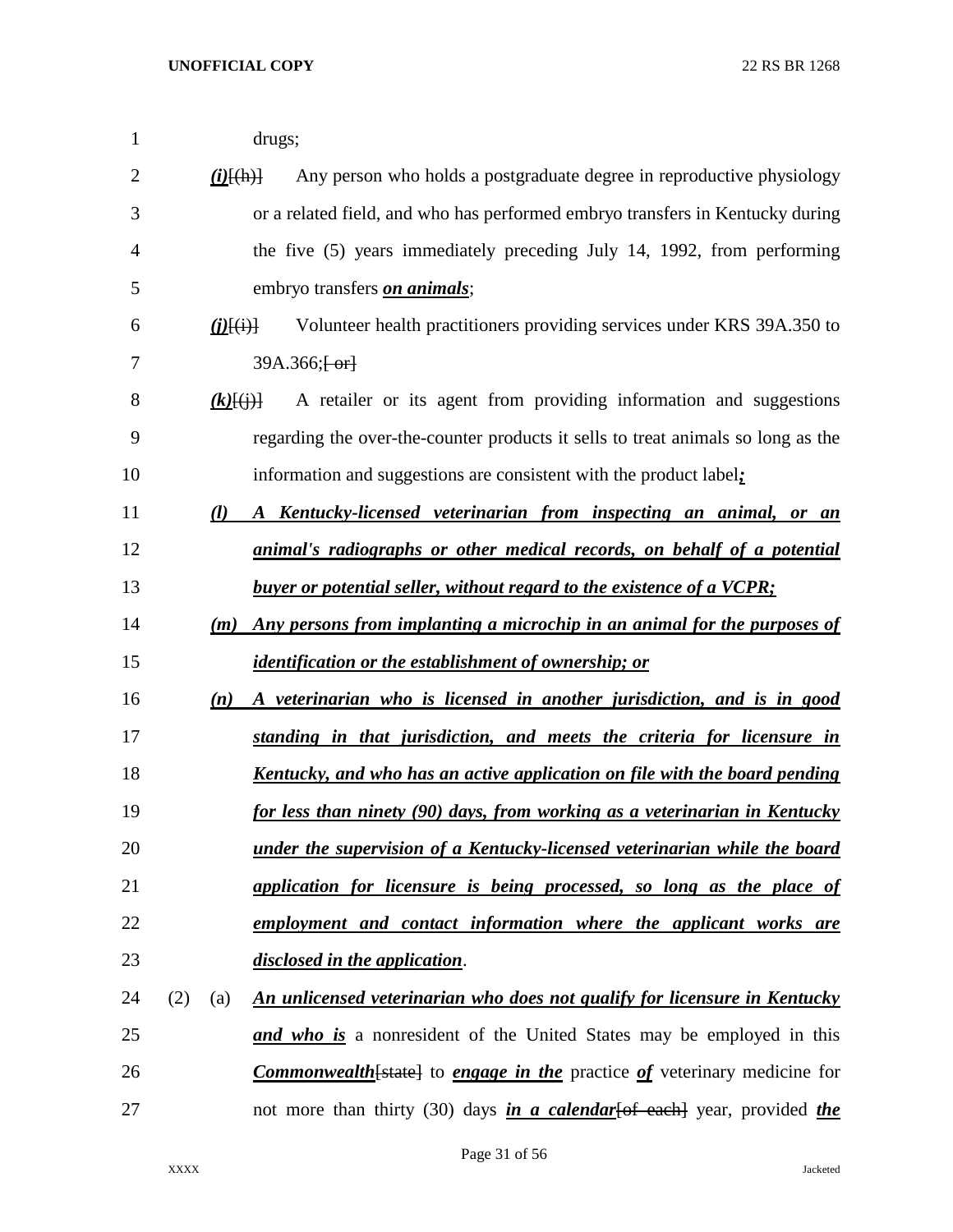| 1              |                 | <i>person</i> [he or she]:                                                                               |
|----------------|-----------------|----------------------------------------------------------------------------------------------------------|
| $\overline{2}$ |                 | 1.<br>Holds a valid, current license as a veterinarian in <i>the person's</i> [his or her]               |
| 3              |                 | home country;                                                                                            |
| $\overline{4}$ |                 | 2.<br>Practices under the direct supervision of a veterinarian licensed in                               |
| 5              |                 | Kentucky;                                                                                                |
| 6              |                 | 3.<br>Registers with the board prior to commencing practice in the                                       |
| 7              |                 | <b>Commonwealth</b> [state]; and                                                                         |
| 8              |                 | Agrees to practice and follow all the rules and administrative regulations<br>4.                         |
| 9              |                 | of this chapter and be subject to discipline for violations of those rules                               |
| 10             |                 | and administrative regulations by the Kentucky Board of Veterinary                                       |
| 11             |                 | Examiners.                                                                                               |
| 12             |                 | This subsection shall not apply to a nonresident of the United States who is<br>(b)                      |
| 13             |                 | otherwise eligible for a Kentucky license under this chapter.                                            |
| 14             | (3)             | Nothing in this chapter shall interfere with the professional activities of any licensed                 |
| 15             |                 | pharmacist.                                                                                              |
| 16             |                 | Section 16. KRS 321.201 is amended to read as follows:                                                   |
| 17             | (1)             | The board may issue a special permit to practice veterinary medicine to <i>an</i>                        |
| 18             |                 | <i>unlicensed</i> [a nonlicensed] veterinarian who is a qualified applicant to become a                  |
| 19             |                 | licensed veterinarian and who is awaiting the pending results of a board-approved                        |
| 20             |                 | national examination or the final examination stage of a board-approved foreign                          |
| 21             |                 | education equivalency program. [by examination,]                                                         |
| 22             | (2)             | Individuals seeking to obtain a special permit shall apply to the board for                              |
| 23             |                 | <i>licensure</i> and <i>shall be</i> <sup>{who is}</sup> employed by and <i>working</i> under the direct |
| 24             |                 | supervision of a Kentucky-Hicensed veterinarian. <i>The application shall include a</i>                  |
| 25             |                 | letter of recommendation and acknowledgement of supervisory responsibilities                             |
| 26             |                 | <u>from the supervising licensed veterinarian.</u>                                                       |
| 27             | $\underline{3}$ | The special permit shall <b>not</b> be issued <i>until</i> [after] the application has been              |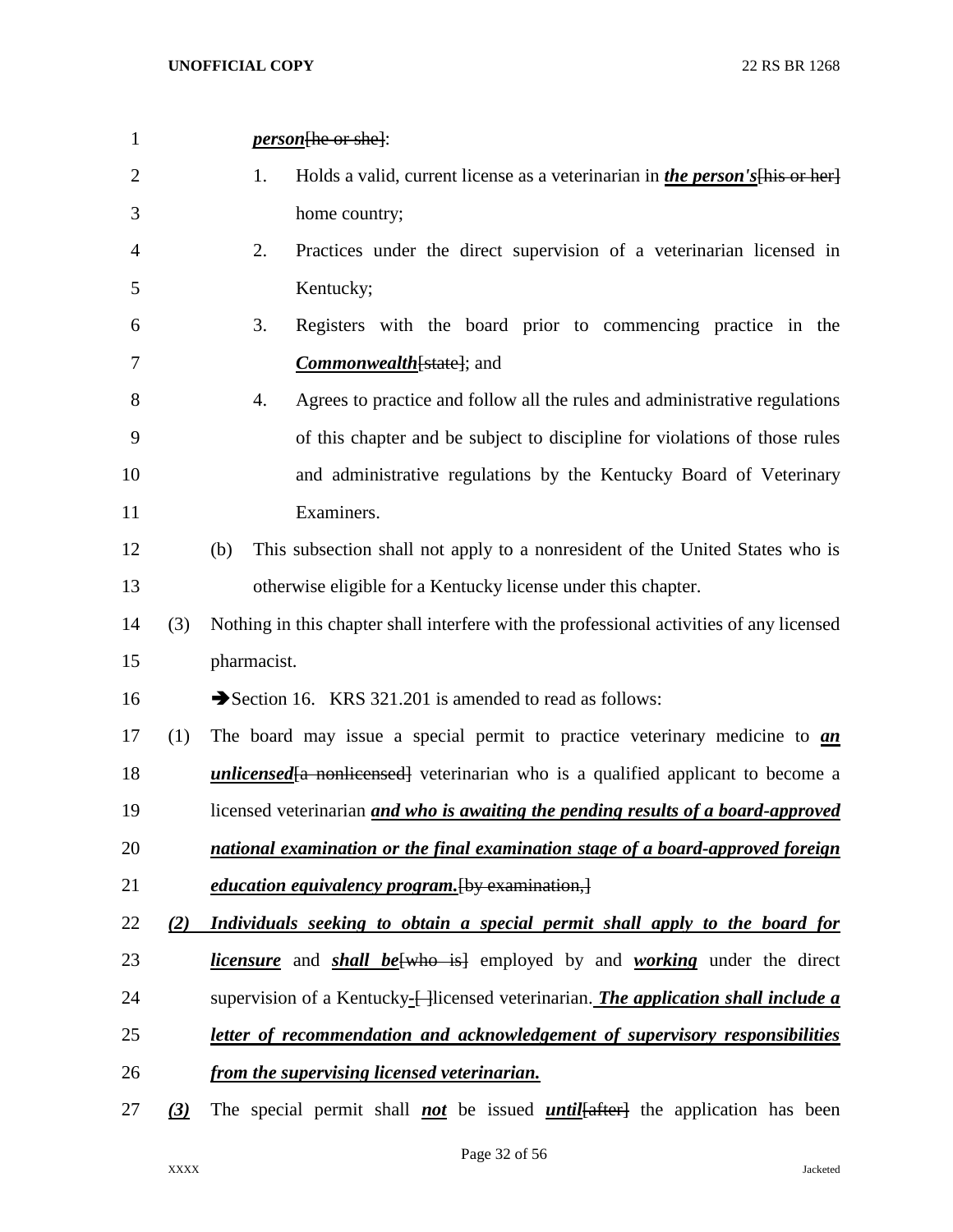| $\mathbf{1}$ |                               | <i>submitted</i> {made} to take the next examination given by <i>a board-approved</i>     |
|--------------|-------------------------------|-------------------------------------------------------------------------------------------|
| 2            |                               | examination provider the board and the required fees paid. A letter of                    |
| 3            |                               | recommendation from the supervising licensed veterinarian shall be submitted with         |
| 4            |                               | the application].                                                                         |
| 5            | $\underline{4}$               | The special permit shall expire seven $(7)$ business days [the day] after the notice of   |
| 6            |                               | results of the first examination given after the permit was issued.                       |
| 7            | (5)(2)                        | A special permit <i>holder</i> may be subject to the disciplinary procedures as set       |
| 8            |                               | forth in KRS 321.351.                                                                     |
| 9            |                               | Section 17. KRS 321.205 is amended to read as follows:                                    |
| 10           | $\left( \underline{I}\right)$ | A veterinarian may <i>utilize a "mobile facility" or "mobile unit" to conduct</i>         |
| 11           |                               | <b>business and engage in the practice of veterinary medicine.</b>                        |
| 12           | (2)                           | The mobile facility shall be registered under a current veterinary facility               |
| 13           |                               | registration with the Kentucky Board of Veterinary Examiners in accordance                |
| 14           |                               | with Sections 7 and 8 of this Act and the administrative regulations promulgated          |
| 15           |                               | <u>under the authority of this chapter.</u>                                               |
| 16           | (3)                           | The mobile facility and its operators shall comply with all applicable local, state,      |
| 17           |                               | and federal laws.                                                                         |
| 18           | (4)                           | <b>The mobile facility may:</b>                                                           |
| 19           |                               | Make farm or house calls in a motor vehicle or utilize a motor vehicle<br>$(a)$ [ $(1)$ ] |
| 20           |                               | equipped with special medical or surgical equipment if the veterinarian has a             |
| 21           |                               | permanent base of operations with a published address and telephone number-               |
| 22           |                               | recorded with the board] where the veterinarian may be contacted. The                     |
| 23           |                               | <i>published contact information shall be on file with the board;</i>                     |
| 24           |                               | Apply the principles of environmental sanitation, food inspection,<br>$(b)$ $\{2\}$       |
| 25           |                               | animal nutrition, artificial insemination, environmental pollution control,               |
| 26           |                               | zoonotic disease control, and disaster medicine in the promotion and                      |
| 27           |                               | protection of public health; and                                                          |

Page 33 of 56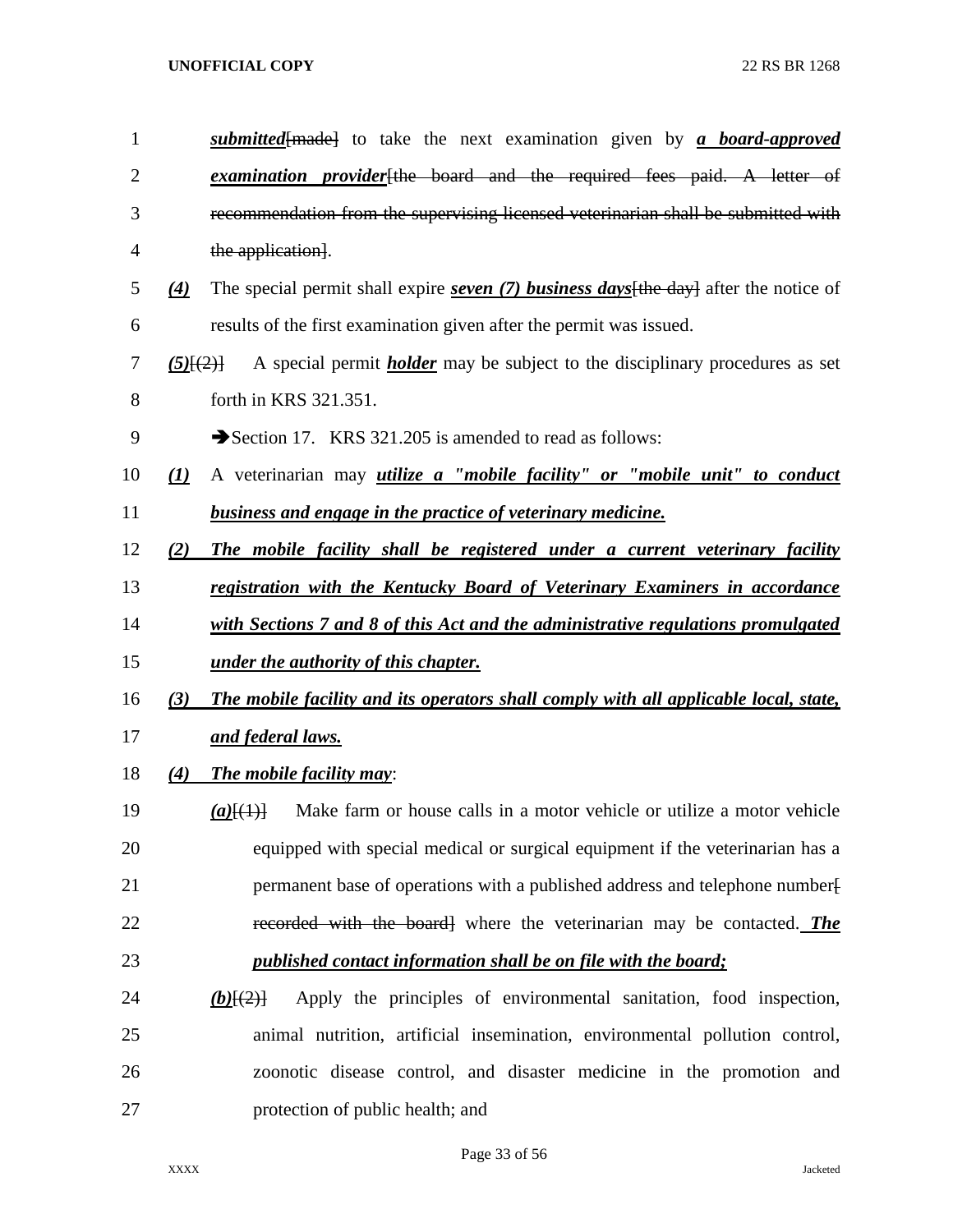| 1  |     | Engage in the collection of hazardous biological specimens and the use<br>$(c)$ $\{3\}$              |
|----|-----|------------------------------------------------------------------------------------------------------|
| 2  |     | of vaccine which may be injurious to humans, in accordance with applicable                           |
| 3  |     | state and federal statutes and regulations.                                                          |
| 4  |     | Section 18. KRS 321.207 is amended to read as follows:                                               |
| 5  | (1) | The <b>Kentucky</b> Board of Veterinary Examiners, upon submission of a complete                     |
| 6  |     | application and payment of a fee established by the board, shall issue to any animal                 |
| 7  |     | <i>shelter</i> [control agency] that it determines to be qualified, <i>an</i> authorization to apply |
| 8  |     | to the <i>United States</i> [federal] Drug Enforcement <i>Administration (DEA)</i> [Agency,          |
| 9  |     | including any successor entity, for a <i>controlled substance registration</i> [restricted]          |
| 10 |     | controlled substance registration certificate for the purchase, possession, <i>storage</i> ,         |
| 11 |     | and <i>administration</i> [use] of <i>the specific</i> [sodium pentobarbital or other] drugs         |
| 12 |     | <i>approved</i> [as authorized] by the board [for administration by a certified animal               |
| 13 |     | euthanasia specialist] to euthanize or sedate animals for euthanasia for animals                     |
| 14 |     | <u>owned by the board-certified animal control agency, or in the case of an</u>                      |
| 15 |     | emergency, of injured, sick, or abandoned animals.                                                   |
| 16 |     | A certified animal control agency that successfully obtains a DEA<br>(a)                             |
| 17 |     | controlled substance registration shall comply with all state and federal                            |
| 18 |     | <u>laws related to the ordering, purchase, storage, tracking, and disposal of the</u>                |
| 19 |     | drugs obtained under the controlled substance registration.                                          |
| 20 |     | A certified animal control agency shall comply with certification renewal<br>(b)                     |
| 21 |     | requirements as set forth in Section 4 of this Act or the certificate shall                          |
| 22 |     | expire.                                                                                              |
| 23 | (2) | <u>A certified animal control agency</u> to satisfy the board's authorization, the                   |
| 24 |     | applicant] shall comply with administrative regulations promulgated by the board                     |
| 25 |     | which contain standards for proper storage and handling of the drugs the board has                   |
| 26 |     | <i>approved</i> [authorized] for <i>this</i> use, and any other provisions as may be necessary to    |
| 27 |     | ensure that the drugs are used safely and solely for the purpose set forth in this                   |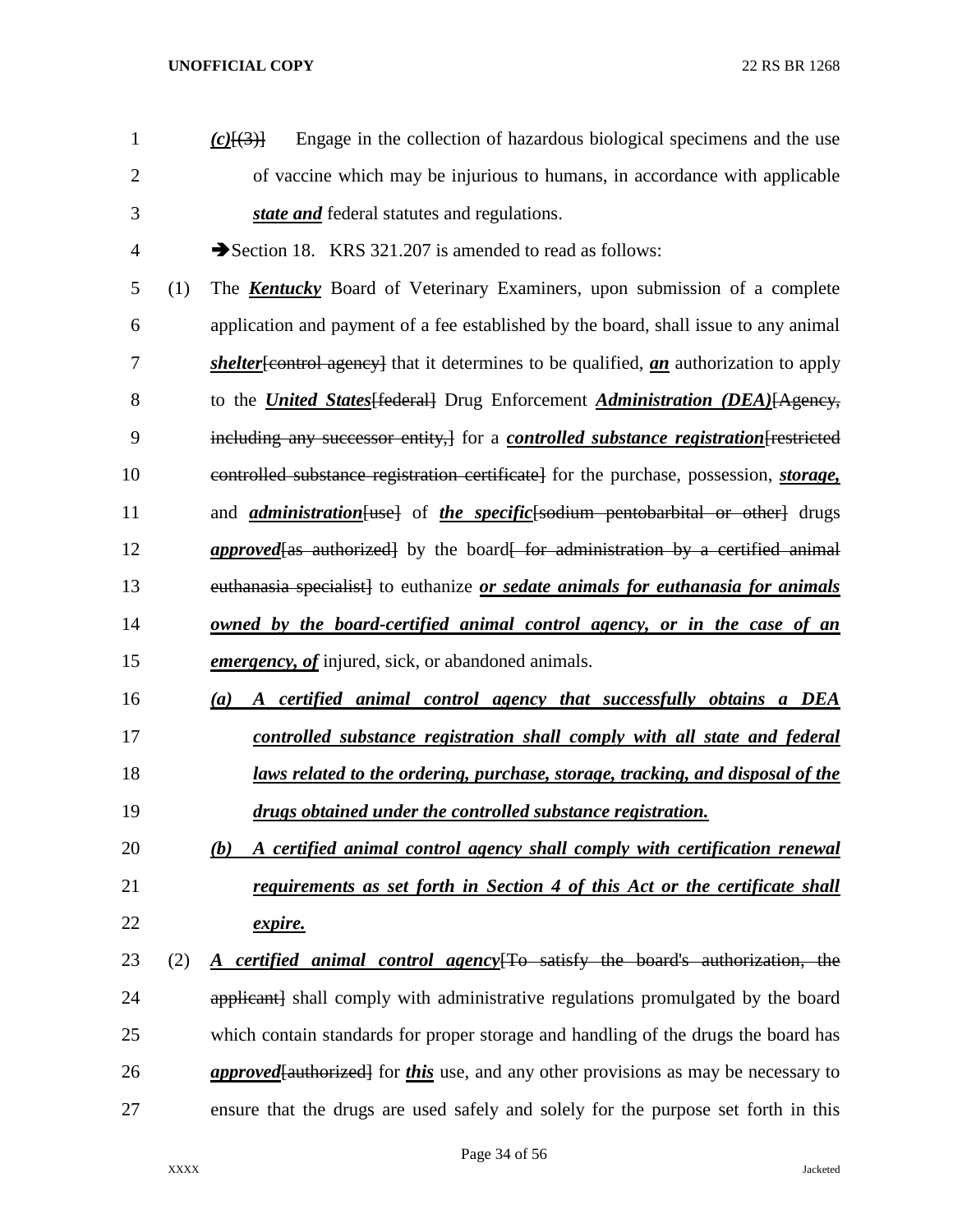| $\mathbf{1}$ |                   | section.                                                                                      |
|--------------|-------------------|-----------------------------------------------------------------------------------------------|
| 2            | (3)               | The requirements for inspections shall include the following:                                 |
| 3            |                   | A certified animal control agency shall submit to periodic inspections to<br>(a)              |
| 4            |                   | ensure compliance with DEA controlled substance registration and board                        |
| 5            |                   | requirements;                                                                                 |
| 6            |                   | An applicant for certification as a certified animal control agency shall<br>(b)              |
| 7            |                   | submit to an inspection prior to certification by the board to ensure                         |
| 8            |                   | <i>adequate security for controlled substances storage; and</i>                               |
| 9            |                   | A previously certified animal control agency with an expired certificate<br>$\left( c\right)$ |
| 10           |                   | shall submit to inspections by the board to ensure proper log updates,                        |
| 11           |                   | removal, and disposal of all drugs obtained under the DEA controlled                          |
| 12           |                   | substance registration.                                                                       |
| 13           | $\left( 4\right)$ | Upon submission of a complete application, payment of a fee established by the                |
| 14           |                   | board, and successful completion of a board-approved animal euthanasia specialist             |
| 15           |                   | training course by the applicant, the <b>Kentucky</b> Board of Veterinary Examiners shall     |
| 16           |                   | issue to $a$ [any] person whom it determines to be qualified, a certificate for the           |
| 17           |                   | person to function as a certified animal euthanasia specialist, <i>subject to the</i>         |
| 18           |                   | following restrictions:                                                                       |
| 19           |                   | A certified animal euthanasia specialist shall comply with certification<br>(a)               |
| 20           |                   | renewal requirements as set forth in Section 4 of this Act or the certificate                 |
| 21           |                   | shall expire;                                                                                 |
| 22           |                   | A certified animal euthanasia specialist shall maintain an employment<br>(b)                  |
| 23           |                   | relationship with a certified animal control agency to be qualified to                        |
| 24           |                   | <i>practice animal euthanasia;</i>                                                            |
| 25           |                   | A certified animal euthanasia specialist is authorized to perform euthanasia<br>(c)           |
| 26           |                   | only on the premises of the certified animal control agency, except in case                   |
| 27           |                   | of an emergency;                                                                              |

Page 35 of 56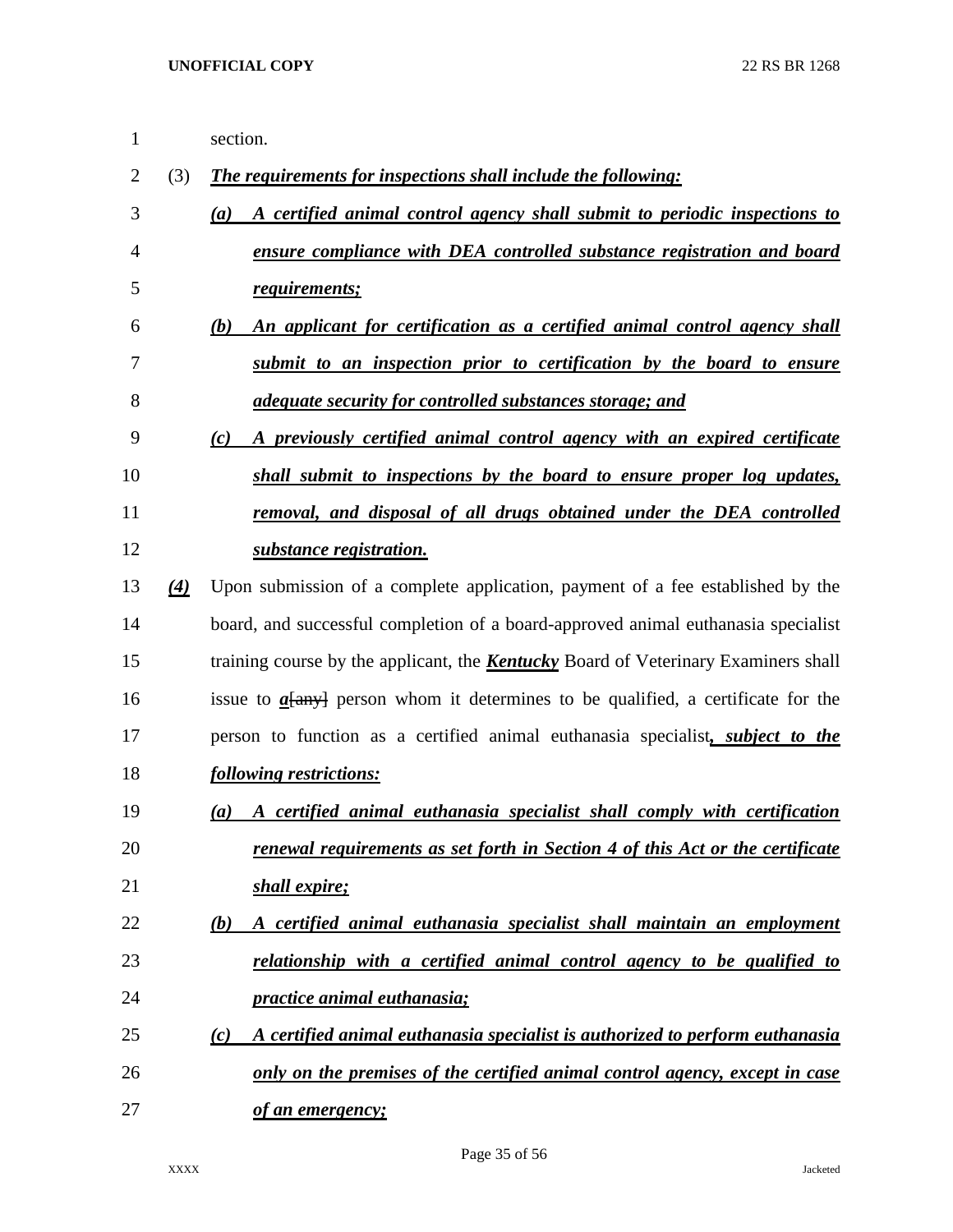| $\mathbf{1}$   | (d)              | <u>A certified animal euthanasia specialist shall euthanize only animals that</u>             |
|----------------|------------------|-----------------------------------------------------------------------------------------------|
| $\overline{2}$ |                  | <u>are owned by the certified animal control agency, or in cases of emergency.</u>            |
| 3              |                  | <u>Transfer of ownership or a temporary contract shall not be used for the</u>                |
| 4              |                  | <i>purpose of circumventing this subsection;</i>                                              |
| 5              | (e)              | A certified animal euthanasia specialist shall not perform euthanasia at a                    |
| 6              |                  | <i>private residence; and</i>                                                                 |
| 7              | (f)              | <u>A certified animal euthanasia specialist shall not perform euthanasia for a</u>            |
| 8              |                  | <u>fee or other personal gain.</u>                                                            |
| 9              | $(5)$ $\{4\}$    | Euthanasia of animals in a certified animal control agency shall <i>only</i> be               |
| 10             |                  | performed by:                                                                                 |
| 11             | $\left(a\right)$ | A licensed veterinarian; [, including]                                                        |
| 12             | (b)              | A licensed veterinary technician <del>[ employed by and]</del> functioning under the          |
| 13             |                  | $\frac{direct}{}$ supervision of a licensed veterinarian; $\frac{1}{x}$ or                    |
| 14             | (c)              | A certified animal euthanasia specialist as provided for in subsection $(4)$ [(3)]            |
| 15             |                  | of this section.                                                                              |
| 16             | $\omega$         | A certified animal control agency that employs a certified animal euthanasia                  |
| 17             |                  | specialist may purchase, possess, and administer <i>the specific</i> [sodium pentobarbital    |
| 18             |                  | or other drugs <i>approved by</i> $[that]$ the board approves for the euthanasia <i>or</i>    |
| 19             |                  | sedation of animals for euthanasia. The specific Sodium pentobarbital and other               |
| 20             |                  | drugs approved by the board shall be the only drugs used by certified animal                  |
| 21             |                  | <i>euthanasia specialists</i> for the euthanasia of animals <i>or sedation of animals for</i> |
| 22             |                  | <i>euthanasia</i> in a certified animal control agency.                                       |
| 23             | $(7)$ $(5)$ }    | Certified animal control agencies and certified animal euthanasia specialists                 |
| 24             |                  | shall be required to renew their certificates at intervals, upon conditions, and upon         |
| 25             |                  | the payment of fees established by the board <i>through the promulgation of</i>               |
| 26             |                  | <i>administrative regulations.</i>                                                            |
| 27             | (8)              | A veterinarian who is contracted or otherwise employed by an animal shelter                   |
|                |                  |                                                                                               |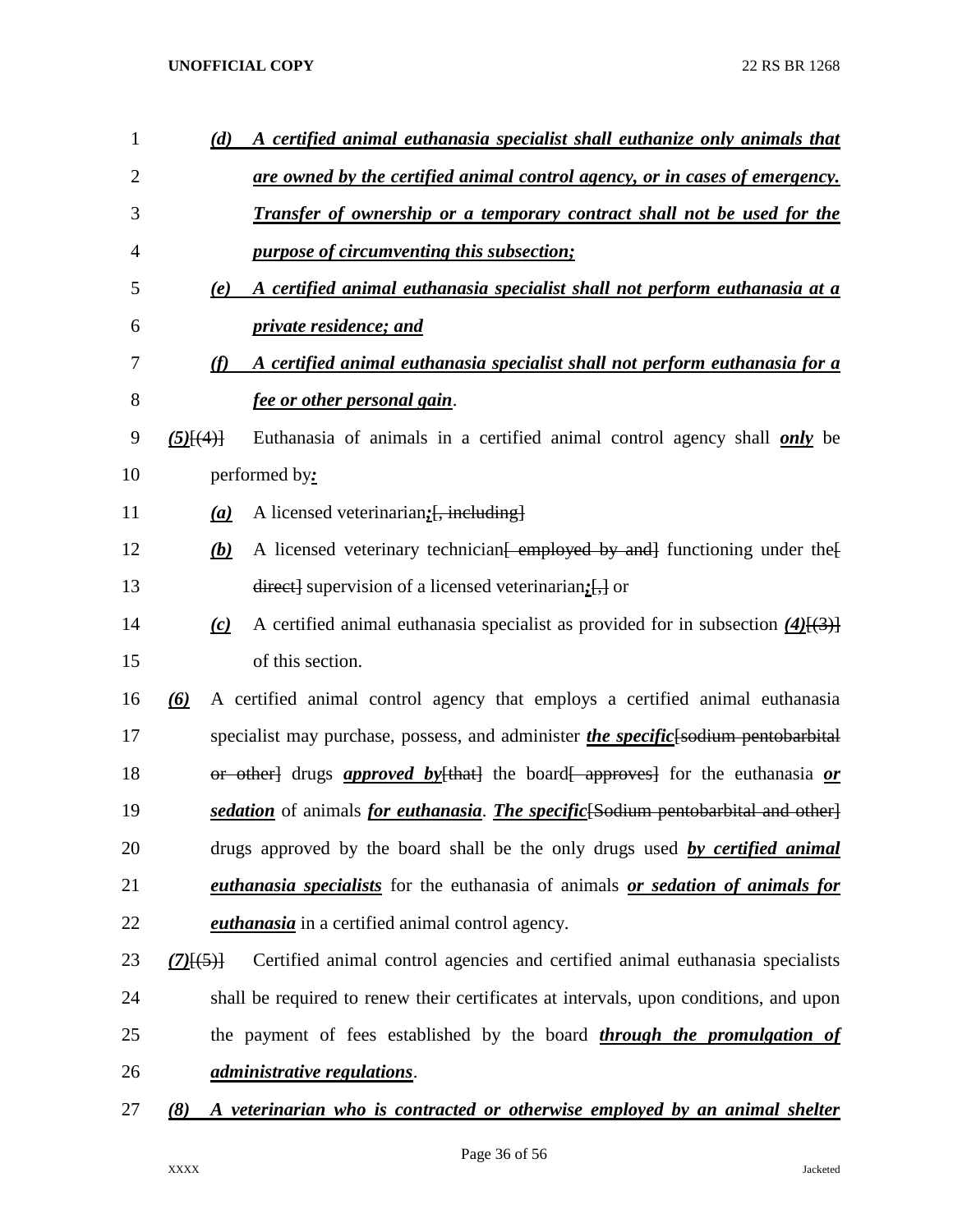| 1              |     | shall not store drugs obtained under the veterinarian's DEA controlled substance                 |
|----------------|-----|--------------------------------------------------------------------------------------------------|
| $\overline{2}$ |     | registration in the same location where the drugs obtained under another DEA                     |
| 3              |     | <u>controlled substance registration are stored.</u>                                             |
| 4              |     | Separate and secure storage arrangements, drug logs, drug order forms,<br>(a)                    |
| 5              |     | <u>and secure, limited access shall be required for each separate DEA</u>                        |
| 6              |     | controlled substance registration.                                                               |
| 7              |     | A veterinarian shall not store drugs ordered under the veterinarian's DEA<br>(b)                 |
| 8              |     | controlled substance registration at an animal shelter unless the DEA                            |
| 9              |     | controlled substance registration under which the drugs are ordered lists                        |
| 10             |     | the animal shelter address as the registrant address.                                            |
| 11             |     | Section 19. KRS 321.211 is amended to read as follows:                                           |
| 12             | (1) | Each person licensed as a veterinarian shall biennially submit a completed renewal               |
| 13             |     | <i>application and</i> , on or before September 30 of each even numbered year, apply to          |
| 14             |     | the board a renewal fee <del>l to be promulgated by administrative regulation of the</del>       |
| 15             |     | board] for the renewal of <i>the person's</i> [his] license [. All licenses not renewed by       |
| 16             |     | September 30 of each even-numbered year shall expire based on the failure of the                 |
| 17             |     | individual to renew in a timely manner].                                                         |
| 18             | (2) | A sixty (60) day grace period shall be allowed after <i>the renewal date</i> [September          |
| 19             |     | $\frac{301}{100}$ , as required for renewal in subsection (1) of this section, during which time |
| 20             |     | individuals may renew their licenses upon <i>submission of a completed renewal</i>               |
| 21             |     | <i>application and</i> payment of the renewal fee plus a late renewal fee as promulgated         |
| 22             |     | by administrative regulation of the board. All licenses not renewed by the grace                 |
| 23             |     | <i>period deadline</i> [November 30] shall <i>expire</i> [terminate] based on the failure of the |
| 24             |     | individual to renew in a timely manner. Upon <i>expiration</i> [termination], the licensee       |
| 25             |     | is no longer eligible to practice in the Commonwealth.                                           |
| 26             | (3) | After the sixty (60) day grace period, individuals with <b>an expired</b> a terminated           |
| 27             |     | license may have their licenses reinstated upon <i>submission of a completed</i>                 |

Page 37 of 56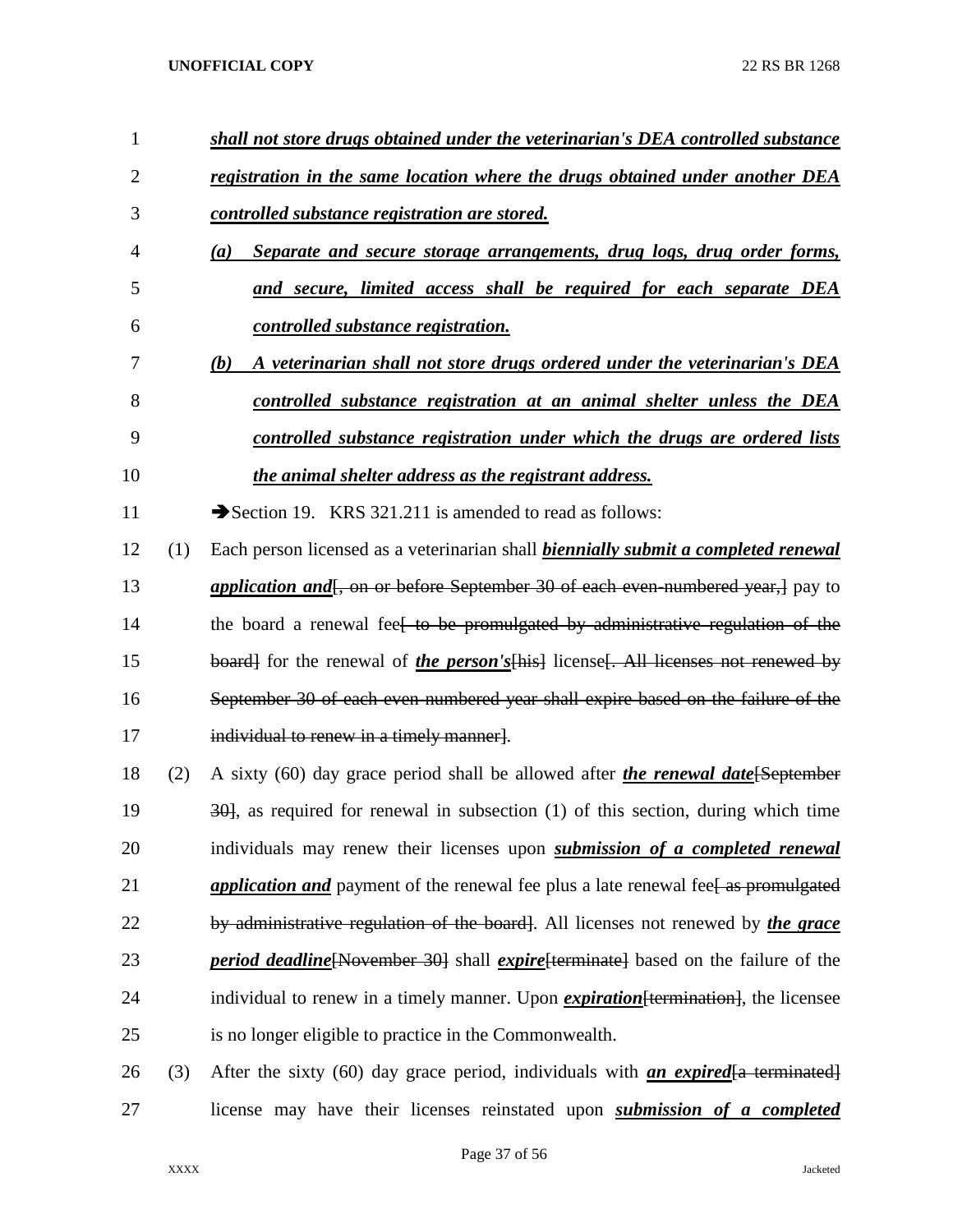*reinstatement application and* payment of the renewal fee plus a reinstatement 2 fee as promulgated by administrative regulation of the board. No person who applies for reinstatement after *expiration*[termination] of *the person's veterinarian* [hist] license shall be required to submit to *an* [any] examination as a condition for reinstatement, if *the* reinstatement application is made within five (5) years from the date of *expiration*[termination].

 (4) A suspended *veterinarian* license is subject to expiration and termination and shall be renewed as provided in this chapter. Renewal *or reinstatement* shall not entitle the licensee to engage in the practice until the suspension has ended, or is otherwise removed by the board and the right to practice is restored by the board.

 (5) A revoked license is subject to expiration or termination but may not be renewed. If 12 it is reinstated, the licensee shall pay the reinstatement fee. The set forth in subsection (3) of this section and the renewal fee as set forth in subsection (1) of this section].

- (6) A person who fails to reinstate *the person's veterinarian*[his] license within five (5) years after its *expiration or* termination *shall*[may] not have it renewed, restored, reissued, or reinstated. A person may apply for and obtain a new license by meeting 17 the [ current] requirements of this chapter.
- (7) The board may require that a person applying for renewal or reinstatement of licensure show evidence of completion of continuing education as prescribed by the board by administrative regulation.

 (8) The board may grant retired or inactive licensure status and may establish conditions under which retired or inactive licenses may be renewed *and reinstated* 23 as set forth by *the board in* administrative regulations<del>[ promulgated by the board]</del>.

- 24 Section 20. KRS 321.221 is amended to read as follows:
- (1) The board may issue a license by endorsement to any applicant who, upon *submitting a completed application*[applying] to the board and remitting a fee *established in administrative regulation*[set by the board], demonstrates to the

Page 38 of 56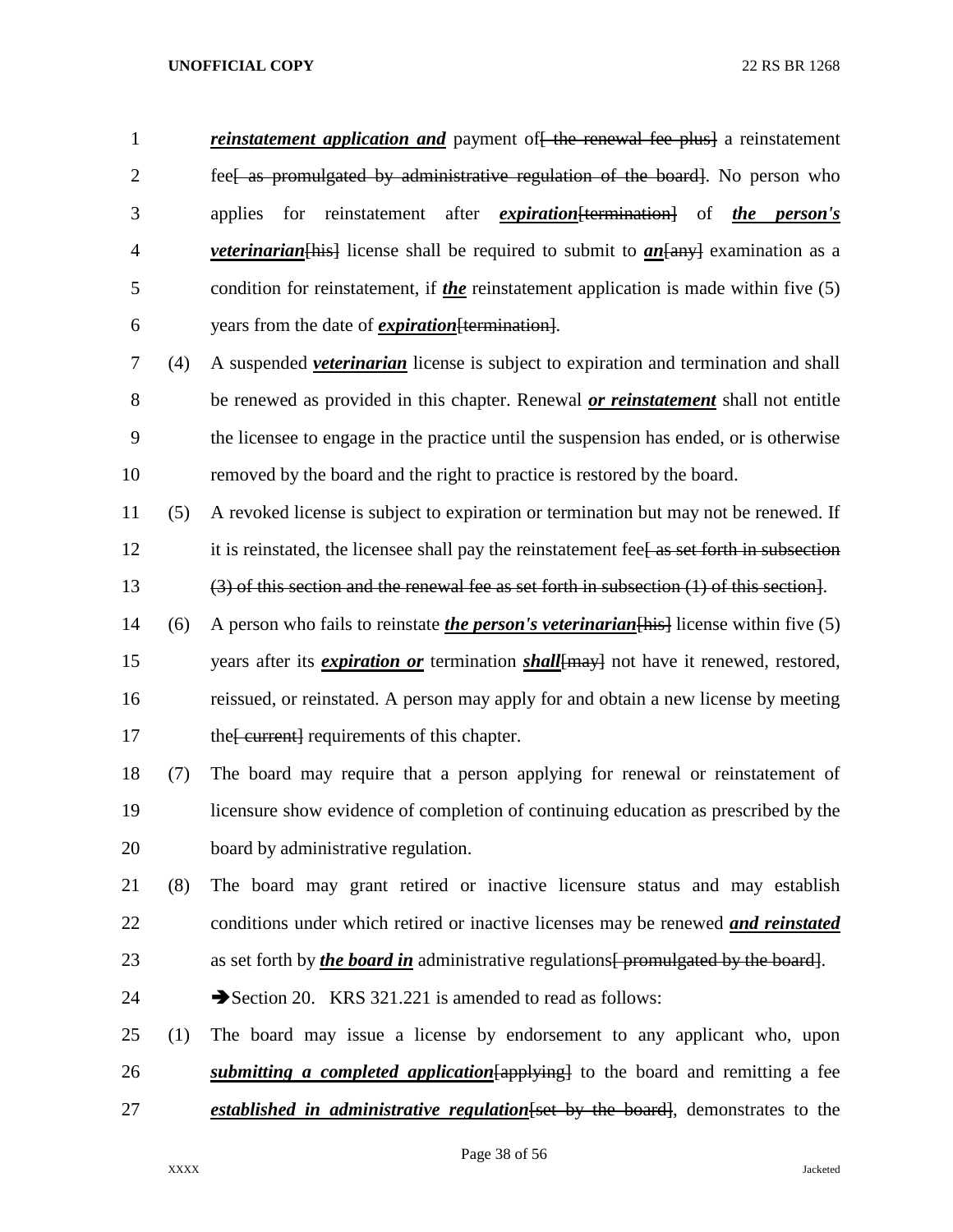| $\mathbf{1}$   |     |     | board that <i>the applicant</i> [he] has met the following requirements:                     |
|----------------|-----|-----|----------------------------------------------------------------------------------------------|
| $\overline{2}$ |     | (a) | The applicant is a graduate of <b>an approved</b> all veterinary medical                     |
| 3              |     |     | <i>program</i> [college approved by the board];                                              |
| 4              |     | (b) | The applicant is of good moral character. As one (1) element of good moral                   |
| 5              |     |     | <i>character, the board shall require each applicant for licensure to submit a</i>           |
| 6              |     |     | full set of fingerprints for the purpose of obtaining criminal records checks,               |
| 7              |     |     | pursuant to applicable law. All good moral character information,                            |
| 8              |     |     | including the information obtained through the criminal background                           |
| 9              |     |     | checks, shall be relevant to licensure eligibility determinations to the extent              |
| 10             |     |     | <i>permitted by law;</i>                                                                     |
| 11             |     | (c) | The applicant holds a valid license to practice veterinary medicine and has                  |
| 12             |     |     | <i>engaged in the practice of</i> [practiced] veterinary medicine in another state of        |
| 13             |     |     | the United States], the District of Columbia, or a territory of the United                   |
| 14             |     |     | States, or a province of Canada for at least one (1) year immediately                        |
| 15             |     |     | preceding application, if the requirements for licensure in the issuing state or             |
| 16             |     |     | <b>province</b> are equal to or higher than the standards required for the issuance of       |
| 17             |     |     | a new license under the provisions of this chapter; [and]                                    |
| 18             |     | (d) | The applicant has passed an examination given by the board on the laws and                   |
| 19             |     |     | administrative regulations of the Commonwealth of Kentucky governing the                     |
| 20             |     |     | practice of veterinary medicine; and                                                         |
| 21             |     | (e) | The applicant has been approved for licensure by the board.                                  |
| 22             | (2) |     | The board shall not issue a license by endorsement to any applicant who is under             |
| 23             |     |     | investigation in another state, territory, [ - or] the District of Columbia, <i>Canadian</i> |
| 24             |     |     | <i>province, or any jurisdiction</i> for an act which could result in disciplinary action in |
| 25             |     |     | that jurisdiction until the investigation and disciplinary proceedings have been             |
| 26             |     |     | completed.                                                                                   |
| 27             |     |     | Section 21. KRS 321.230 is amended to read as follows:                                       |

Page 39 of 56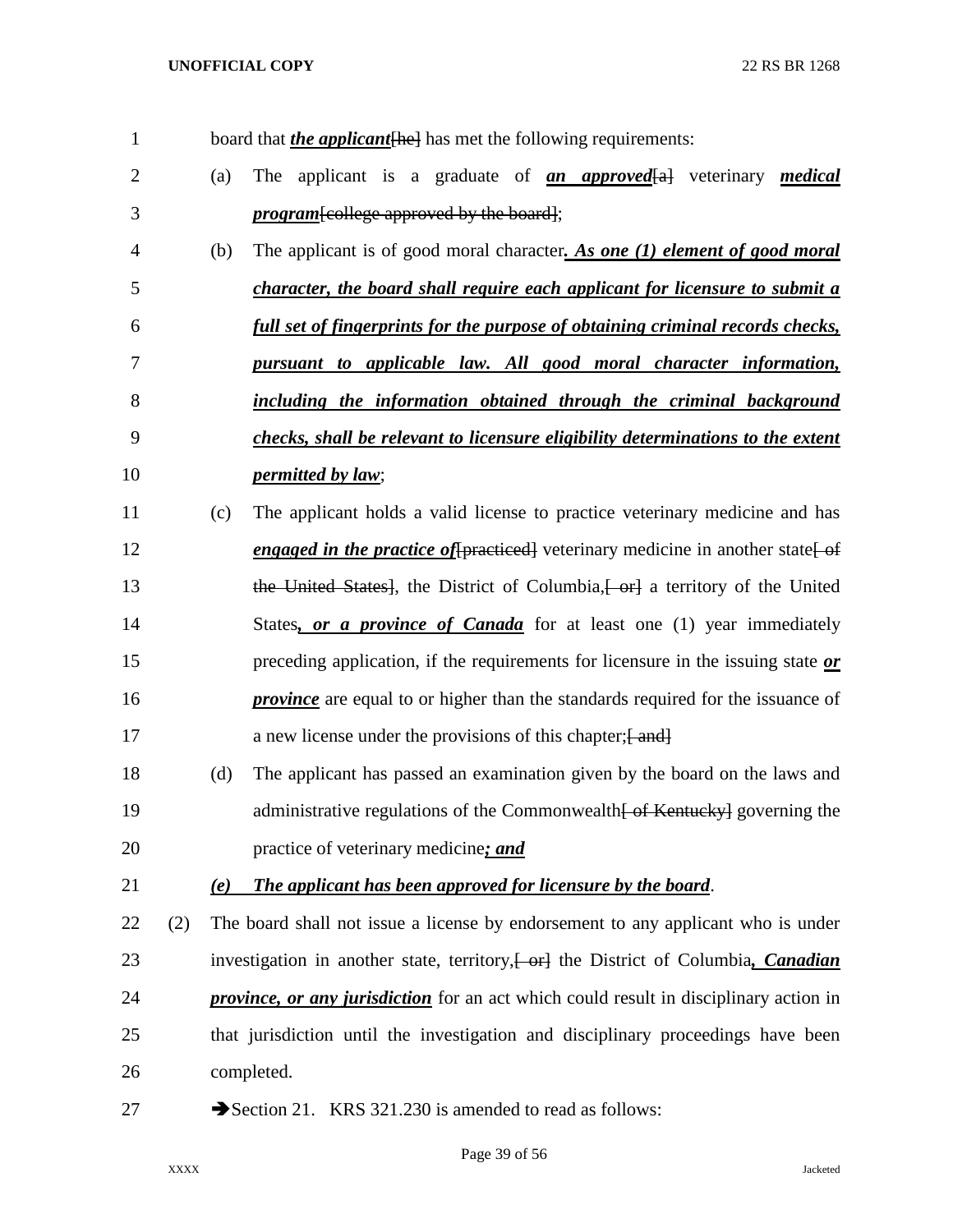- There hereby is created a board to be known as the "Kentucky Board of Veterinary Examiners."
- *(1)* The board shall consist of *ten (10) members: (a)* Nine (9) members *shall be* appointed by the Governor, *as follows:*[and the Commissioner of Agriculture or the Commissioner's designee.] **1.** Seven (7) members shall be citizens of the Commonwealth of Kentucky] and shall *be veterinarians,* each[ have been] lawfully engaged in the practice of veterinary medicine in this Commonwealth for at least two (2) years *immediately*[next] preceding the date of the 10 member's appointment; [...] *2.* One (1) member shall be a *citizen of the Commonwealth and shall be a* citizen at large who is not associated with or financially interested in the 13 **practice or business regulated**; and  $\leftarrow$  *3.* One (1) member shall be a citizen of the Commonwealth and a licensed veterinary technician who has been employed in the veterinary field in the Commonwealth for at least two (2) years preceding the date of *the member's*[his or her] appointment*; and (b) One (1) member shall be the Commissioner of Agriculture or designee*. *(2) Whenever possible, the Governor shall ensure that appointments to the board maintain a composition that includes diverse representation from each of the following areas: (a) Species of animals served, including food animals, equines, small animals, and other species; and (b) Regional areas, including eastern Kentucky, western Kentucky, central Kentucky, northern Kentucky, and all regional areas of the Commonwealth. (3)* All appointed members shall be appointed for a term of four (4) years and shall serve until the member is reappointed or a *qualified* successor is appointed. *The*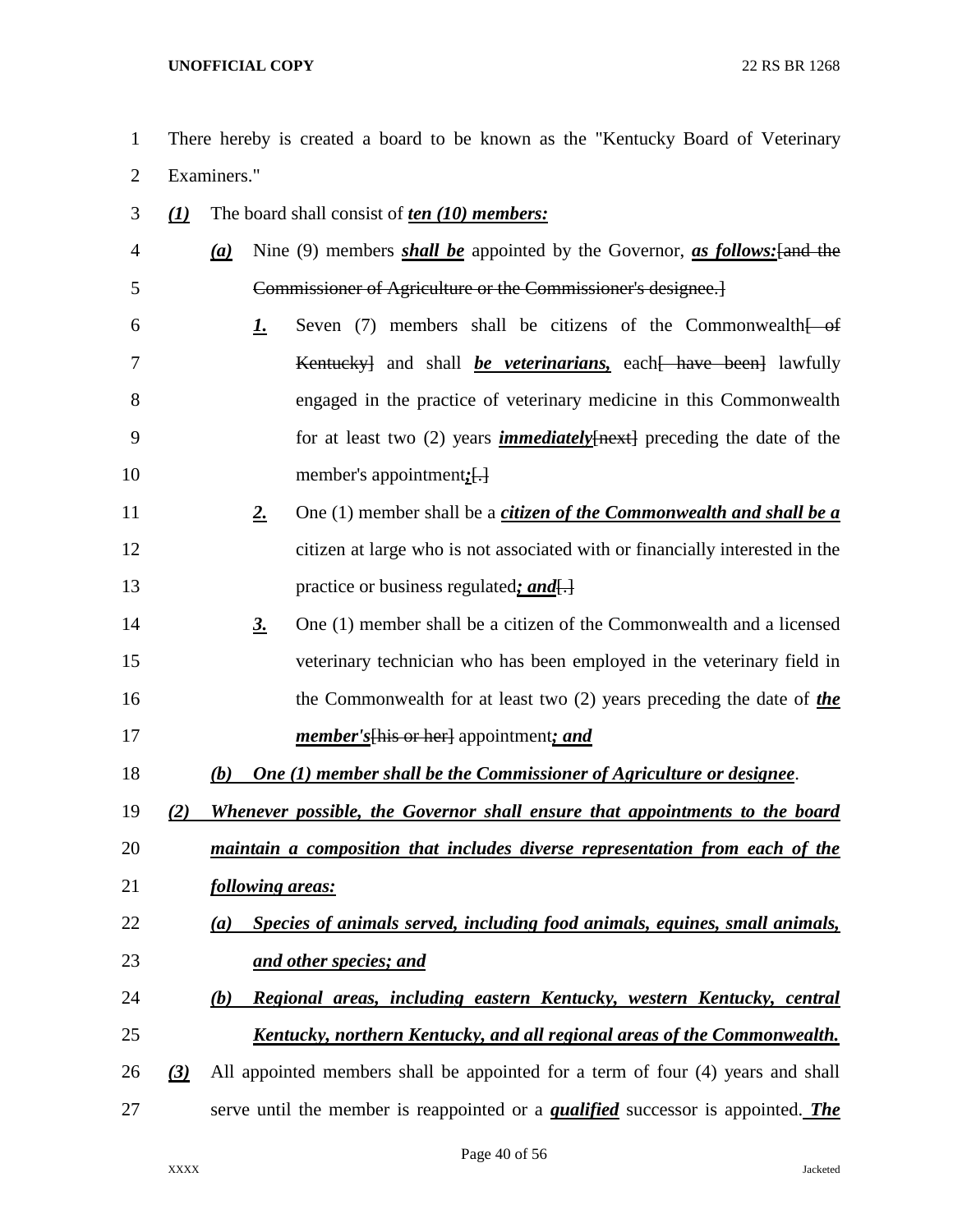| $\mathbf{1}$   |                   | <u>terms shall be evenly staggered, so that no more than three (3) members are</u>           |
|----------------|-------------------|----------------------------------------------------------------------------------------------|
| $\overline{2}$ |                   | appointed to full terms in any given calendar year.                                          |
| 3              | $\left( 4\right)$ | Any vacancy in the appointed membership of the board shall be filled for the                 |
| 4              |                   | unexpired term by appointment by the Governor.                                               |
| 5              | $\left( 5\right)$ | Each member of the board shall receive one hundred dollars (\$100) per day for each          |
| 6              |                   | day <i>or substantial part of a day</i> of service actually given in carrying out <i>the</i> |
| 7              |                   | member's [his] duties under this chapter, in addition to <i>the member's</i> [his] necessary |
| 8              |                   | traveling, hotel, and contingent expenses incurred in attending the meetings of the          |
| 9              |                   | board and in the performance of <i>the member's</i> [his] duties.                            |
| 10             | (6)               | Each member shall be required to swear the constitutional oath of office and sign            |
| 11             |                   | a board-adopted code of ethics agreement within six (6) months of initial                    |
| 12             |                   | appointment, or the member may be removed.                                                   |
| 13             | (7)               | A board member may be removed by the Governor, or removed by a three-fourths                 |
| 14             |                   | $(3/4)$ majority vote of the board upon one (1) or more of the following grounds:            |
| 15             |                   | A poor attendance record, neglect of duty, or malfeasance in office;<br>(a)                  |
| 16             |                   | The refusal or inability for any reason of a board member to perform the<br>(b)              |
| 17             |                   | duties as a member of the board in an efficient, responsible, and                            |
| 18             |                   | <i>professional manner;</i>                                                                  |
| 19             |                   | The misuse of office by a member of the board to obtain financial or<br>(c)                  |
| 20             |                   | material gain or advantage personally or for another through the office;                     |
| 21             |                   | (d)<br>A final adjudication by a recognized body including the courts that the               |
| 22             |                   | <u>board member is in violation of the laws governing the practice of</u>                    |
| 23             |                   | <i>veterinary medicine or the practice of veterinary technology; or</i>                      |
| 24             |                   | Other just and reasonable causes as determined solely by the board<br>(e)                    |
| 25             |                   | pursuant to applicable law. In these cases, removal of a member of the                       |
| 26             |                   | board shall be in accordance with KRS Chapters 13A and 13B, or other                         |
| 27             |                   | <i><u>applicable laws.</u></i>                                                               |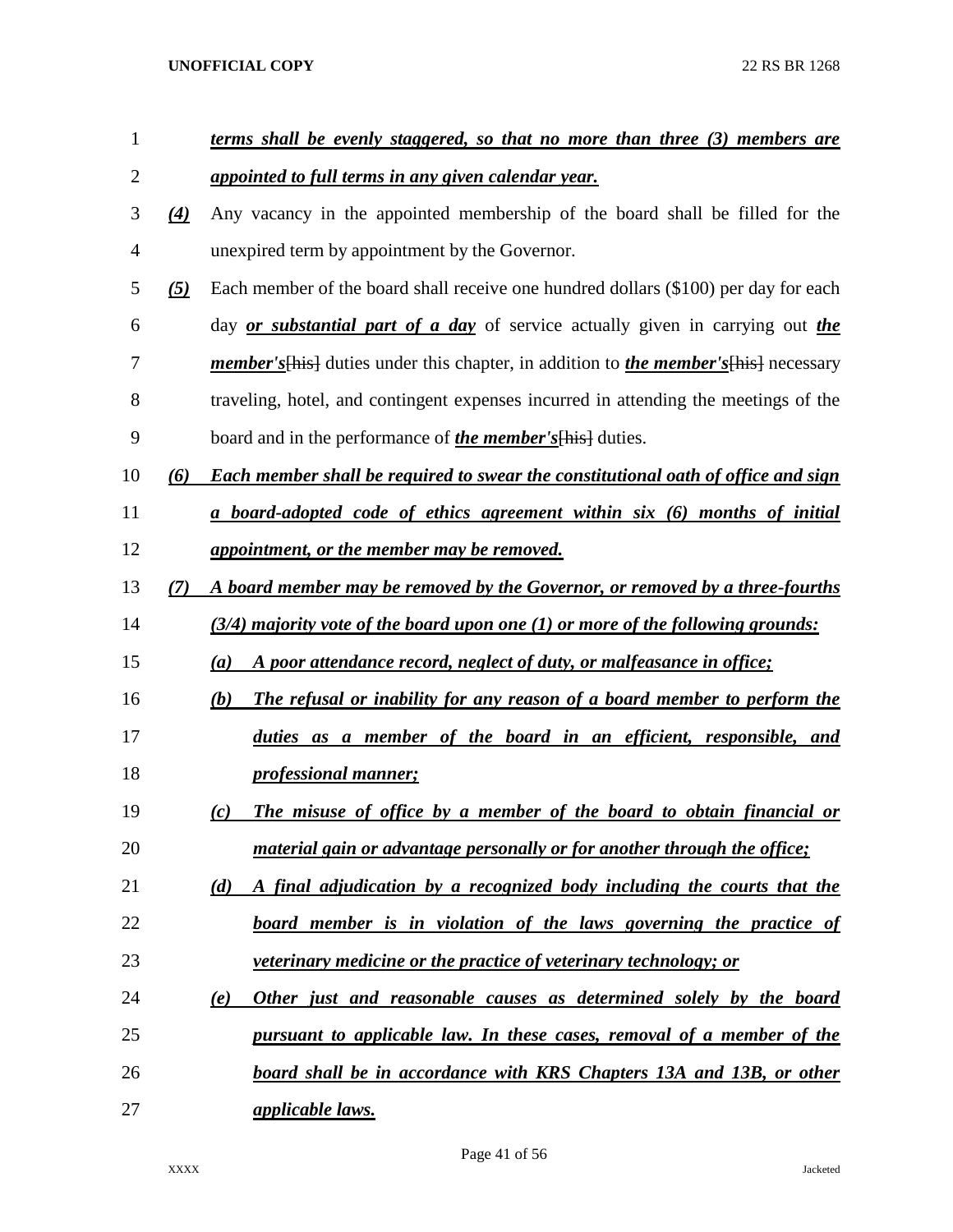| $\mathbf{1}$   |                    | SECTION 22. KRS 321.235 IS REPEALED AND REENACTED TO READ                                                      |
|----------------|--------------------|----------------------------------------------------------------------------------------------------------------|
| $\overline{2}$ | <b>AS FOLLOWS:</b> |                                                                                                                |
| 3              | (I)                | The board shall:                                                                                               |
| 4              | (a)                | Administer and enforce this chapter and set and evaluate the qualifications                                    |
| 5              |                    | of applicants for licensure, certification, permitting, and registration;                                      |
| 6              | (b)                | <b>Promulgate administrative regulations in accordance with KRS Chapter</b>                                    |
| 7              |                    | 13A to effectively carry out and enforce the provisions of this chapter;                                       |
| 8              | (c)                | Promulgate administrative regulations to establish the fee amounts for all                                     |
| 9              |                    | fees required by this chapter. Fees may not exceed amounts necessary to                                        |
| 10             |                    | <u>generate sufficient funds to effectively carry out and enforce the provisions</u>                           |
| 11             |                    | of this chapter, including costs related to administration, overhead, staffing,                                |
| 12             |                    | information technology, investigations, inspections, supplies, equipment,                                      |
| 13             |                    | <i>travel, and education and outreach efforts;</i>                                                             |
| 14             | (d)                | <b>Promulgate a code of conduct governing the practice of veterinary medicine</b>                              |
| 15             |                    | that shall be based upon generally recognized principles of professional                                       |
| 16             |                    | ethical conduct; and                                                                                           |
| 17             | (e)                | Maintain jurisdiction over persons and premises, regardless of their                                           |
| 18             |                    | licensure, certificate, permit, or registration status relative to acts,                                       |
| 19             |                    | omissions, complaints, and investigations which occurred during the                                            |
| 20             |                    | licensure, certification, permit, or registration period. The board shall also                                 |
| 21             |                    | maintain jurisdiction over registered facilities, irrespective of their                                        |
| 22             |                    | relative<br><i>omissions,</i><br><i>complaints,</i><br>registration<br>status,<br>acts,<br>to to<br><u>and</u> |
| 23             |                    | investigations which occurred during the registration period.<br><b>This</b>                                   |
| 24             |                    | jurisdiction shall be for purposes of enforcement of this chapter and any                                      |
| 25             |                    | administrative regulations promulgated under this chapter, including the                                       |
| 26             |                    | assessment and collection of fines, costs, and attorneys' fees. Jurisdiction of                                |
| 27             |                    | the board shall also extend to persons engaging in the unauthorized                                            |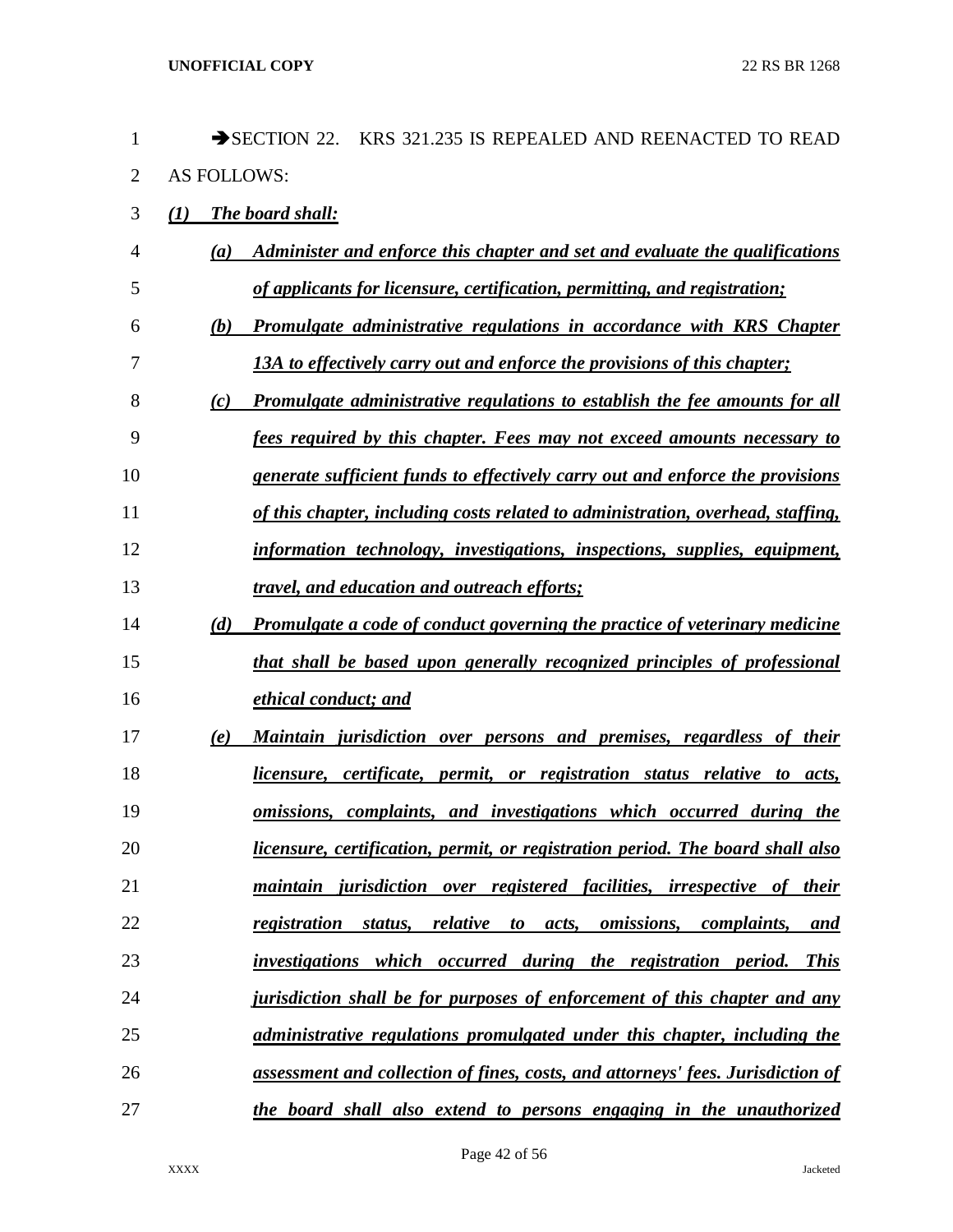| $\mathbf{1}$   |     | practice of veterinary medicine, unauthorized practice of veterinary               |
|----------------|-----|------------------------------------------------------------------------------------|
| $\overline{2}$ |     | technology, or unauthorized practice of animal euthanasia. Licensees,              |
| 3              |     | certificate holders, permittees, and registrants shall not divest the board of     |
| 4              |     | jurisdiction by changing or relinguishing licensure, certificate, permit, or       |
| 5              |     | registration status.                                                               |
| 6              | (2) | The board may:                                                                     |
| 7              | (a) | Issue subpoenas, examine witnesses,<br>pay appropriate witness fees,               |
| 8              |     | administer oaths, and investigate allegations of practices violating this          |
| 9              |     | <i>chapter</i> ;                                                                   |
| 10             | (b) | <b>Establish in administrative regulation and enforce standards or criteria of</b> |
| 11             |     | programs or other mechanisms to ensure the continuing competence of                |
| 12             |     | <i>licensees, certificate holders, permittees, and registrants;</i>                |
| 13             | (c) | <b>Establish in administrative regulation and enforce minimum standards and</b>    |
| 14             |     | codes of conduct for its licensees, certificate holders, permittees, and           |
| 15             |     | registrants;                                                                       |
| 16             | (d) | Establish in administrative regulation and enforce minimum standards for           |
| 17             |     | <i>the registration of veterinary facilities and mobile facilities;</i>            |
| 18             | (e) | Promulgate administrative regulations stating that certain practices or            |
| 19             |     | procedures within the practice of veterinary medicine may be conducted by          |
| 20             |     | non-veterinarian persons trained by board-approved programs in these               |
| 21             |     | practices or procedures. The board shall establish in administrative               |
| 22             |     | regulation minimum requirements, board oversight, and permitting and               |
| 23             |     | renewal conditions;                                                                |
| 24             | (f) | <b>Promulgate administrative regulations to establish:</b>                         |
| 25             |     | <b>Specific duties and responsibilities of the board;</b><br>1.                    |
| 26             |     | Administration of licensure, certification, permitting, or registration;<br>2.     |
| 27             |     | and                                                                                |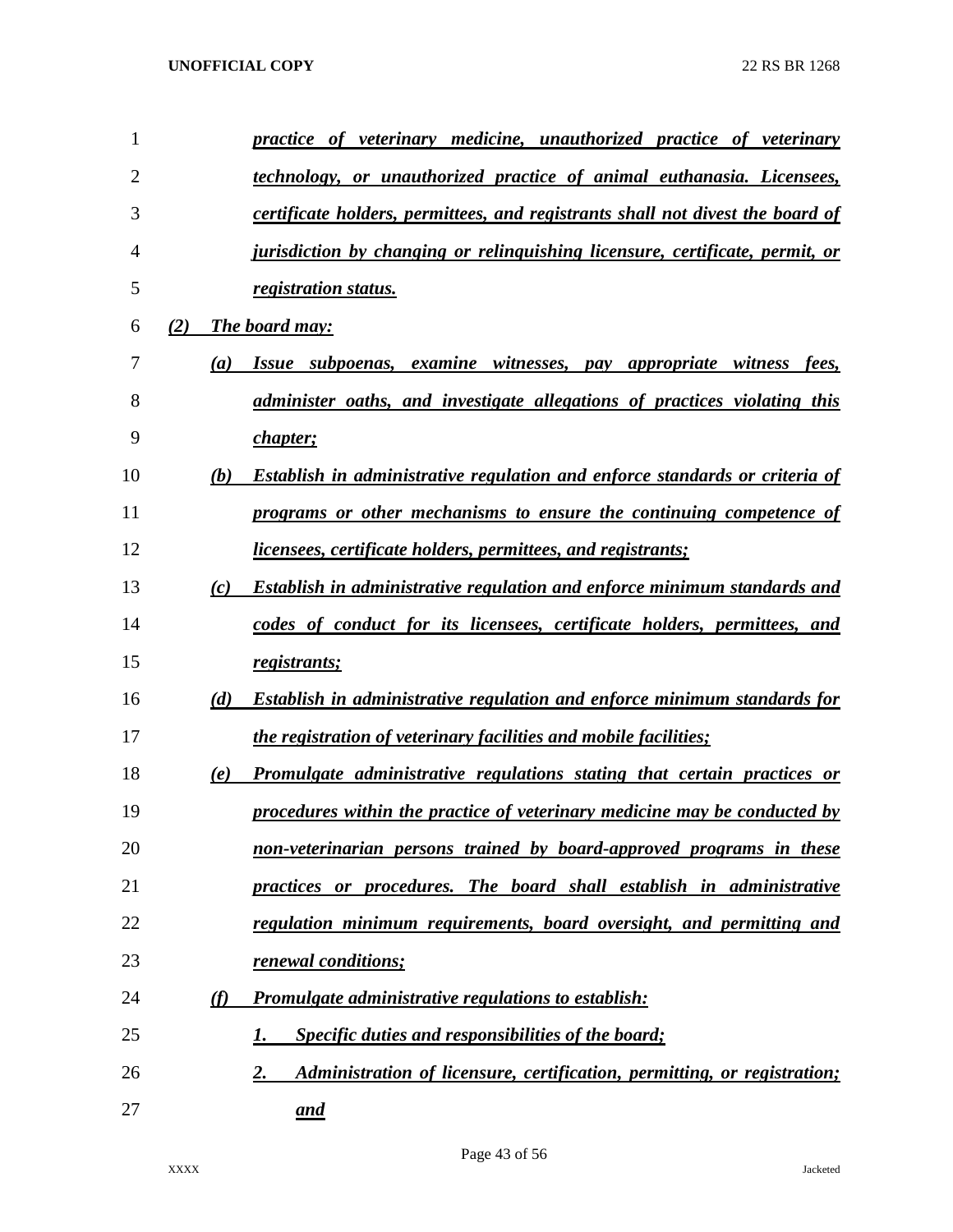| 1              |                             | 3.<br>Other matters pertaining to veterinarians, veterinary technicians,           |
|----------------|-----------------------------|------------------------------------------------------------------------------------|
| $\overline{2}$ |                             | <u>animal control agencies, animal euthanasia specialists, veterinary</u>          |
| 3              |                             | <i>facilities, or unlicensed persons consistent with this chapter;</i>             |
| 4              | $\left( \mathbf{g} \right)$ | Conduct investigations, inspections, and hearings, and keep records and            |
| 5              |                             | minutes necessary to carry out the function of this chapter;                       |
| 6              | (h)                         | <b>Inspect veterinary premises and equipment, including practice vehicles and</b>  |
| 7              |                             | mobile facilities, at any time in accordance with protocols established in this    |
| 8              |                             | <i>chapter and by the board in administrative regulation;</i>                      |
| 9              | (i)                         | Evaluate the qualifications for and authorize the issuance of licenses,            |
| 10             |                             | certifications, permits, and registrations to qualified candidates and             |
| 11             |                             | <i>premises</i> ;                                                                  |
| 12             | (i)                         | <b>Renew or deny licenses, certifications, permits, and registrations, require</b> |
| 13             |                             | continuing education as a condition for renewal, and promulgate                    |
| 14             |                             | administrative regulations regarding the issuance and renewal of retired           |
| 15             |                             | and inactive licenses, certifications, permits, and registrations;                 |
| 16             | (k)                         | Limit, reprimand, suspend, or revoke licenses, certificates, permits, and          |
| 17             |                             | registrations, or impose supervisory or probationary conditions upon               |
| 18             |                             | licensees, certificate holders, permittees, or registrants, or impose              |
| 19             |                             | administrative disciplinary fines, issue written reprimands, or<br>any             |
| 20             |                             | combination thereof;                                                               |
| 21             | (l)                         | Seek injunctive relief in Franklin Circuit Court to stop the unlawful              |
| 22             |                             | practice of veterinary medicine or practice of veterinary technology by            |
| 23             |                             | unlicensed persons, or against any person for the enforcement of this              |
| 24             |                             | chapter or any administrative regulations promulgated pursuant to this             |
| 25             |                             | <i>chapter</i> ;                                                                   |
| 26             | (m)                         | Appoint from its own membership or staff one (1) or more members or                |
| 27             |                             | personnel to act as representatives of the board at any meeting within or          |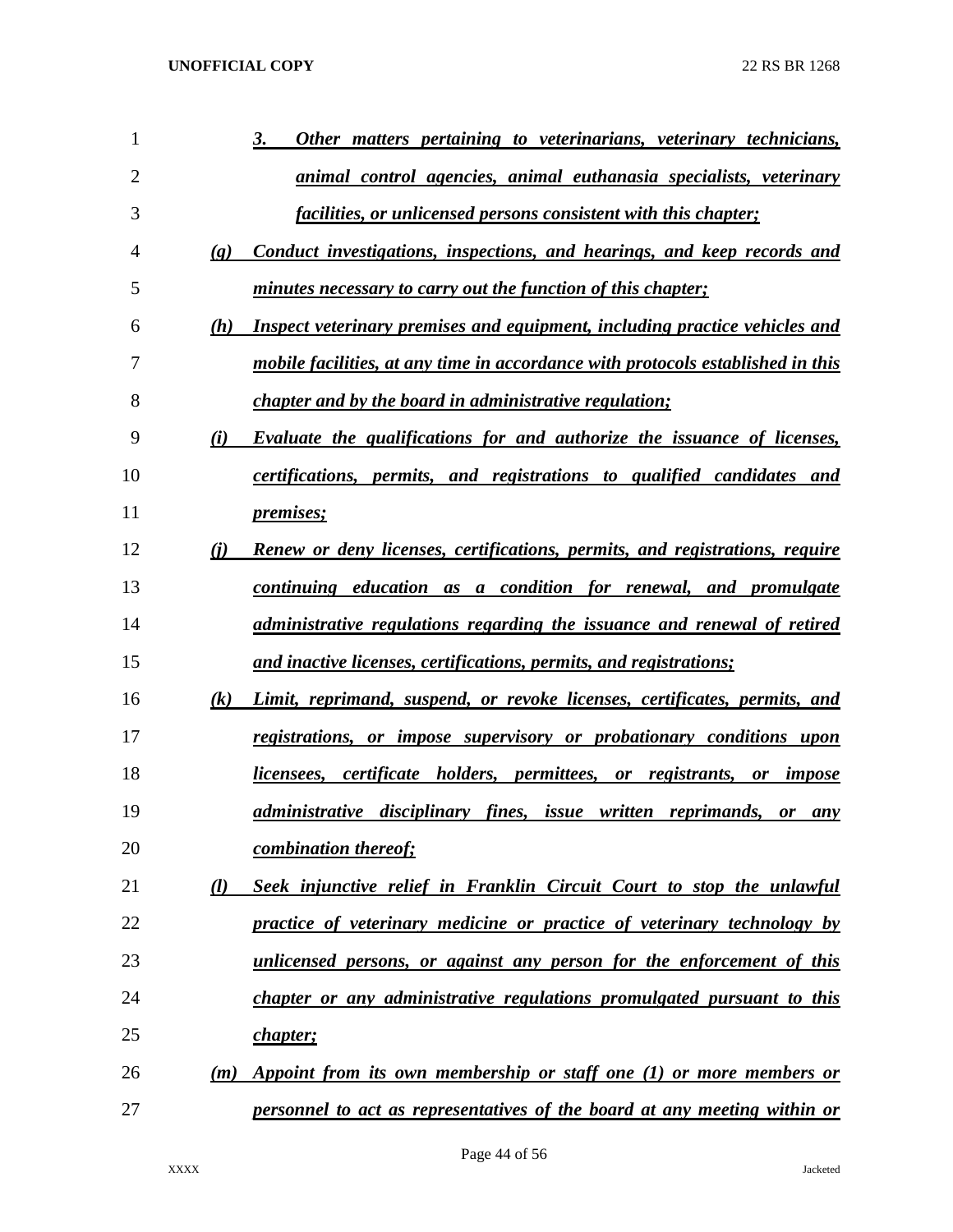| 1              |     |     | <b><u>outside the Commonwealth; and</u></b>                                         |
|----------------|-----|-----|-------------------------------------------------------------------------------------|
| $\overline{2}$ |     | (n) | Award scholarships or educational awards, as determined by the board, to a          |
| 3              |     |     | person in the act of advancing toward, or having completed a degree in,             |
| 4              |     |     | veterinary medicine or veterinary technology from an approved veterinary            |
| 5              |     |     | medical program or approved veterinary technology program, and may take             |
| 6              |     |     | any other appropriate action to effectuate the Veterinary Medicine Practice         |
| 7              |     |     | Act. The board may contract with other state agencies and nonprofit                 |
| 8              |     |     | corporations for the endowment, management, and administration of                   |
| 9              |     |     | scholarships and educational awards. The requirements of these                      |
| 10             |     |     | scholarships and educational awards shall be determined by the board.               |
| 11             |     |     | However, nothing contained in this section shall be construed as requiring          |
| 12             |     |     | the board to endow or award any scholarship or educational award.                   |
| 13             | (3) |     | Members of the board, its agents, and employees shall be immune from personal       |
| 14             |     |     | liability in any action, civil or criminal, which is based upon any official act or |
| 15             |     |     | acts performed by them in good faith.                                               |
| 16             |     |     | Section 23. KRS 321.237 is amended to read as follows:                              |
| 17             | (1) |     | The board $\frac{may}{shall}$ have the authority to establish a veterinary wellness |
| 18             |     |     | committee to undertake the functions and responsibilities of a veterinary wellness  |
| 19             |     |     | program. The functions and responsibilities may include any of the following:       |
| 20             |     | (a) | Receiving and evaluating reports of suspected impairment from any source;           |
| 21             |     | (b) | Issuing an order directing an applicant, certificate holder, licensee, on-site      |
| 22             |     |     | designated manager, permittee, registrant, or veterinarian manager to               |
| 23             |     |     | undergo a mental or physical examination or chemical dependency                     |
| 24             |     |     | evaluation, when probable cause exists that the credential holder has               |
| 25             |     |     | engaged in conduct prohibited by this chapter or a statute or administrative        |
| 26             |     |     | <u>regulation enforced by the board. For the purpose of this section, every</u>     |
| 27             |     |     | credential holder is considered to have consented to undergo a mental or            |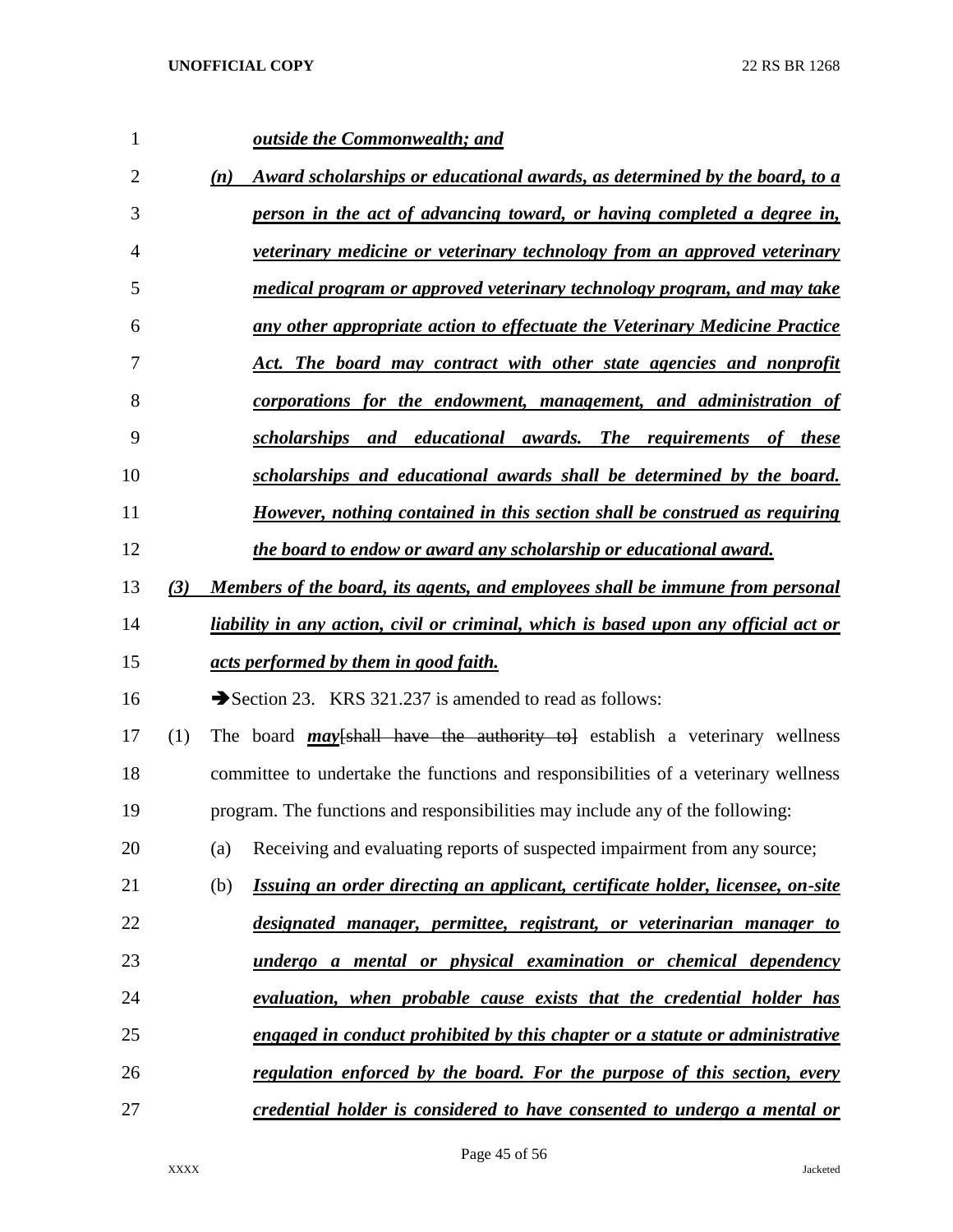| $\mathbf{1}$   |     | physical examination or chemical dependency evaluation when ordered to                                                         |
|----------------|-----|--------------------------------------------------------------------------------------------------------------------------------|
| $\overline{2}$ |     | do so, in writing, by the board and to have waived all objections to the                                                       |
| 3              |     | admissibility of the examiner's or evaluator's testimony or reports on the                                                     |
| 4              |     | grounds that the<br>testimony<br>reports constitute<br>a privileged<br>$\boldsymbol{or}$                                       |
| 5              |     | communication;                                                                                                                 |
| 6              |     | Intervening in cases of verified impairment; or<br>(c)                                                                         |
| 7              |     | Referring impaired <i>credential holders</i> , <i>on-site designated managers</i> ,<br>$(d)$ $\{e\}$                           |
| 8              |     | <i>veterinarian managers, or applicants</i> [veterinarians] to treatment programs as                                           |
| 9              |     | a requirement of initial or continued licensure, certification, registration, or                                               |
| 10             |     | <i>permitting.</i>                                                                                                             |
| 11             | (2) | Other provisions of law notwithstanding, all board and committee records                                                       |
| 12             |     | pertaining to the veterinary wellness program shall be kept confidential. No person                                            |
| 13             |     | in attendance at any meeting of the committee shall be required to testify as to any                                           |
| 14             |     | committee discussions or proceedings.                                                                                          |
| 15             | (3) | Other provisions of law notwithstanding, no member of the board or the veterinary                                              |
| 16             |     | wellness committee shall be liable for damages to any person for any acts,                                                     |
| 17             |     | omissions, or recommendations made by the member in good faith while acting                                                    |
| 18             |     | within the scope of the member's responsibilities in accordance with this section.                                             |
| 19             |     | Section 24. KRS 321.240 is amended to read as follows:                                                                         |
| 20             | (1) | The board shall annually elect a chair and a vice chair from the appointed members                                             |
| 21             |     | of the board. Officers of the board serve for terms of one (1) year and until a                                                |
| 22             |     | successor is elected, without limitation on the number of terms an officer may                                                 |
| 23             |     | serve as long as he or she holds a current appointment to the board.                                                           |
| 24             | (2) | The board shall hold at least <i>five</i> (5) $\frac{f(w \cdot \lambda)}{g(w \cdot \lambda)}$ meetings annually and additional |
| 25             |     | meetings as the board may deem necessary. The additional meetings may be held                                                  |
| 26             |     | upon call of the chair or upon written request of three (3) members of the board.                                              |
| 27             | (3) | $Six (6)$ Five $(5)$ members of the board shall constitute a quorum to conduct                                                 |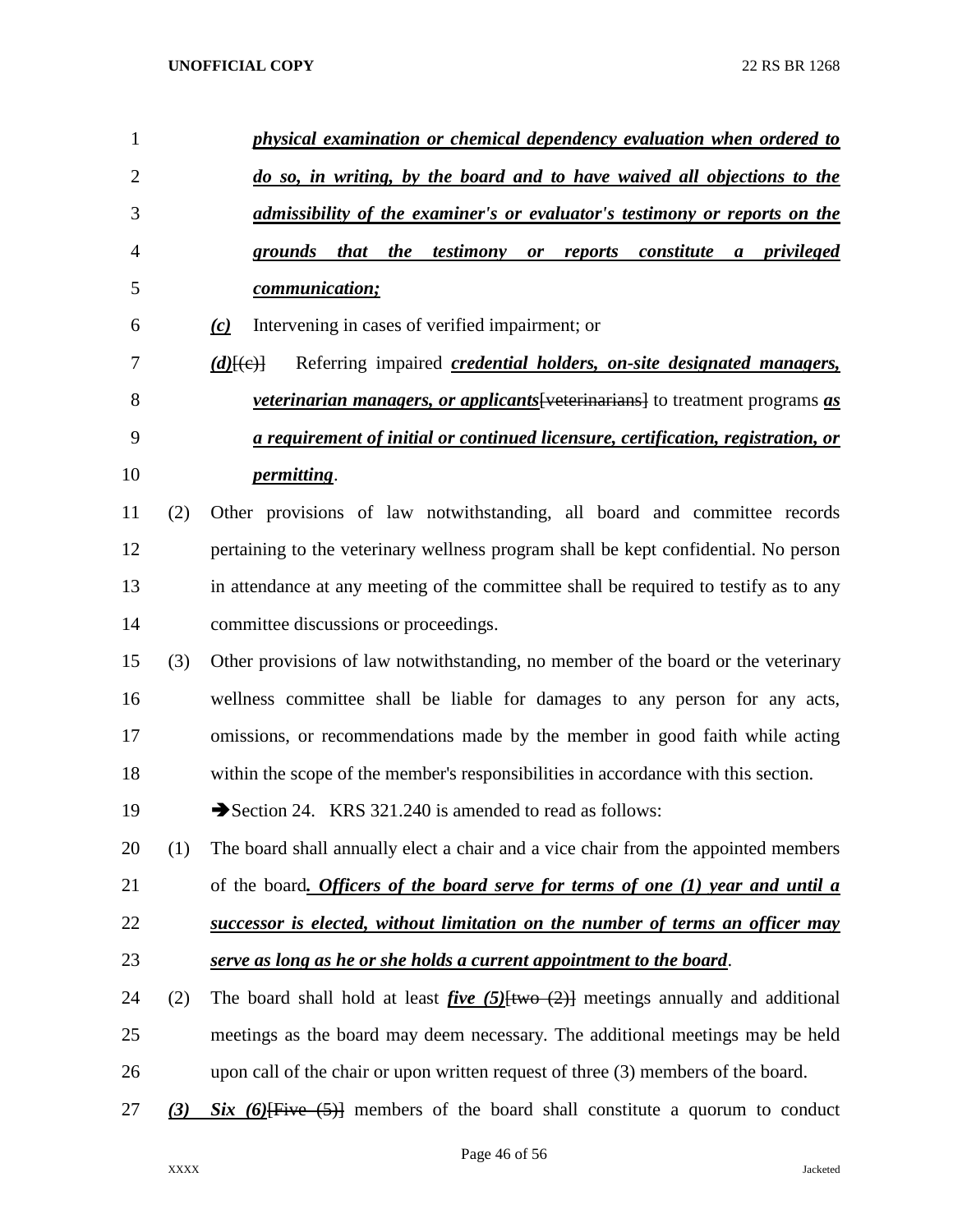| 2  | $(4)$ $(3)$ $\overline{)}$ | The board may employ <i>its own executive director and staff, or employ</i> or             |
|----|----------------------------|--------------------------------------------------------------------------------------------|
| 3  |                            | contract with any other persons it deems necessary to carry on the work of the board       |
| 4  |                            | and shall define their duties and fix their compensation. Should the board prefer          |
| 5  |                            | not to directly employ or contract with persons to serve as its executive director or      |
| 6  |                            | staff, the board may enter into a contract with another state agency in which the          |
| 7  |                            | <u>board shall pay to the agency a sum sufficient to offset that agency's costs in the</u> |
| 8  |                            | salary and benefits of one (1) or more employees who will be assigned to serve the         |
| 9  |                            | <b>board as its executive director and staff.</b>                                          |
| 10 |                            | (4) Upon recommendation of the board, the Governor may remove any member of the            |
| 11 |                            | board for a poor attendance record, neglect of duty, or malfeasance in office.             |
| 12 | (5)                        | The board shall promulgate administrative regulations as it may deem necessary and         |
| 13 |                            | proper to effectively carry out and enforce the provisions of this chapter, including      |
| 14 |                            | regulations to establish authorized fees. Fees may not exceed amounts necessary to         |
| 15 |                            | generate sufficient funds to effectively carry out and enforce the provisions of this      |
| 16 |                            | chapter.                                                                                   |
| 17 | (6)                        | The board shall promulgate a code of conduct governing the practice of veterinary          |
| 18 |                            | medicine which shall be based upon generally recognized principles of professional         |
| 19 |                            | ethical conduct.                                                                           |
| 20 |                            | Section 25. KRS 321.320 is amended to read as follows:                                     |
| 21 | (I)                        | All fees and other moneys received by the board pursuant to the provisions of this         |
| 22 |                            | chapter shall be deposited in the State Treasury to the credit of a revolving fund for     |
| 23 |                            | the use of the board.                                                                      |
| 24 | (2)                        | No part of this revolving fund shall revert to the general funds of this                   |
| 25 |                            | Commonwealth.                                                                              |
| 26 | (3)                        | All expenses incurred by the board shall be paid from this revolving fund,                 |
| 27 |                            | <i>including:</i>                                                                          |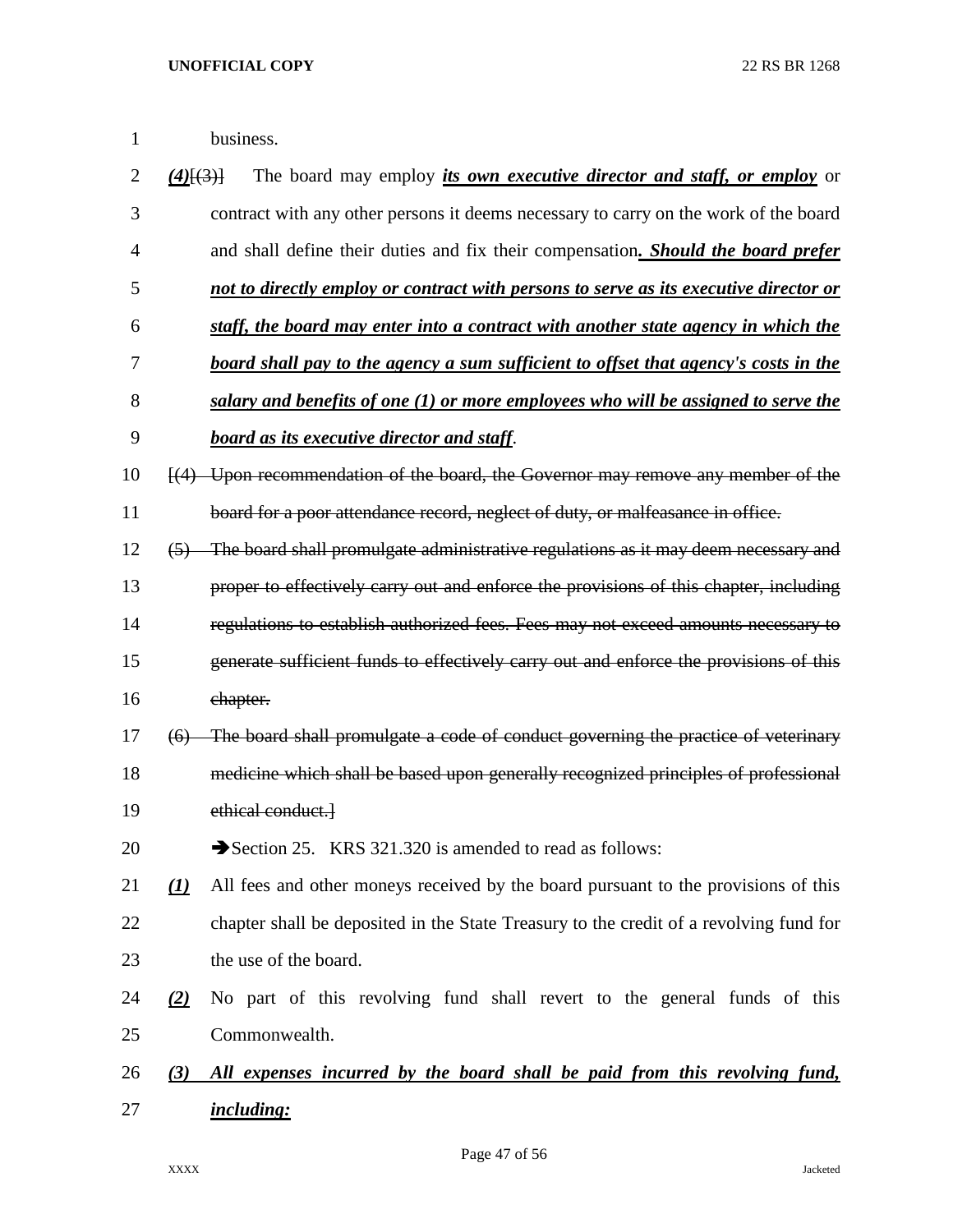*(a)* The compensation of members of the board*; (b) Salaries, wages, and benefits* and all of the employees of the board; *(c) Payment of contractors hired by the board; (d) Administrative services provided to the board; and (e) Technology expenses related to administration of this chapter*[and all expenses incurred by the board shall be paid from this revolving fund]. *(4) Scholarships and other educational awards approved by the board for the purpose of promoting persons entering into the fields of veterinary medicine shall be paid from this revolving fund. (5) The board may receive and expend funds, in addition to fees collected from parties other than applicants and credential holders, provided that these funds shall be used in the pursuit of a specific objective that the board may accomplish by this chapter or which the board is qualified to accomplish by reason of its jurisdiction or professional expertise.* 15 Section 26. KRS 321.351 is amended to read as follows: (1) The board may refuse to issue a license, or may suspend, revoke, impose probationary or supervisory conditions upon, impose an administrative fine not to exceed five thousand dollars (\$5,000) per violation, issue a written reprimand, issue a private admonishment, or any combination of actions regarding any licensee upon proof that the licensee has: (a) Committed any act of dishonesty or corruption, if in accordance with KRS Chapter 335B. If the act constitutes a crime, conviction in a criminal proceeding is not a condition precedent to disciplinary action. Upon conviction of the crime, the judgment and sentence are presumptive evidence at the ensuing disciplinary hearing of the guilt of the licensee or applicant. "Conviction," as used in this paragraph, shall include a finding or verdict of guilt, an admission of guilt, or a plea of nolo contendere;

#### Page 48 of 56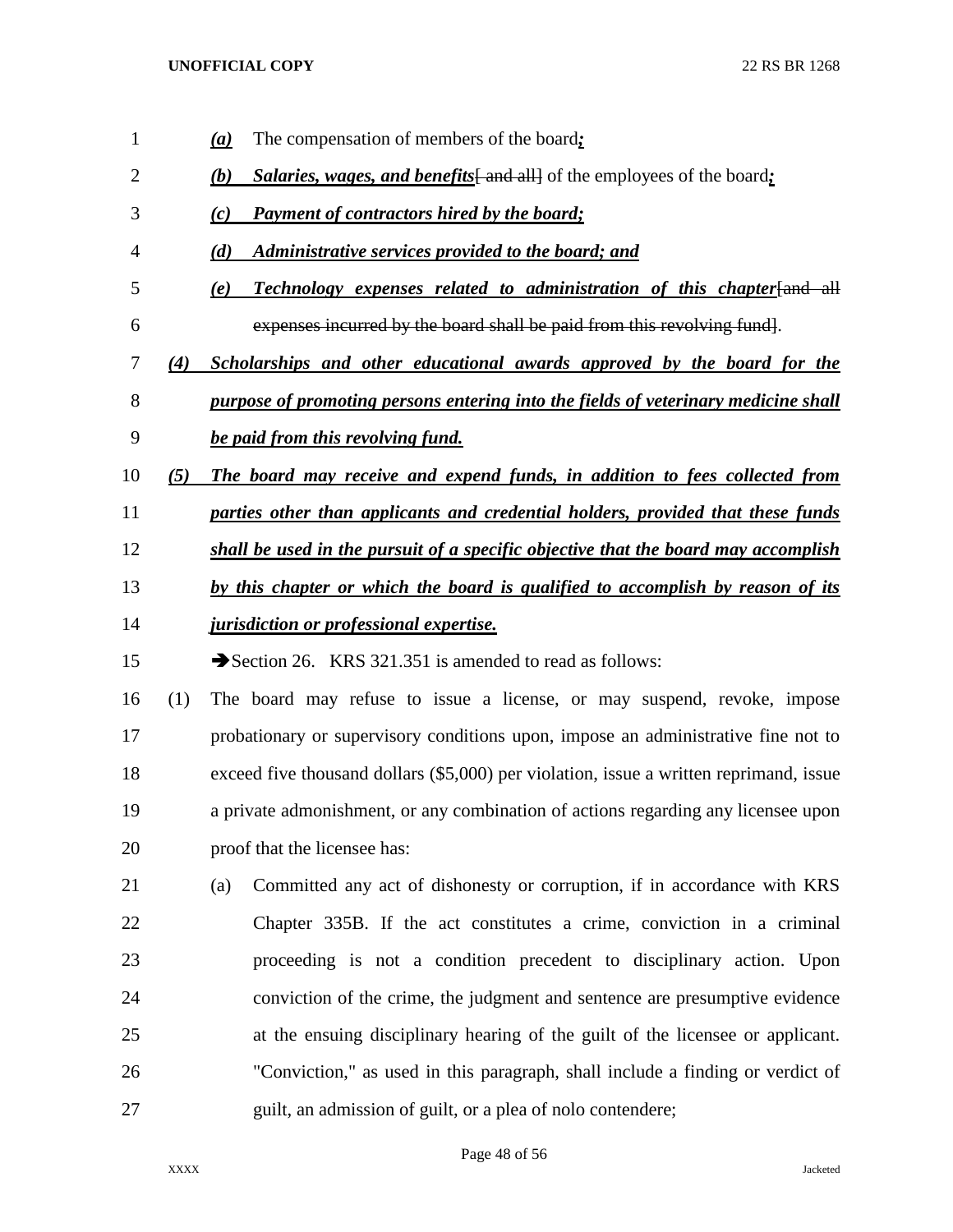(b) Misrepresented or concealed a material fact in obtaining a license, or in reinstatement of a license; (c) Committed any unfair, false, misleading, or deceptive act or practice; (d) Been incompetent or negligent in the practice of veterinary medicine*, the practice of veterinary technology, or its associated professional activities*; 6 (e) Violated any state statute or administrative regulation governing the practice of veterinary medicine*, the practice of veterinary technology, or its*  **associated professional activities** or any activities undertaken by a veterinarian]; (f) Failed to comply with an order issued by the board or an assurance of 11 voluntary compliance; (g) Violated the code of ethical conduct as set forth by the board by administrative regulation; or (h) Violated any applicable provision of any federal or state law or regulation regarding the dispensing of controlled *substances* or legend drugs, if in **accordance with KRS Chapter 335B.**  (2) Five (5) years from the date of a revocation, any person whose license has been revoked may petition the board for reinstatement. The board shall investigate the petition and may reinstate the license upon a finding that the individual has complied with any terms prescribed by the board and is again able to competently 21 engage in<del>[ the]</del> practice<del>[ of veterinary medicine]</del>. (3) When in the judgment of the board, an alleged violation is not of a serious nature, and the evidence presented to the board after the investigation and appropriate opportunity for the licensee to respond, provides a clear indication that the alleged violation did in fact occur, the board may issue a written reprimand to the licensee. A copy of the reprimand shall be placed in the permanent file of the licensee. The licensee shall have the right to file a response to the reprimand within thirty (30)

Page 49 of 56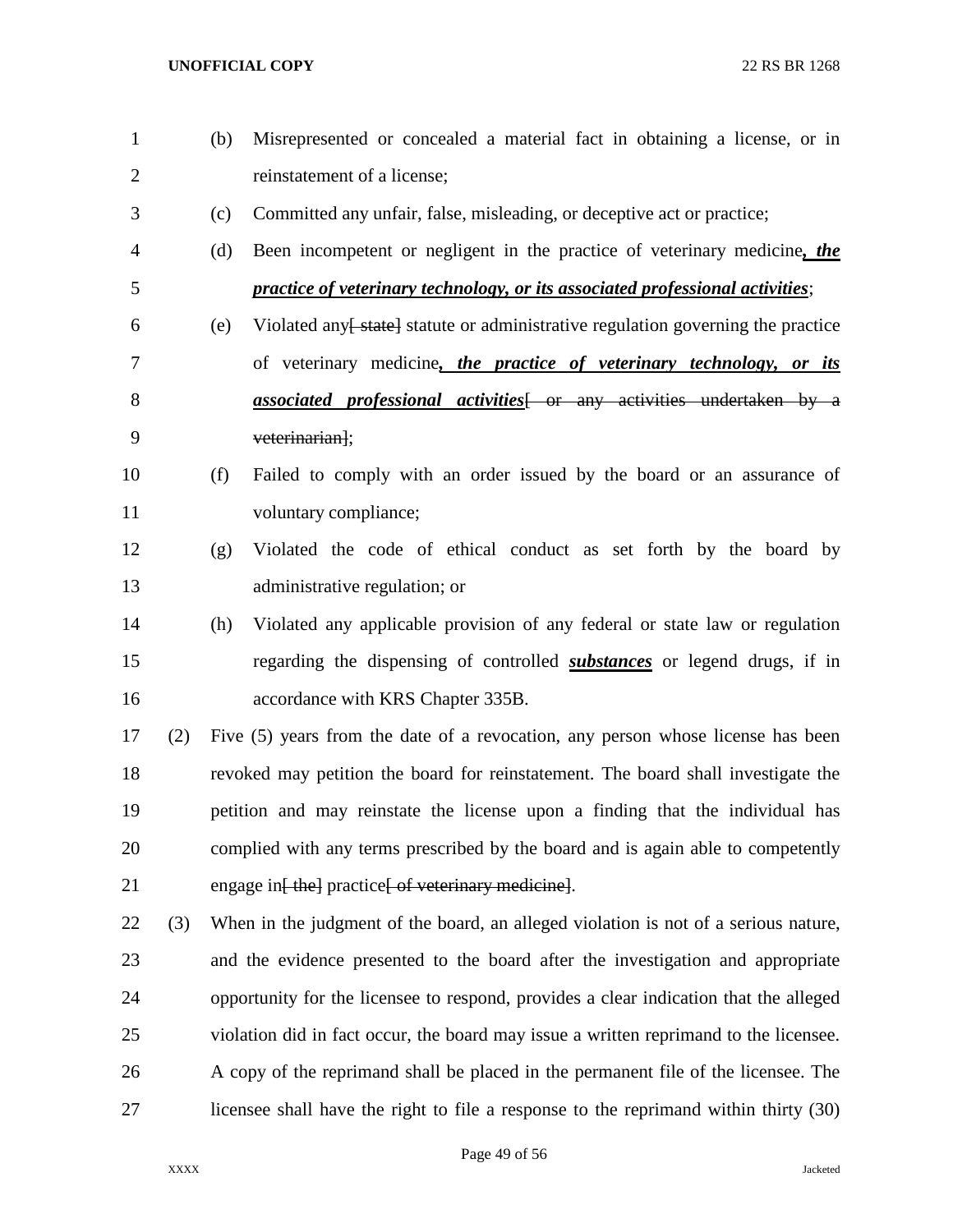| 1              |     | days of its receipt and to have the response placed in the permanent licensure file.   |
|----------------|-----|----------------------------------------------------------------------------------------|
| $\overline{2}$ |     | The licensee may alternatively, within thirty (30) days of the receipt, file a request |
| 3              |     | for hearing with the board. Upon receipt of this request the board shall set aside the |
| $\overline{4}$ |     | written reprimand and set the matter for hearing.                                      |
| 5              | (4) | At any time during the investigative or hearing processes, the board may enter into    |
| 6              |     | an agreed order, <i>settlement agreement</i> , or accept an assurance of voluntary     |
| 7              |     | compliance with the licensee which effectively deals with the complaint.               |
| 8              | (5) | The board may reconsider, modify, or reverse its probation, <i>reprimand</i> ,         |
| 9              |     | suspensions, or other disciplinary action.                                             |
| 10             | (6) | Private admonishment shall not be subject to disclosure to the public under KRS        |
| 11             |     | 61.878 and shall not constitute disciplinary action, but may be used by the board for  |
| 12             |     | statistical purposes or in a subsequent disciplinary action against the licensee or    |
| 13             |     | applicant.                                                                             |
| 14             | (7) | For the purposes of this section, "license" means any license, certificate, permit,    |
| 15             |     | registration, or other credential issued or approved by the board, or the              |
| 16             |     | veterinarian manager designated on a veterinary facility registration, or on-site      |
| 17             |     | designated manager designated for a certified animal control agency.                   |
| 18             | (8) | For the purposes of this section, "licensee" means a person who holds any              |
| 19             |     | license, certificate, permit, registration, or other credential issued or approved by  |
| 20             |     | the board, or is the veterinarian manager designated on a veterinary facility          |
| 21             |     | registration, or on-site designated manager designated for a certified animal          |
| 22             |     | control agency.                                                                        |
| 23             |     | Section 27. KRS 321.353 is amended to read as follows:                                 |
| 24             | (1) | The board may, by a majority vote, issue an emergency order for the immediate,         |
| 25             |     | temporary suspension of a license, certificate, permit, or registration against which  |
|                |     |                                                                                        |

necessary to protect the public.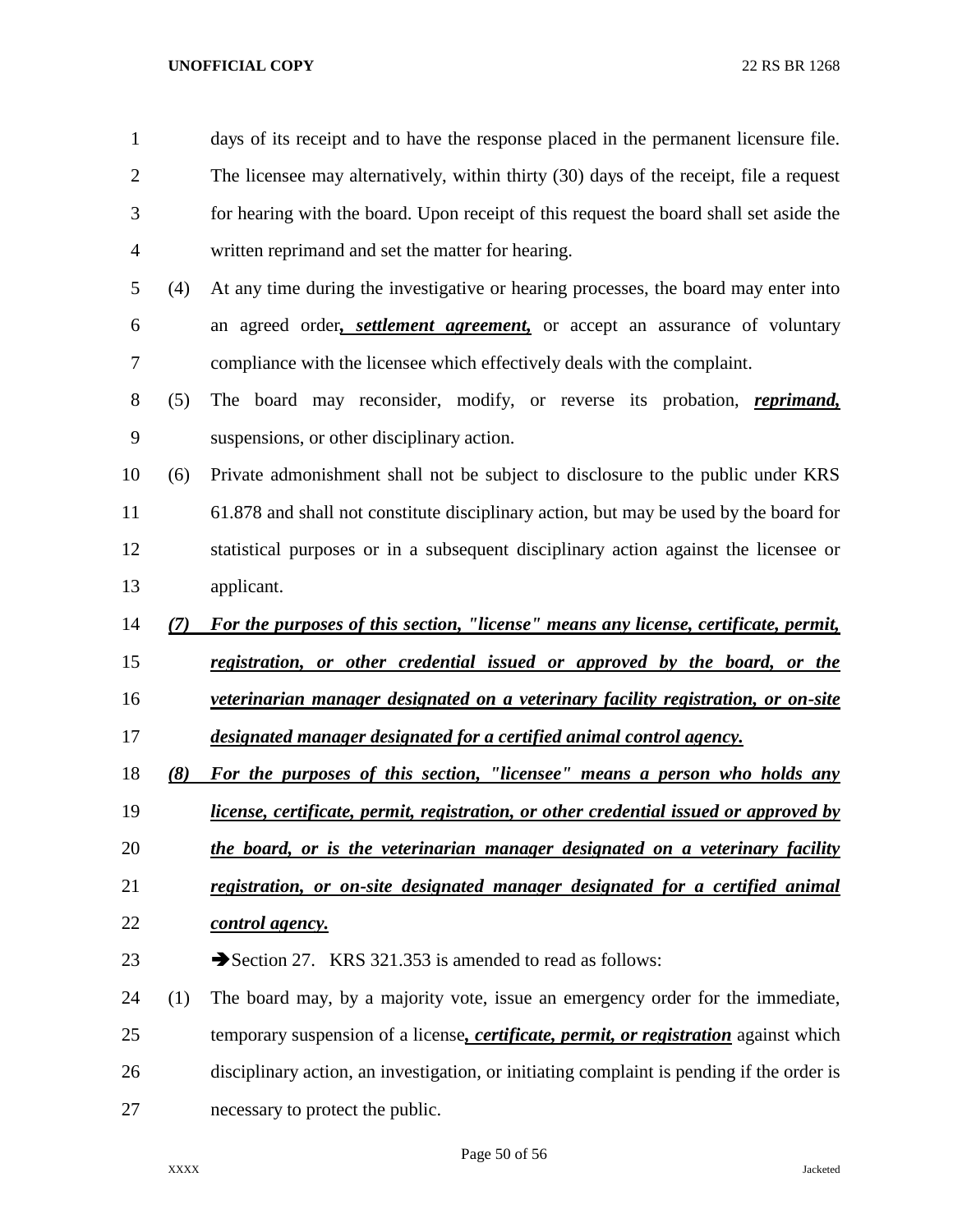| $\mathbf{1}$   | (2) | The emergency order shall be made in accordance with KRS 13B.125 and shall be                   |
|----------------|-----|-------------------------------------------------------------------------------------------------|
| $\overline{2}$ |     | based upon a finding by the board that the emergency order is in the public interest            |
| 3              |     | and that there is substantial evidence of immediate danger to the health, welfare,              |
| 4              |     | and safety of the <i>credential holder's</i> [licensee's] clients, [or] animals, or the general |
| 5              |     | public.                                                                                         |
| 6              | (3) | A licensee, certificate holder, permittee, or registrant may appeal the emergency               |
| 7              |     | order by filing a written request to the board for an emergency hearing in                      |
| 8              |     | accordance with KRS 13B.125 within thirty (30) days after receipt of the order.                 |
| 9              | (4) | The appeal of an emergency order shall address only the necessity for the action and            |
| 10             |     | shall not constitute an appeal of the merits of the underlying complaint or charge.             |
| 11             | (5) | The emergency order shall remain in effect until modified or vacated by the board               |
| 12             |     | or hearing officer or superseded by final disciplinary action of the board or hearing           |
| 13             |     | officer on the underlying complaint or charge.                                                  |
| 14             | (6) | The board shall expedite disciplinary hearings in which a licensee, <i>certificate</i>          |
| 15             |     | <i>holder, permittee, or registrant</i> has been suspended under subsection (1) of this         |
| 16             |     | section.                                                                                        |
| 17             | (7) | Any party aggrieved by a final order of the board may appeal to the Franklin Circuit            |
| 18             |     | Court after a written decision is issued by the board in accordance with KRS                    |
| 19             |     | Chapter 13B.                                                                                    |
| 20             |     | Section 28. KRS 321.360 is amended to read as follows:                                          |
| 21             | (1) | Except as provided in KRS 321.353, the board, before suspending, revoking,                      |
| 22             |     | imposing probationary or supervisory conditions upon, imposing an administrative                |
| 23             |     | fine, or any combination of actions regarding any license, certificate, permit, or              |
| 24             |     | registration, or regarding any veterinarian manager or on-site designated                       |
| 25             |     | <i>manager</i> under the provisions of this chapter, shall set the matter for hearing in        |
| 26             |     | accordance with KRS Chapter 13B. After denying an application under the                         |
| 27             |     | provisions of this chapter, or issuing a written reprimand, the board shall grant a             |

Page 51 of 56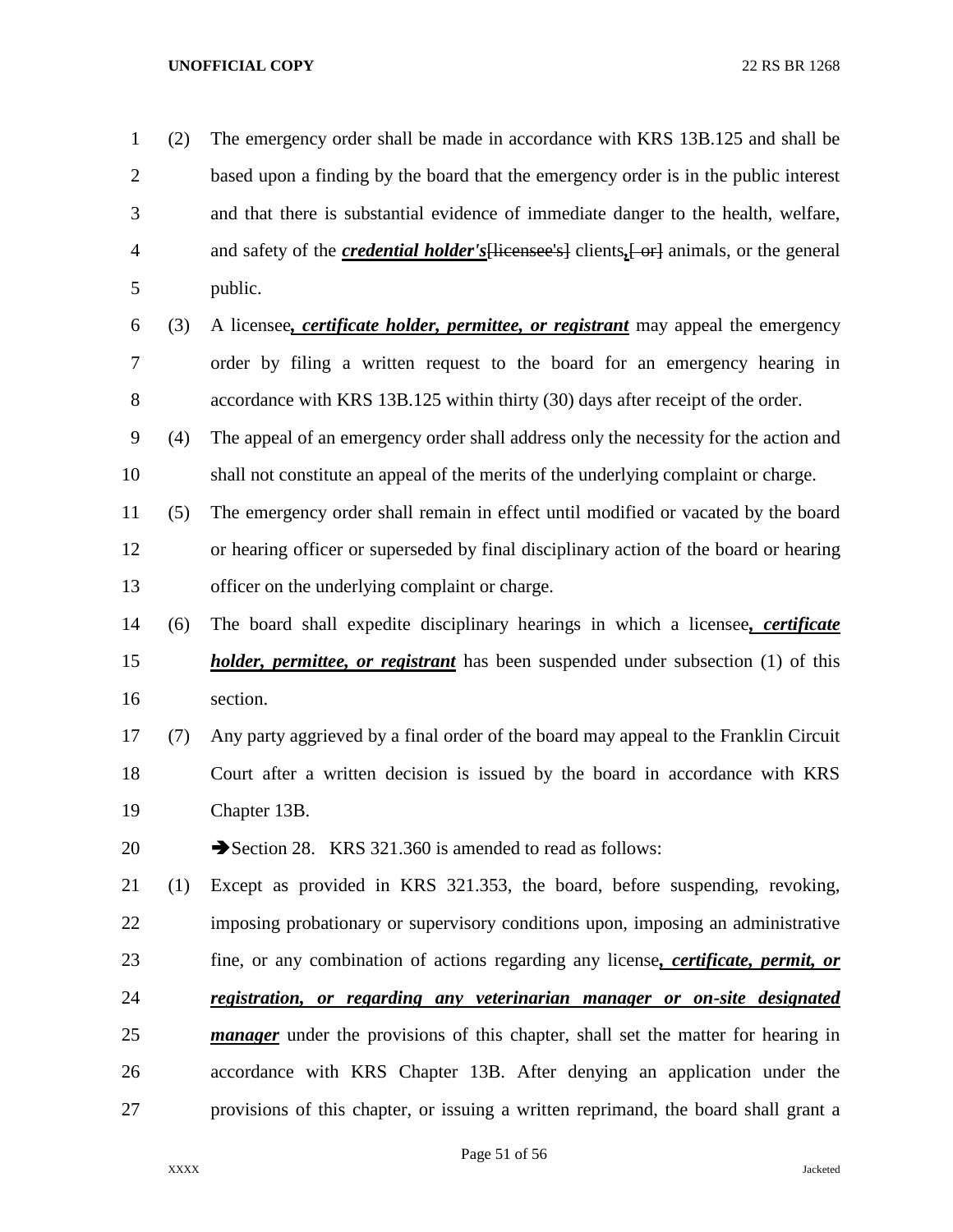| $\mathbf{1}$   |     |     | hearing in accordance with KRS Chapter 13B to the denied applicant only upon            |
|----------------|-----|-----|-----------------------------------------------------------------------------------------|
| $\overline{2}$ |     |     | written request of the applicant made within thirty (30) days of the date of the letter |
| 3              |     |     | advising of the denial or the reprimand.                                                |
| $\overline{4}$ | (2) |     | Any party aggrieved by a final order of the board may appeal to Franklin Circuit        |
| 5              |     |     | Court in accordance with KRS Chapter 13B.                                               |
| 6              |     |     | Section 29. KRS 321.441 is amended to read as follows:                                  |
| 7              | (1) |     | The board shall issue a license as a veterinary technician to an applicant who:         |
| 8              |     | (a) | Is a graduate of an <i>approved</i> [accredited program of] veterinary technology       |
| 9              |     |     | <i>program</i> for its equivalent as approved by the board, with an associate or        |
| 10             |     |     | bachelor's degree related to veterinary technology;                                     |
| 11             |     | (b) | Obtains a passing score on an examination as determined by the board to                 |
| 12             |     |     | assess the qualifications and fitness of an applicant to engage in the practice; [      |
| 13             |     |     | $and\}$                                                                                 |
| 14             |     | (c) | Is a person of good moral character. As one (1) element of good moral                   |
| 15             |     |     | character, the board shall require each applicant for licensure to submit a             |
| 16             |     |     | full set of the applicant's fingerprints for the purpose of obtaining criminal          |
| 17             |     |     | records checks, pursuant to applicable law. All good moral character                    |
| 18             |     |     | information, including the information obtained through the criminal                    |
| 19             |     |     | background checks, shall be relevant to licensure eligibility determinations            |
| 20             |     |     | to the extent permitted by law;                                                         |
| 21             |     | (d) | Has met all the requirements of the board as established by administrative              |
| 22             |     |     | regulation of the board; and                                                            |
| 23             |     | (e) | Has been approved for licensure by the board.                                           |
| 24             | (2) |     | For the purpose of this chapter, "veterinary technician," "veterinary                   |
| 25             |     |     | technologist," "veterinary nurse," or any other category of veterinary technician       |
| 26             |     |     | defined by the board in administrative regulation shall have the same meaning as        |
| 27             |     |     | "veterinary technician" under this chapter.                                             |

Page 52 of 56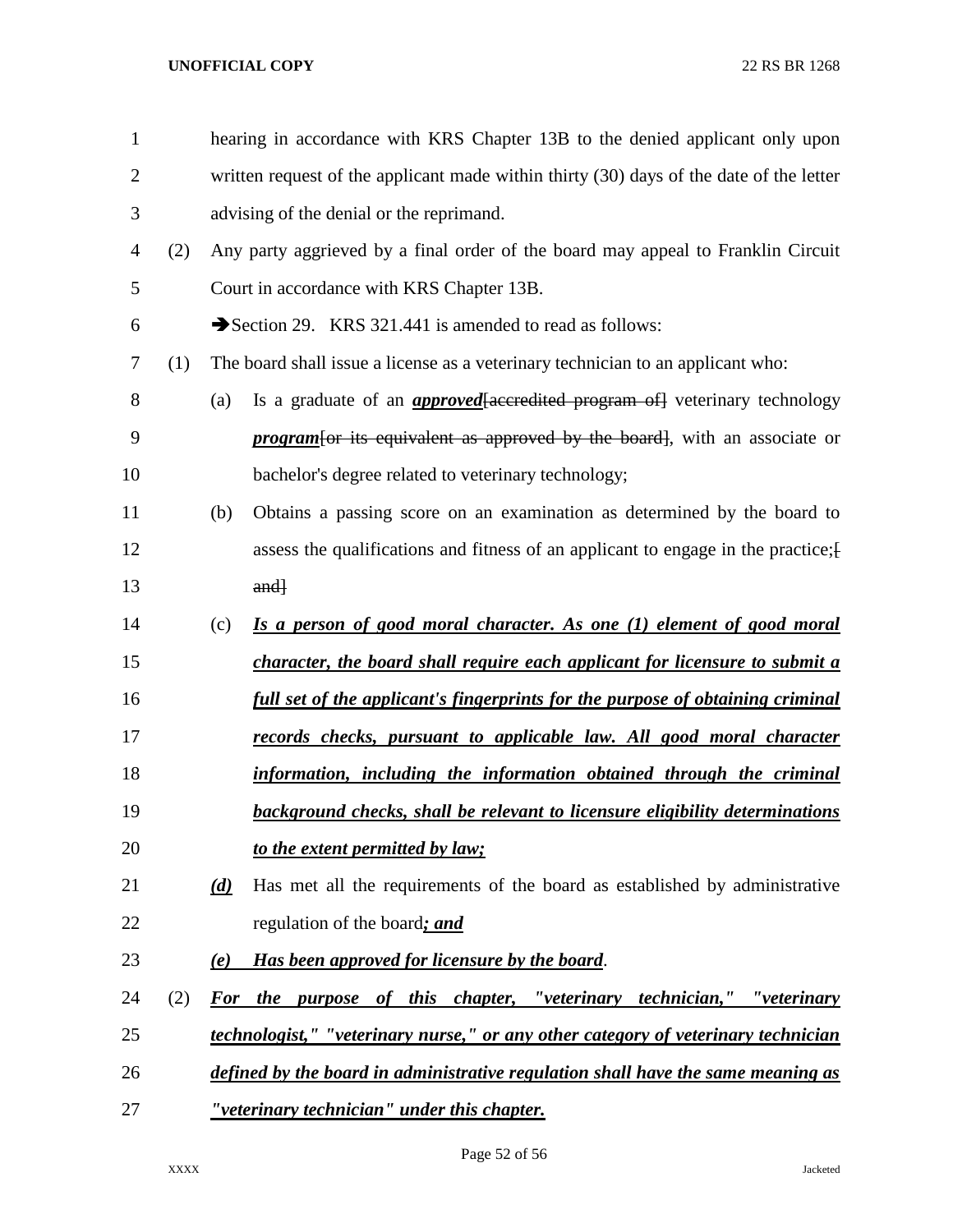| $\mathbf 1$ | $\left(3\right)$ | The board shall promulgate administrative regulations for one $(1)$ or more                |
|-------------|------------------|--------------------------------------------------------------------------------------------|
| 2           |                  | categories of veterinary technicians defining the:                                         |
| 3           |                  | <u>Minimum qualifications required;</u><br>(a)                                             |
| 4           |                  | Specific tasks that the licensee may perform under a veterinarian's<br>(b)                 |
| 5           |                  | supervision; and                                                                           |
| 6           |                  | Specific tasks that the licensee shall not perform.<br>(c)                                 |
| 7           | (4)              | The practice of veterinary technology by telephonic, videoconference, or other             |
| 8           |                  | means shall constitute the practice of veterinary technology subject to licensure          |
| 9           |                  | <u>and enforcement by the board.</u>                                                       |
| 10          | (5)              | A veterinary technician who performs veterinary technology contrary to this                |
| 11          |                  | chapter shall be subject to disciplinary actions in a manner consistent with this          |
| 12          |                  | <i>chapter applicable to licensed veterinarians</i> [defining the scope of practice of the |
| 13          |                  | veterinary technician as well as the delegable duties from a licensed veterinarian.        |
| 14          | $(6)$ $\{3\}$    | Each veterinary technician licensed by the board shall pay an annual fee as                |
| 15          |                  | prescribed by the board.                                                                   |
| 16          | (7)              | Each veterinary technician licensed by the board shall <b>complete</b> [attend] annual     |
| 17          |                  | continuing education hours to renew the license as required by the board in                |
| 18          |                  | <i>administrative regulation</i> fto renew the license.                                    |
| 19          | (8)              | Failure to renew shall result in the <i>expiration</i> [termination] of the license. If a  |
| 20          |                  | hearing is requested upon the rejection of an application, or upon the termination of      |
| 21          |                  | a license, a hearing shall be conducted in accordance with the KRS 321.360.                |
| 22          | (4)              | The services of a licensed veterinary technician shall be limited to the performance       |
| 23          |                  | of duties under the direct supervision of a licensed veterinarian, except for the          |
| 24          |                  | routine administration of drugs, vaccines, parasite control agents, and growth             |
| 25          |                  | stimulating implants for food animals prescribed by a veterinarian and under the           |
| 26          |                  | indirect supervision of a veterinarian where a veterinarian-client-patient relationship    |
| 27          |                  | exists. A licensed veterinary technician shall receive no fee or compensation for          |
|             |                  |                                                                                            |

# Page 53 of 56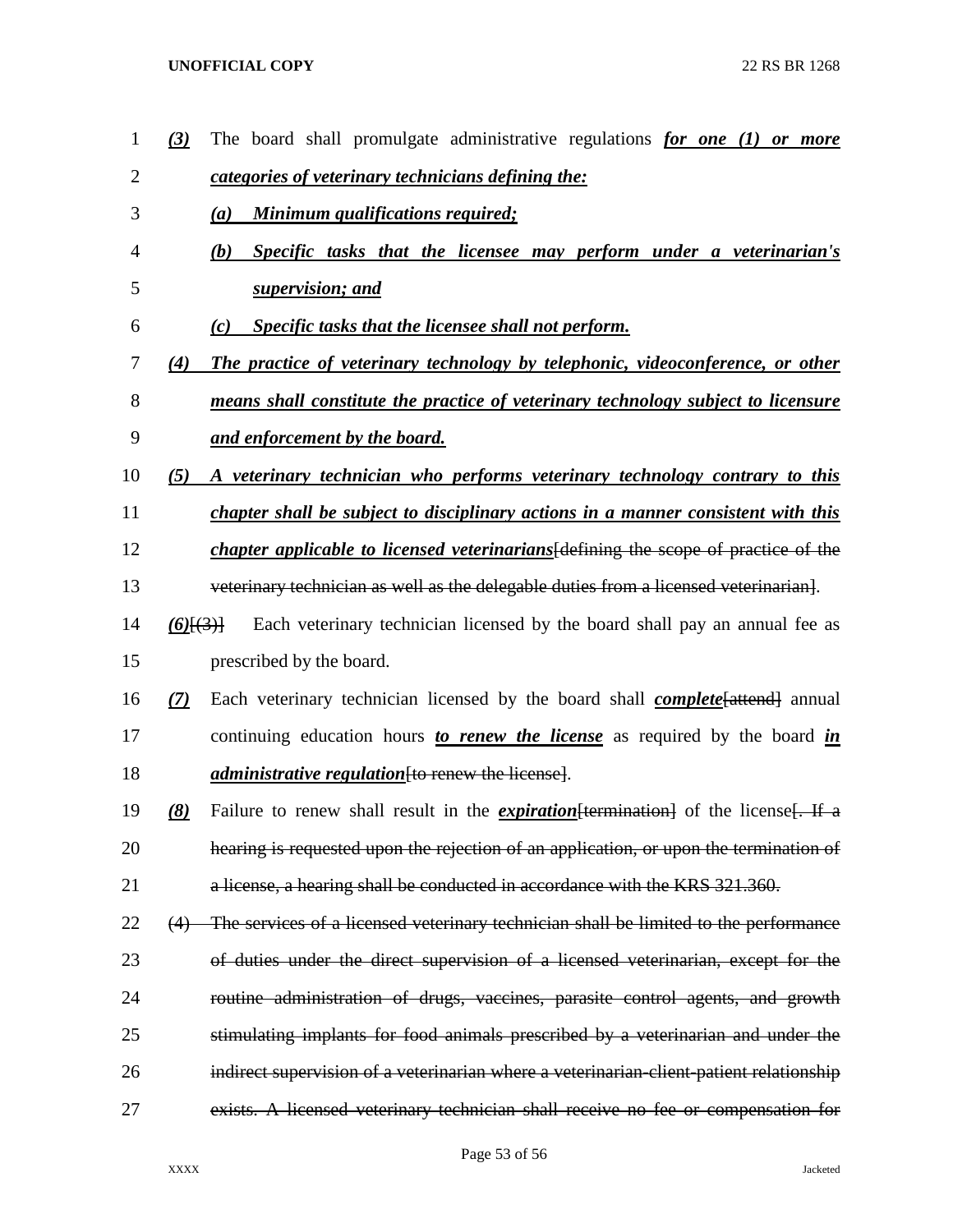| $\mathbf{1}$   | services other than salary or compensation paid by the establishment by which the                 |
|----------------|---------------------------------------------------------------------------------------------------|
| $\overline{2}$ | licensed veterinary technician is employed. A licensed veterinary technician shall                |
| 3              | not participate in the operation of a branch office, clinic, or allied establishment              |
| 4              | unless a licensed veterinarian is on the premises. A licensed veterinary technician               |
| 5              | shall not diagnose, prescribe medication or treatment, or perform surgical                        |
| 6              | procedures other than castrating and dehorning of food animals. A licensed                        |
| 7              | veterinary technician may assist a veterinarian in all duties of veterinary medicine              |
| 8              | and surgery.                                                                                      |
| 9              | A veterinarian shall utilize the services of a licensed veterinary technician in<br>$(9)$ $(5)$ } |
| 10             | accordance with the terms and provisions of this chapter. Unauthorized utilization                |
| 11             | of licensed veterinary technicians by veterinarians shall be considered as aiding and             |
| 12             | abetting any unlicensed person to practice veterinary medicine as described in KRS                |
| 13             | 321.351.                                                                                          |
| 14             | Nothing in this section shall prohibit volunteer health practitioners from<br>$(10)$ $(6)$ $+$    |
| 15             | providing services under KRS 39A.350 to 39A.366.                                                  |
| 16             | <b>Except as authorized by Section 15 of this Act, no person shall practice as a</b><br>(11)      |
| 17             | veterinary technician or perform any of the duties usually performed by a                         |
| 18             | <i>veterinary technician unless the person holds a license to practice as a veterinary</i>        |
| 19             | <u>technician issued and validly existing under the laws of this Commonwealth, as</u>             |
| 20             | provided in the Kentucky Veterinary Medicine Practice Act.                                        |
| 21             | Section 30. KRS 321.443 is amended to read as follows:                                            |
| 22             | A veterinary assistant <i>shall only work in the Commonwealth in the following</i><br>(1)         |
| 23             | circumstances:                                                                                    |
| 24             | Under the supervision of a board-licensed veterinarian where a VCPR<br>(a)                        |
| 25             | <u>exists; or</u>                                                                                 |
| 26             | Under the direct supervision of a board-licensed veterinary technician who<br>(b)                 |
| 27             | is under the supervision of a licensed veterinarian where a VCPR                                  |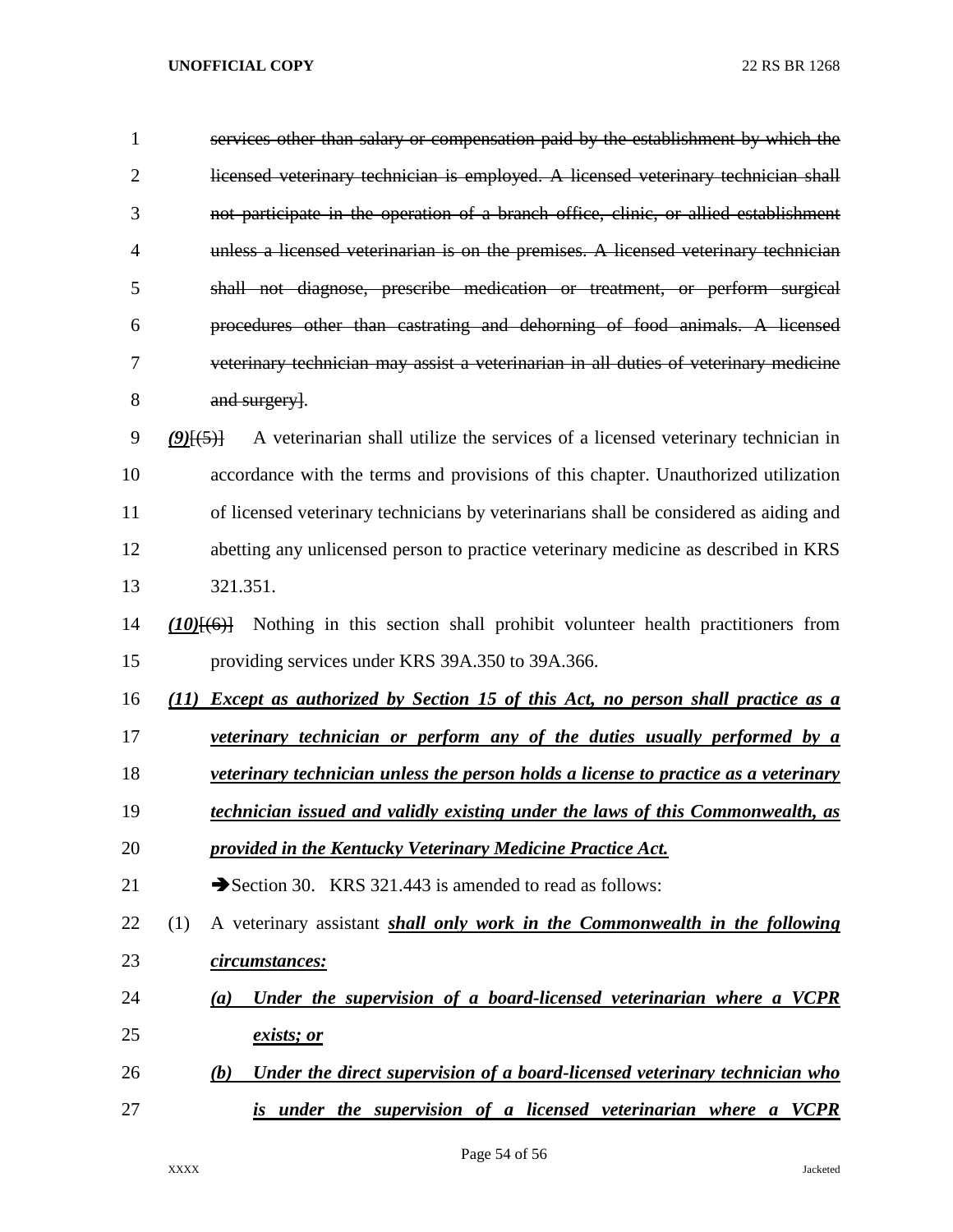| 1              |                   | exists may work only under the direct supervision of a veterinarian except for                    |
|----------------|-------------------|---------------------------------------------------------------------------------------------------|
| $\overline{2}$ |                   | the routine administration of drugs, vaccines, parasite control agents, and                       |
| 3              |                   | growth stimulating implants for food animals prescribed by a veterinarian and                     |
| $\overline{4}$ |                   | under the indirect supervision of a veterinarian where a veterinarian client-                     |
| 5              |                   | patient relationship exists.                                                                      |
| 6              | (2)               | Duties of a veterinary assistant shall exclude diagnosing, prescribing medication or              |
| 7              |                   | treatment, and performance of surgical procedures other than castrating and                       |
| 8              |                   | dehorning of food animals.                                                                        |
| 9              | (3)               | A veterinary assistant and the veterinary assistant's employer shall not represent                |
| 10             |                   | the veterinary assistant as a veterinary technician.                                              |
| 11             | (4)               | A veterinary assistant who performs the duties of a veterinary assistant contrary                 |
| 12             |                   | to this chapter or outside the scope defined by the board shall be subject to                     |
| 13             |                   | disciplinary actions in a manner consistent with this chapter applicable to                       |
| 14             |                   | <i>licensed veterinarians.</i>                                                                    |
| 15             | $\left( 5\right)$ | A veterinarian shall utilize the service of a veterinary assistant in accordance with             |
| 16             |                   | the terms and provisions of this chapter. Unauthorized utilization of veterinary                  |
| 17             |                   | assistants shall be considered as aiding and abetting an unlicensed person to practice            |
| 18             |                   | veterinary medicine as described in KRS 321.351.                                                  |
| 19             |                   | Section 31. KRS 321.990 is amended to read as follows:                                            |
| 20             |                   | Any person who <i>violates or aids</i> [shall violate or aid] in the violation of KRS 321.190     |
| 21             |                   | shall be guilty of a misdemeanor and upon conviction shall be fined not less than <b>one</b>      |
| 22             |                   | <b>hundred</b> [ten] dollars (\$100) [(\$10)] nor more than one thousand five hundred dollars     |
| 23             |                   | $(\$1,000)$ $(\$500)$ , or sentenced to jail for not less than ten (10) nor more than ninety (90) |
| 24             |                   | days, or both <i>per violation</i> so fined and imprisoned in the discretion of the jury.         |
| 25             |                   | SECTION 32. A NEW SECTION OF KRS CHAPTER 321 IS CREATED TO                                        |
| 26             |                   | <b>READ AS FOLLOWS:</b>                                                                           |
|                |                   |                                                                                                   |

*This chapter shall be known as the Kentucky Veterinary Medicine Practice Act.*